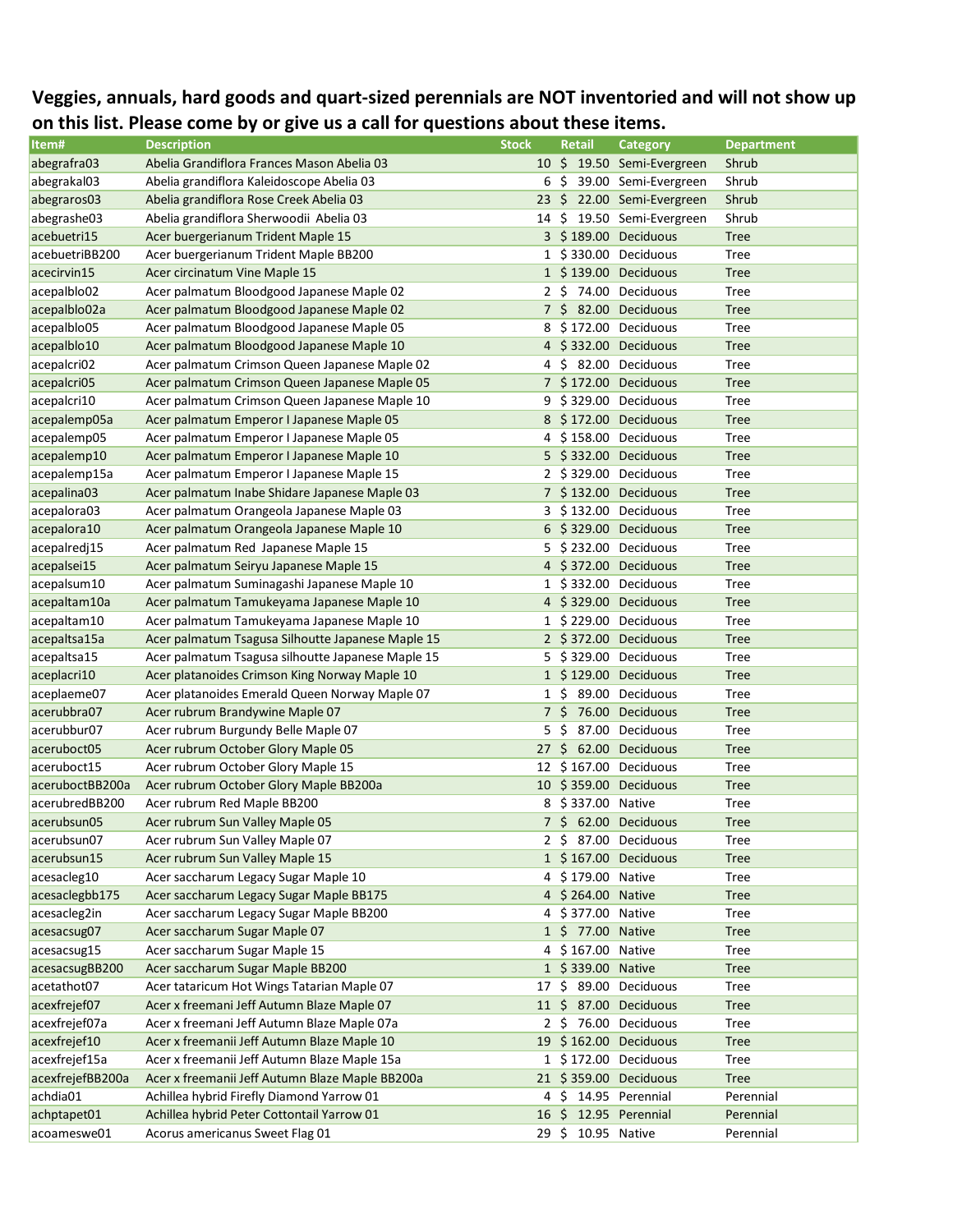| acograjap01              | Acorus gramineus Japanese Sweet Flag 01               | 10               |                |                   | \$ 18.00 Herbaceous   | Perennial                  |
|--------------------------|-------------------------------------------------------|------------------|----------------|-------------------|-----------------------|----------------------------|
| 7658                     | Adanson's Monstera 4.5                                | $1\,$ \$         |                |                   | 9.95 Tropical         | Tropical/Houseplant        |
| 7659                     | Adanson's Monstera 6                                  |                  |                |                   | 4 \$ 12.95 Tropical   | Tropical/Houseplant        |
| aespavred03              | Aesculus pavia Red Buckeye 03                         | 5                | - \$           | 47.00 Native      |                       | Tree                       |
| agablufor01              | Agastache Blue Fortune Hyssop 01                      | $14 \text{ }$    |                |                   | 10.95 Herbaceous      | Perennial                  |
| agafoeblu01              | Agastache foeniculum Blue Giant Hyssop 01             | 29               | \$             |                   | 10.95 Native          | Perennial                  |
| aglass6in                | Aglaonema Chinese Evergreen 6 in                      |                  |                |                   | 2 \$ 19.00 Tropical   | Tropical/Houseplant        |
| agljaz6in                | Aglaonema Jazzed Gems 6in                             | $3\,$ \$         |                |                   | 14.95 Tropical        | Tropical/Houseplant        |
| aglsia6in                | Aglaonema Siam Red 6in                                | $1\overline{5}$  |                |                   | 34.95 Tropical        | Tropical/Houseplant        |
| aglspasar6in             | Aglaonema Sparkling Sarah 6in                         |                  | $6\;$ \$       |                   | 14.95 Tropical        | Tropical/Houseplant        |
| albjulehw07              | Albizia julibrissin EH Wilson Mimosa Silk Tree 07     |                  |                |                   | 92.00 Deciduous       | <b>Tree</b>                |
| 6897                     | All-Seasons Oil RTS                                   | $10 \; \text{S}$ |                |                   | 15.95 non-plant       | Hard Goods                 |
| alomacupr03              | Alocasia macrorrhiza Upright Elephant Ear 03          |                  | $2\frac{1}{2}$ |                   | 32.00 Herbaceous      | Perennial                  |
| 000744632451             | Alocasia odora Upright Elephant Ear BR                | 5                | - \$           |                   | 14.99 Herbaceous      | <b>Bulbs/Seeds</b>         |
| aloe8in                  | Aloe / Agave 01                                       | $1\,$ \$         |                |                   | 27.00 Herbaceous      | Annual                     |
| aloe01                   | Aloe 01                                               | 4 S              |                |                   | 12.00 Herbaceous      | Annual                     |
| alpzervar03              | Alpinia zerumbet Variegated Ginger 03                 | $3\,$ \$         |                |                   | 27.00 Tropical        | Tropical/Houseplant        |
| alpzervar10in            | Alpinia zerumbet Variegated Ginger 10in               | $1\;$ \$         |                |                   | 34.95 Tropical        | Tropical/Houseplant        |
| alpzer6in                | Alpinia zerumbet Variegated Ginger 6in                | $11 \pm$         |                |                   | 12.95 Tropical        | Tropical/Houseplant        |
| amegraaut05              | Amel gra Autumn Brilliance Serviceberry 05            | 1 S              |                |                   | 92.00 Deciduous       | Tree                       |
| amegraaut10              | Amel gra Autumn Brilliance Serviceberry 10            |                  |                |                   | 2 \$167.00 Deciduous  | <b>Tree</b>                |
| amelaeal5-6              | Amelanchier laevis Allegheny Serviceberry BB5-6       |                  |                | 2 \$162.00 Native |                       | Tree                       |
| amocanlea01              | Amorpha canescens Leadplant 01                        | 6                | \$             | 27.00 Native      |                       | Shrub                      |
| amofrushr03              | Amorpha fruticosa Shrub Indigo 03                     | 3\$              |                | 37.00 Native      |                       | Shrub                      |
| amofrushr05              | Amorpha fruticosa Shrub Indigo 05                     | 2 <sup>5</sup>   |                |                   | 57.00 Deciduous       | Shrub                      |
| amsillshiqt              | Amsonia illustris Shining Blue Star QT                | $1\;$ \$         |                |                   | 5.75 Native           | Perennial                  |
| andgerbig01              | Andropogon gerardii Big Bluestem 01                   | $22 \div$        |                | 15.95 Native      |                       | Shrub                      |
| andgerbla01              | Andropogon gerardii Blackhawks Big Bluestem 01        | 18               | - \$           | 15.95 Native      |                       | Shrub                      |
| andgerdan01              | Andropogon gerardii Dancing Wind Big Bluestem 01      | $4\,$ \$         |                | 18.95 Native      |                       | Shrub                      |
| anecur01                 | Anemone Curtain Call DpRose Jap. Wind Flower 01       | 4                | \$             |                   | 14.95 Herbaceous      | Perennial                  |
| anehonjob01              | Anemone Honorine Jobert Japanese Wind Flower 01       | 19               | S.             |                   | 14.95 Herbaceous      | Perennial                  |
| sedrupang01              | Angelina Sedum                                        | 9\$              |                |                   | 12.95 Perennial       | Perennial                  |
| annbas32                 |                                                       | 7\$              |                |                   | 32.00 Herbaceous      | Annual                     |
| annbas42                 | <b>Annual Hanging Basket</b>                          | 6                | \$             |                   | 42.00 Herbaceous      | Annual                     |
|                          | Annual Hanging Basket                                 | 8                | - \$           |                   | 8.95 Herbaceous       |                            |
| appmin01<br>aradavshi6in | Apple Mint<br>Arachniodes dav. Shiny Bristle Fern 6in | $2 \;$ \$        |                |                   | 9.95 Herbaceous       | Herbs/Veggies<br>Perennial |
|                          |                                                       |                  |                |                   |                       |                            |
| aracorsun02              | Aralia cor Sun King Aralia 02                         | $10\,$ \$        |                |                   | 29.00 Herbaceous      | Perennial                  |
| aroarbbri03              | Aronia arbutifolia Brilliant Red Chokeberry 03        |                  |                | 8 \$ 37.00 Native |                       | Shrub                      |
| aromelbla03              | Aronia melanocarpa Black Chokeberry 03                | 6                | - \$           | 37.00 Native      |                       | <b>Tree</b>                |
| aromelgro03              | Aronia melanocarpa Ground Hug® Chokeberry 03          | 2 \$             |                |                   | 47.00 Native          | Shrub                      |
| aromellow03              | Aronia melanocarpa Low Scape Mound® Chokeberry 03     | 20 \$            |                |                   | 42.00 Native          | Shrub                      |
| asacancan01              | Asarum canadense Wild Ginger 01                       | 2 \$             |                |                   | 12.95 Native          | Perennial                  |
| ascincswa01              | Asclepias incarnata Swamp Milkweed 01                 | $1\;$ \$         |                |                   | 14.00 Native          | Perennial                  |
| astlaesmo01              | Aster laevis Smooth Aster 01                          | $1\,$ \$         |                |                   | 15.95 Native          | Perennial                  |
| astnovnew01              | Aster novae-angliae New England Aster 01              | 7\$              |                |                   | 10.95 Native          | Perennial                  |
| astxrayfav01             | Aster oblongifolious Raydon's Favorite Aster 01       | 22 S             |                |                   | 14.95 Native          | Perennial                  |
| astpurcan01              | Astilbe Purple Candles Astilbe 01                     | $3\,$ S          |                |                   | 15.95 Herbaceous      | Perennial                  |
| astxarefan01             | Astilbe x arendsii Fanal Astilbe 01                   | $1\,$ \$         |                |                   | 22.00 Herbaceous      | Perennial                  |
| athfillad01              | Athyrium filix-femina Lady Fern 01                    | 8                | $\zeta$        |                   | 15.95 Native          | Perennial                  |
| athnipjap6in             | Athyrium niponicum Japanese Painted Fern 6 in         | 6                | \$             |                   | 9.95 Deciduous        | Perennial                  |
| athodolim6               | Athyrium otophorum Limelight Lady Fern 6 in           | 3 <sup>5</sup>   |                |                   | 9.95 Deciduous        | Perennial                  |
| aucjapvar03              | Aucuba japonoica Variegata Gold Dust Aucuba 03        | 7\$              |                |                   | 23.00 Evergreen       | Shrub                      |
| aucjapvar03a             | Aucuba japonoica Variegata Gold Dust Aucuba 03a       | $20 \; \text{S}$ |                |                   | 26.00 Evergreen       | Shrub                      |
| baphybblu01              | Baptisia x Blueberry Sundae False Indigo 01           | 2 S              |                |                   | 22.00 Herbaceous      | Perennial                  |
| baphybplu02              | Baptisia x Plum Rosy False Indigo 02                  |                  |                |                   | 1 \$ 22.00 Herbaceous | Perennial                  |
| beedelbee01              | Beesia deltophylla Bessia 01                          | 9\$              |                |                   | 27.00 Evergreen       | Perennial                  |
| berthucri03              | Berberis thunbergii Crimson Pygmy Barberry 03         | 16 \$            |                |                   | 19.95 Deciduous       | Shrub                      |
| berthugol03              | Berberis thunbergii Gold Pillar Barberry 03           |                  |                |                   | 9 \$ 47.00 Deciduous  | Shrub                      |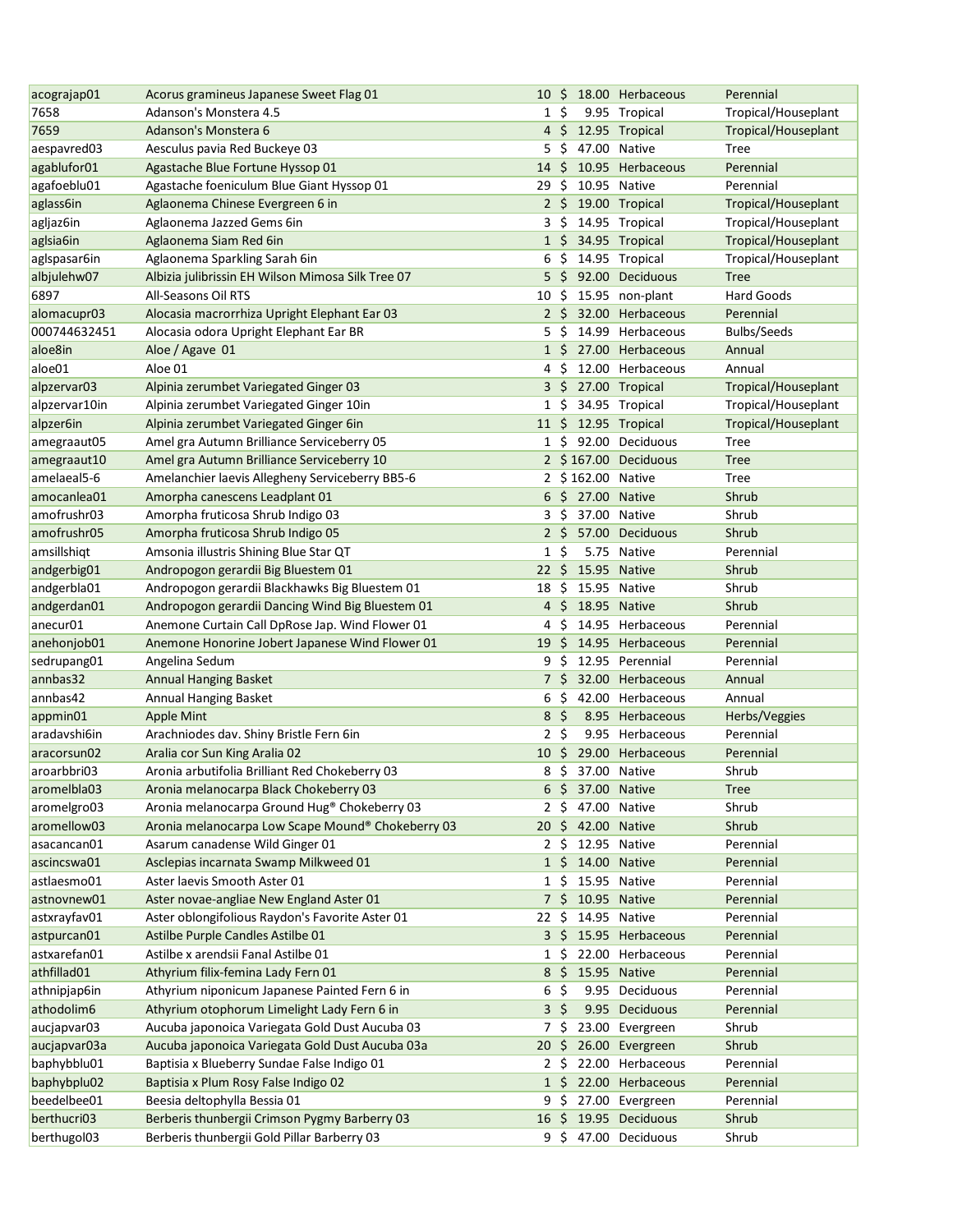| berthuora02             | Berberis thunbergii Orange Rocket Barberry 02     |                 |                |                    | 1 \$ 39.00 Deciduous  | Shrub               |
|-------------------------|---------------------------------------------------|-----------------|----------------|--------------------|-----------------------|---------------------|
| berthuros03             | Berberis thunbergii Rosy Glow Barberry 03         |                 |                |                    | 1 \$ 19.50 Deciduous  | Shrub               |
| berthutan03             | Berberis thunbergii Sunjoy® Tangelo Barberry 03   |                 |                |                    | 16 \$ 39.00 Deciduous | Shrub               |
| begcorwin01             | Bergenia cordifolia Winter Glow Pig Squeak        | 14 S            |                |                    | 10.95 Perennial       | Perennial           |
| betnigclu07             | Betula nigra Clump River Birch 07                 |                 |                | 5 \$ 62.00 Native  |                       | <b>Tree</b>         |
| betnigdur15             | Betula nigra Dura-Heat Clump River Birch 15       |                 |                | 9 \$172.00 Native  |                       | <b>Tree</b>         |
| betnigcul7-8            | Betula nigra Heritage River Birch BB7-8           |                 |                | 4 \$222.00 Native  |                       | <b>Tree</b>         |
| betnigher15             | Betula nigra Heritage Clump River Birch 15        |                 |                | 2 \$192.00 Native  |                       | Tree                |
| betnigriv <sub>02</sub> | Betula nigra River Birch 02                       |                 |                | 11 \$ 19.50 Native |                       | <b>Tree</b>         |
| betnigriv03a            | Betula nigra River Birch 03                       | 10 \$           |                | 47.00 Native       |                       | Tree                |
| betnigriv <sub>03</sub> | Betula nigra River Birch 03                       |                 |                | 4 \$ 28.00 Native  |                       | <b>Tree</b>         |
| betnigriv05             | Betula nigra River Birch 05                       | 8\$             |                |                    | 32.00 Native          | Tree                |
| betnigriv07             | Betula nigra River Birch 07                       |                 |                | 8 \$ 62.00 Native  |                       | <b>Tree</b>         |
| 7660                    | Birkin Philodendron 6                             | 4\$             |                |                    | 11.95 Tropical        | Tropical/Houseplant |
| 7238                    | <b>Bond Bow Rake</b>                              |                 |                |                    | 3 \$ 27.00 non-plant  | <b>Hard Goods</b>   |
| 037321008118            | Bonide Copper Fungicide 16 oz HG                  | 4\$             |                |                    | 16.00 non-plant       | Hard Goods          |
| 4728                    | <b>Bonide Diatomaceous Earth HG</b>               | 9 <sup>5</sup>  |                |                    | 7.50 non-plant        | <b>Hard Goods</b>   |
| 037321002024            | Bonide Fruit Tree Spray 16 oz HG                  | 3\$             |                |                    | 18.00 non-plant       | Hard Goods          |
| bonass6in               | Bonsai 6 in                                       | $1\overline{5}$ |                |                    | 23.00 Tropical        | Tropical/Houseplant |
| bougrablu01             | Bouteloua gracilis Blue Grama Grass 01            | 28              | \$             | 10.95 Grass        |                       | Perennial           |
| brored4in               | Bromeliad Red Tiger 4.5in                         | 9               | S              |                    | 12.95 Tropical        | Tropical/Houseplant |
| brumacque01             | Brunnera mac. Queen of Hearts Siberian Bugloss 01 | 1 S             |                |                    | 18.95 Herbaceous      | Perennial           |
| budpinmic01             | Buddleia Lo & Behold® Pink Micro Chip Butterfly 0 | 8               | -\$            |                    | 28.00 Deciduous       | Shrub               |
| budrubchi01             | Buddleia Lo & Behold® Ruby Chip Butterfly Bush 01 | 4               | Ŝ.             |                    | 28.00 Herbaceous      | Shrub               |
| budame01                | Buddleia Pugster Amethyst® Butterfly Bush 01      | 16              | \$             |                    | 27.00 Deciduous       | Shrub               |
| budame8dp               | Buddleia Pugster Amethyst® Butterfly Bush 8dp     | 7 S             |                |                    | 27.00 Deciduous       | Shrub               |
| budpugblu01             | Buddleia Pugster Blue® Butterfly Bush 01          | $1\,$ \$        |                |                    | 28.00 Deciduous       | Shrub               |
| budpugwhi01             | Buddleia Pugster White® Butterfly Bush 01         | 9               | Ŝ.             |                    | 28.00 Deciduous       | Shrub               |
| budhaz8dp               | Buddleia Purple Haze Butterfly Bush 8dp           |                 |                |                    | 18 \$ 27.00 Deciduous | Shrub               |
| buddavblujr01           | Buddleia dav Blue Chip Jr Lo & Behold® Butterfly  | 9               | -\$            |                    | 28.00 Deciduous       | Shrub               |
| buddavmp03              | Buddleia dav Miss Pearl® Butterfly Bush 03        | 13              | S.             |                    | 37.00 Deciduous       | Shrub               |
| buddavgra02             | Buddleia dav. Grand Cascade Butterfly Bush 02     | 6               | - \$           |                    | 32.00 Deciduous       | Shrub               |
| buddavblka03            | Buddleia davidii Black Knight Butterfly Bush 03   | 2 <sup>5</sup>  |                |                    | 32.00 Deciduous       | Shrub               |
| buddavfou03             | Buddleia davidii Fourth of July Butterfly Bush 03 | $1\,$ \$        |                |                    | 37.00 Deciduous       | Shrub               |
| budtutfru03             | Buddleia davidii Tutti Fruitti Butterfly Bush 03  |                 | 7\$            |                    | 37.00 Deciduous       | Shrub               |
| buxgrebox02a            | <b>Buxus Green Mountain Boxwood 02</b>            | 32 S            |                |                    | 57.00 Evergreen       | Shrub               |
| buxxgrebox02            | <b>Buxus Green Mountain Boxwood 02</b>            |                 |                |                    | 1 \$ 47.00 Evergreen  | Shrub               |
| buxgrevel03             | Buxus Green Velvet Boxwood 03                     |                 |                |                    | 2 \$ 37.00 Evergreen  | Shrub               |
| buxmicgre03             | Buxus mic. Gregem Baby Gem Boxwood 03             |                 |                |                    | 4 \$ 37.00 Evergreen  | Shrub               |
| buxmicdre03a            | Buxus microphylla Golden Dream Boxwood 03         | 13 S            |                |                    | 47.00 Evergreen       | Shrub               |
| buxmicwin03             | Buxus microphylla Wintergreen Boxwood 03          |                 |                |                    | 4 \$ 19.50 Evergreen  | Shrub               |
| buxmicwin07             | Buxus microphylla Wintergreen Boxwood 07          | 9               | -S             |                    | 44.00 Evergreen       | Shrub               |
| buxmicgem03a            | Buxus microphylla japonica Winter Gem Boxwood 03  |                 | 5\$            |                    | 38.00 Evergreen       | Shrub               |
| buxsemdee01             | Buxus sem Dee Runk Boxwood 01                     | 4               | -S             |                    | 18.00 Evergreen       | Shrub               |
| buxsemnor01             | Buxus sem North Star® Boxwood 01                  | 3\$             |                |                    | 22.00 Evergreen       | Shrub               |
| buxmicspr01             | Buxus sem Sprinter® Boxwood 01                    | 6               | S              |                    | 22.00 Evergreen       | Shrub               |
| calacukar02             | Calamagrostis acu. Karl Foerster Grass 02         | 20 \$           |                | 28.00 Grass        |                       | Perennial           |
| calassort6in            | Calathea Assorted 6in                             | $2 \sqrt{5}$    |                |                    | 19.95 Tropical        | Tropical/Houseplant |
| 000744708125            | Calla Lily Denver Bulbs                           | 3               | \$.            |                    | 5.99 Perennial        | <b>Bulbs/Seeds</b>  |
| calamebea03             | Callicarpa americana American Beautyberry 03      | 4               | \$             |                    | 37.00 Native          | Shrub               |
| calxnccpea03            | Callicarpa x 'NCCXZ' Pearl Glam Beautyberry 03    | 10              | \$             |                    | 42.00 Deciduous       | Shrub               |
| calinvwin01             | Callirhoe involvcrata Wine Cups Poppy Mallow 01   | $2 \sqrt{5}$    |                |                    | 10.95 Native          | Perennial           |
| calflocar03             | Calycanthus floridus Carolina Allspice 03         |                 | $6\frac{1}{2}$ | 37.00 Native       |                       | Shrub               |
| calaphaph02             | Calycanthus x Aphrodite Sweetshrub 02             | 4\$             |                |                    | 34.00 Deciduous       | Shrub               |
| calaphaph03             | Calycanthus x Aphrodite Sweetshrub 03             |                 |                | 14 \$ 42.00 Native |                       | Shrub               |
| calsimsce03             | Calycanthus x Simply Scentsational Sweetshrub 03  | 9\$             |                |                    | 42.00 Native          | Shrub               |
| 5233                    | Canna musifolia 'Red' Banana Canna bulb           | $9\,$ \$        |                |                    | 9.95 Annual           | <b>Bulbs/Seeds</b>  |
| canmus02                | Canna mustifolia Banana Canna 02                  |                 | 3\$            |                    | 22.00 Herbaceous      | Perennial           |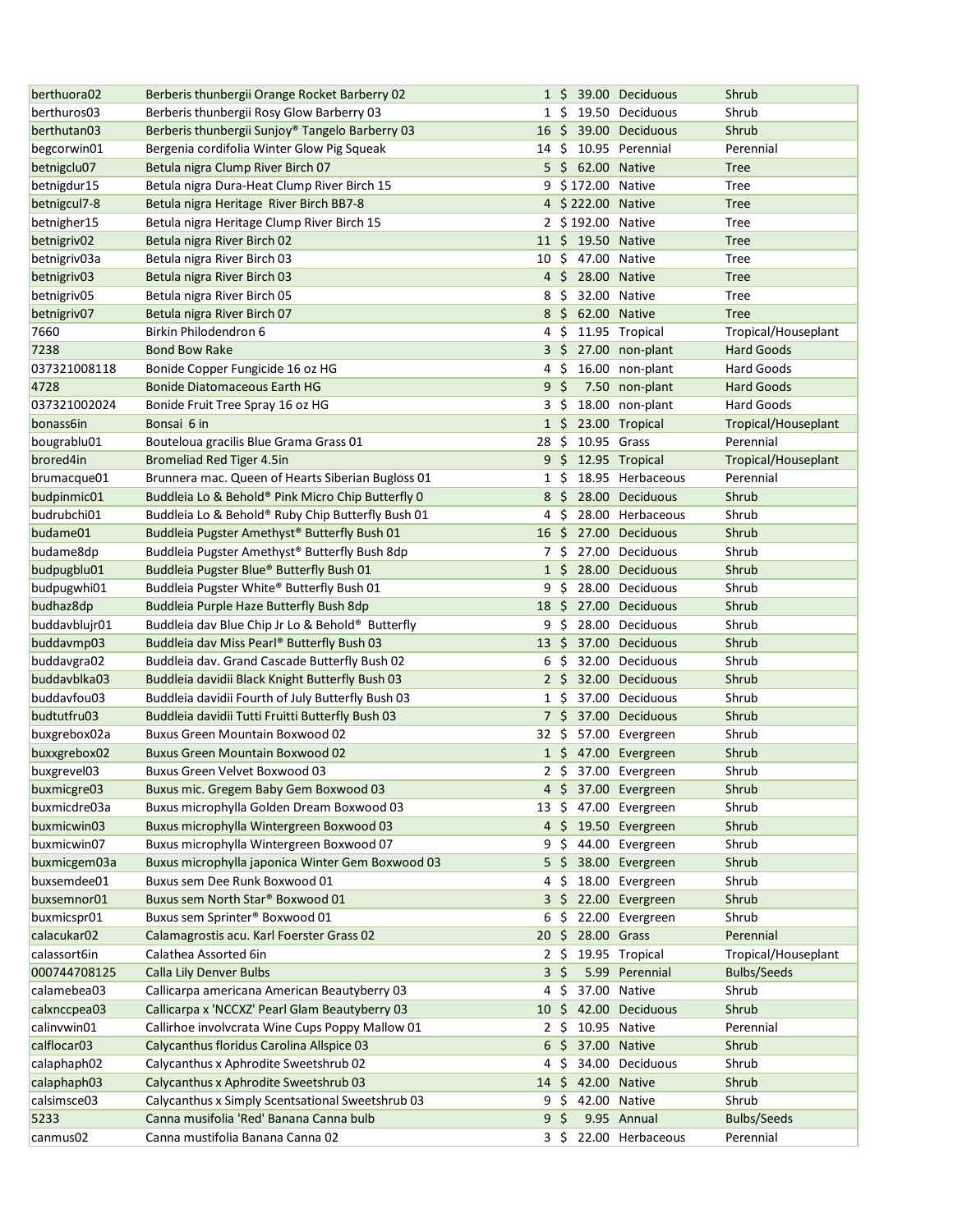| 037321007753   | Captain Jack's Copper Fungicide RTU 32oz          | $6\;$ \$         |      |                    | 9.95 non-plant         | <b>Hard Goods</b>   |
|----------------|---------------------------------------------------|------------------|------|--------------------|------------------------|---------------------|
| carflablu01    | Carex flaccosperma Blue Wood Sedge 01             | 2 <sup>5</sup>   |      |                    | 12.95 Herbaceous       | Perennial           |
| carlaxbun01    | Carex laxiculmis Bunny Blue Sedge 01              |                  |      |                    | 6 \$ 13.00 Evergreen   | Perennial           |
| caosgl01       | Carex oshimensis Everglow Sedge 01                | 9                | - \$ |                    | 11.95 Perennial        | Perennial           |
| carpenpen01    | Carex pensylvanica Pennsylvania Sedge 01          |                  |      |                    | 22 \$ 13.00 Herbaceous | Perennial           |
| carcarame03    | Carpinus caroliniana American Hornbeam 03         | $9\,$ \$         |      | 47.00 Native       |                        | Tree                |
| carcarbb150    | Carpinus caroliniana American Hornbeam BB1.5      |                  |      | 4 \$237.00 Native  |                        | <b>Tree</b>         |
| carillosw03    | Carya illinoinensis Oswego Pecan 03               | 8                |      | \$ 44.00 Native    |                        | Tree                |
| carillpaw03    | Carya illinoinensis Pawnee Pecan 03               |                  |      | 3 \$ 44.00 Native  |                        | <b>Tree</b>         |
| carclabey01    | Caryopteris x clan Beyond Midnight Bluebeard 01   | 29\$             |      |                    | 26.00 Deciduous        | Shrub               |
| casmolchi07    | Castanea mollissima Chinese Chestnut 07           | $3\,$ \$         |      |                    | 62.00 Deciduous        | <b>Tree</b>         |
| catspecat05a   | Catalpa speciosa Catalpa Tree 05                  | 9\$              |      |                    | 47.00 Native           | Tree                |
| catspecat05    | Catalpa speciosa Catalpa Tree 05                  |                  |      | 1 \$ 46.00 Native  |                        | <b>Tree</b>         |
| catspenot03    | Catalpa speciosa Northern Catalpa 03              | 9\$              |      |                    | 47.00 Native           | Tree                |
| 4254           | Caterpillar Killer Bt 8oz                         | 6 <sup>5</sup>   |      |                    | 6.50 non-plant         | Hard Goods          |
| ceaamenew01    | Ceanothus americanus New Jersey Tea 01            | $2\,$ \$         |      | 32.00 Native       |                        | Shrub               |
| 096821999999   | Cedar Mulch Grade A 3 cu ft HG                    |                  |      |                    | 21 \$ 12.95 non-plant  | <b>Bagged Goods</b> |
|                |                                                   |                  |      |                    |                        |                     |
| cedatIgla10    | Cedrus atl Glauca Weeping Blue Atlas Cedar 10     |                  |      |                    | 1 \$234.00 Evergreen   | Tree                |
| cedatlgla05    | Cedrus atlantica Glauca Blue Atlas Cedar 05       |                  |      |                    | 2 \$162.00 Evergreen   | <b>Tree</b>         |
| cedatlglaBB5-6 | Cedrus atlantica Glauca Blue Atlas Cedar BB5-6    |                  |      |                    | 2 \$239.00 Evergreen   | Tree                |
| cedatlhor05    | Cedrus atlantica Horstman Blue Atlas Cedar 05     |                  |      |                    | 3 \$162.00 Evergreen   | <b>Tree</b>         |
| celscaame03    | Celastrus scandens American Bittersweet 03        | $2 \cdot$ \$     |      | 35.00 Native       |                        | Shrub               |
| celscaame03a   | Celastrus scandens American Bittersweet 03        |                  |      | 24 \$ 47.00 Native |                        | Shrub               |
| celocchac03    | Celtis occidentalis Hackberry 03                  | 9                |      | \$ 47.00 Native    |                        | Shrub               |
| cepoccbut03    | Cephalanthus occidentalis Buttonbush 03           | $1\;$ \$         |      | 37.00 Native       |                        | Shrub               |
| cepoccsug03    | Cephalanthus occidentalis Sugar Shack® Button 03  | 17\$             |      |                    | 42.00 Native           | Shrub               |
| cepharduk02    | Cephalotaxus harr. Duke Gardens Plum Yew 02       | 6                |      |                    | \$ 67.00 Evergreen     | Shrub               |
| cepharfas02    | Cephalotaxus harr. Fastiga Upright Plum Yew 02    | 8                | -\$  |                    | 57.00 Evergreen        | Shrub               |
| cepharfri02    | Cephalotaxus harr. Fritz Huber Plum Yew 02        | $11 \; \text{S}$ |      |                    | 38.00 Evergreen        | Shrub               |
| cermerred07    | Cercis Merlot Redbud 07                           |                  |      | 2 \$ 87.00 Native  |                        | Tree                |
| cercaneas07    | Cercis canadensis Eastern Redbud 07               |                  |      | 4 \$ 87.00 Native  |                        | <b>Tree</b>         |
| cercaneas15    | Cercis canadensis Eastern Redbud 15               |                  |      | 4 \$117.00 Native  |                        | Tree                |
| cercaneas2in   | Cercis canadensis Eastern Redbud BB2in            |                  |      | 5 \$342.00 Native  |                        | <b>Tree</b>         |
| cercanfor05    | Cercis canadensis Forest Pansy Redbud 05          |                  |      | 3 \$ 62.00 Native  |                        | Tree                |
| cercanfor07    | Cercis canadensis Forest Pansy Redbud 07          |                  |      | 2 \$ 76.00 Native  |                        | <b>Tree</b>         |
| cercanfor15    | Cercis canadensis Forest Pansy Redbud 15          |                  |      | 2 \$167.00 Native  |                        | Tree                |
| cercanroy07    | Cercis canadensis Royal White Redbud 07           |                  |      |                    | 4 \$ 77.00 Deciduous   | <b>Tree</b>         |
| cerrenokl15    | Cercis reniformis Oklahoma Redbud 15              |                  |      | 3 \$ 257.00 Native |                        | Tree                |
| chaapp03       | Chaenomeles Apple Blossom Quince 03               |                  |      |                    | 7 \$ 37.00 Deciduous   | Shrub               |
| chadoutak03    | Chaenomeles Double Take Orange® Storm Quince 02   | 6\$              |      |                    | 47.00 Deciduous        | Shrub               |
| chadoupea01    | Chaenomeles Double Take Peach® Quince 01          | 10 <sup>5</sup>  |      |                    | 22.00 Deciduous        | Shrub               |
| chadoupea03    | Chaenomeles Double Take Peach® Quince 03          | $4\,$ \$         |      |                    | 47.00 Deciduous        | Shrub               |
| chadoutakp01   | Chaenomeles Double Take Pink® Storm Quince 01     | $3\,$ \$         |      |                    | 22.00 Deciduous        | Shrub               |
| chadoutakp03   | Chaenomeles Double Take Pink® Storm Quince 03     | 5                | \$   |                    | 47.00 Deciduous        | Shrub               |
| chalawhay01    | Chamaecyparis lawsoniana Haywire False Cypress 01 | 14 \$            |      |                    | 28.00 Evergreen        | Shrub               |
| chalawhay02    | Chamaecyparis lawsoniana Haywire False Cypress 02 | 5\$              |      |                    | 32.00 Evergreen        | Shrub               |
| chalawpin01    | Chamaecyparis lawsoniana Pinpoint Blue & Gold 01  |                  |      | 32 \$ 27.00 Native |                        | Shrub               |
| 6922           | Chapin Sprayer 1G                                 | 3\$              |      |                    | 17.95 non-plant        | Hard Goods          |
| chalatnor01    | Chasmanthium lat. Northern Sea Oats Grass 01      |                  |      | 45 \$ 12.95 Native |                        | Perennial           |
| cheglatur01    | Chelone glabra Turtlehead 01                      | 18               | -S   | 12.95 Native       |                        | Perennial           |
| chelyohot01    | Chelone Iyonii Hot Lips Turtlehead 01             |                  |      | 41 \$ 12.95 Native |                        | Perennial           |
| chivirfri01    | Chionanthus virginicus White Fringe Tree 01       |                  |      | 2 \$ 14.95 Native  |                        | <b>Tree</b>         |
| chivirfri02    | Chionanthus virginicus White Fringe Tree 02       |                  |      | 1 \$ 22.00 Native  |                        | <b>Tree</b>         |
| chivirfri03a   | Chionanthus virginicus White Fringe Tree 03       | 9\$              |      | 32.00 Native       |                        | <b>Tree</b>         |
| chivirwhiBB4-5 | Chionanthus virginicus White Fringe Tree BB4-5    |                  |      | 1 \$132.00 Native  |                        | <b>Tree</b>         |
| clakenyel150   | Cladrastis kentukea American Yellowwood BB150     |                  |      | 1 \$232.00 Native  |                        | <b>Tree</b>         |
| clakenyel03    | Cladrastis kentukea Yellowwood 03                 |                  |      | 8 \$ 47.00 Native  |                        | <b>Tree</b>         |
| clediabal01    | Clematis Diamond Ball 01                          | 14\$             |      |                    | 28.00 Deciduous        | Perennial           |
|                |                                                   |                  |      |                    |                        |                     |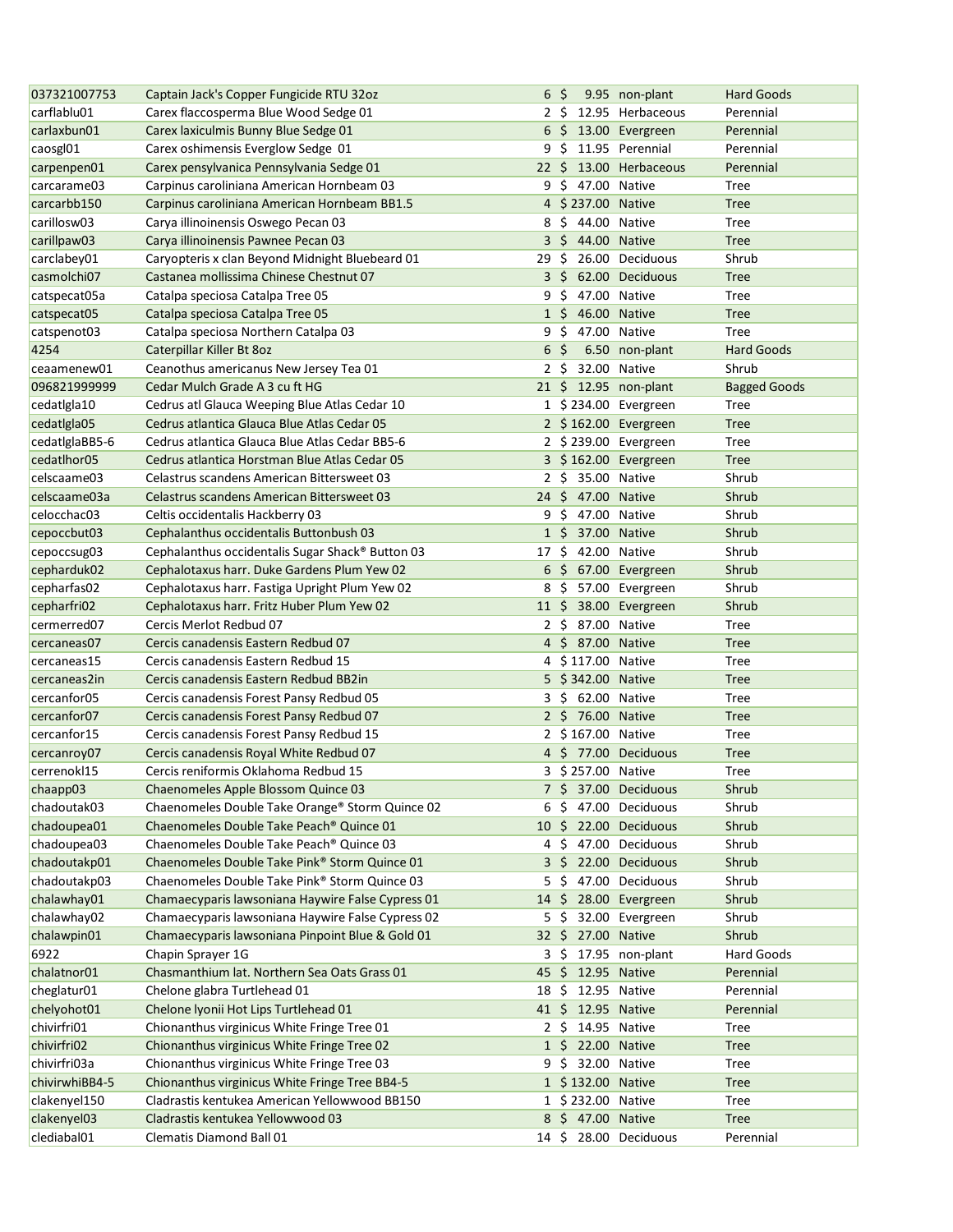| cleelsear01                | Clematis Earnest Markham Clematis 01              |                 |           |                   | 1 \$ 23.00 Herbaceous    | Perennial           |
|----------------------------|---------------------------------------------------|-----------------|-----------|-------------------|--------------------------|---------------------|
| cleelsspa01                | Clematis Elsa Spath 01                            | 5               | - Ś       |                   | 23.00 Herbaceous         | Perennial           |
| clehag01                   | <b>Clematis Hagley 01</b>                         | 6               | - \$      |                   | 23.00 Herbaceous         | Perennial           |
| clejac01                   | Clematis Jackmani 01                              | 4               | -\$       |                   | 23.00 Herbaceous         | Perennial           |
| clejolgoo01                | Clematis Jolly Good <sup>®</sup> 01               | $3\overline{5}$ |           | 28.00 Vine        |                          | Perennial           |
| clebat01                   | Clematis Miss Bateman 01                          | 3               | -\$       |                   | 23.00 Herbaceous         | Perennial           |
| clenio01                   | <b>Clematis Niobe 01</b>                          | $5\frac{1}{2}$  |           |                   | 23.00 Herbaceous         | Perennial           |
| clepinmin01                | Clematis Pink Mink PW 01                          | $1\;$ \$        |           |                   | 23.00 Evergreen          | Perennial           |
| clespa01                   | Clematis Sparky Blue 01                           | $12 \div$       |           | 28.00 Vine        |                          | Perennial           |
| cleswesum01                | Clematis Sweet Summer Love 01                     |                 | $1 \;$ \$ |                   | 23.00 Evergreen          | Perennial           |
| cleterswe01                | Clematis terniflora Sweet Autumn 01               | 26 \$           |           |                   | 23.00 Herbaceous         | Perennial           |
| clealnpin03                | Clethra alnifolia Pink Spires Summersweet 03      |                 | 1\$       |                   | 37.00 Deciduous          | Shrub               |
| clealnrub03                | Clethra alnifolia Ruby Spice Summersweet 03       | $15 \; \xi$     |           |                   | 36.00 Native             | Shrub               |
| clevan <sub>03</sub>       | Clethra alnifolia Vanilla Spice Summersweet 03    | 9\$             |           |                   | 37.00 Deciduous          | Shrub               |
| clejapjap03                | Cleyera japonica Japanese Cleyera 03              | 9\$             |           |                   | 22.00 Evergreen          | Shrub               |
| colfon01                   | Colocasia Fontanessii Elephant Ear 01             | $2\overline{5}$ |           |                   | 17.95 Herbaceous         | Perennial           |
| 000744707869               | Colocasia Tea Cup Elephant Ear Large BR           | 1 <sup>5</sup>  |           |                   | 14.99 Herbaceous         | <b>Bulbs/Seeds</b>  |
| conmajbor01                | Convallaria majalis Bordeaux Lily of the Valley 0 | $1\,$ \$        |           |                   | 15.95 Herbaceous         | Perennial           |
| corlut01                   | Cordalis lutea Yellow Corydalis 01                | $22 \,$ \$      |           |                   | 12.95 Herbaceous         | Perennial           |
| corpur10in                 | Cordyline Purple Prince 10in                      | $2\sqrt{5}$     |           |                   | 44.95 Tropical           | Tropical/Houseplant |
| corlanlan02                | Coreopsis lanceolata Lanceleaf Coreopsis 02       | 7\$             |           | 22.00 Native      |                          | Perennial           |
|                            |                                                   |                 |           |                   |                          | Perennial           |
| corpalpra01<br>corpubsta01 | Coreopsis palmata Prairie Coreopsis 01            | 14              | Ŝ.        |                   | 15.95 Native             |                     |
|                            | Coreopsis pub. Star Tickseed 01                   | $2\overline{5}$ |           |                   | 10.95 Herbaceous         | Perennial           |
| coralbpra03                | Cornus alba Prairie Fire Dogwood 03               | $1\,$ \$        |           |                   | 37.00 Deciduous          | Shrub               |
| coraltpag03                | Cornus alternifolia Pagoda Dogwood 03             |                 |           | 4 \$ 47.00 Native |                          | <b>Tree</b>         |
| coramusil03                | Cornus amomum Silky Dogwood 03                    | 6               | \$        |                   | 37.00 Native             | Shrub               |
| corflopin05                | Cornus florida 'Rubra' Pink Dogwood 05            | 8               |           | \$ 52.00 Native   |                          | <b>Tree</b>         |
| corflopin15                | Cornus florida 'Rubra' Pink Dogwood 15            |                 |           | 2 \$232.00 Native |                          | <b>Tree</b>         |
| corfloapp15                | Cornus florida Appalachian Mist Dogwood 15        |                 |           | 1 \$232.00 Native |                          | <b>Tree</b>         |
| corflochep05               | Cornus florida Cherokee Princess Dogwood 05       | $1\;$ \$        |           | 52.00 Native      |                          | <b>Tree</b>         |
| corfloche05                | Cornus florida Red Cherokee Brave Dogwood 05      | $10\frac{1}{5}$ |           |                   | 52.00 Native             | <b>Tree</b>         |
| corflored03                | Cornus florida Red Dogwood 03                     |                 |           | 5 \$ 42.00 Native |                          | Tree                |
| corkouBB5-6                | Cornus kousa Kousa Dogwood BB5-6'                 |                 |           |                   | 8 \$167.00 Deciduous     | <b>Tree</b>         |
| corkoukou05                | Cornus kousa Kousa Dogwood 05                     |                 |           |                   | $6\,$ \$ 62.00 Deciduous | Tree                |
| corkoukou07                | Cornus kousa Kousa Dogwood 07                     |                 |           |                   | 3 \$ 97.00 Deciduous     | <b>Tree</b>         |
| corkoupon07                | Cornus kousa Little Poncho Kousa Dogwood 07       |                 |           |                   | 1 \$127.00 Deciduous     | <b>Tree</b>         |
| corkoupon24in              | Cornus kousa Little Poncho Kousa Dogwood BB24     |                 |           |                   | 5 \$152.00 Deciduous     | <b>Tree</b>         |
| corraciri03                | Cornus racemosa Irish Setter Dogwood 03           |                 |           | 4 \$ 47.00 Native |                          | Shrub               |
| corsanarc03                | Cornus sanguinea Arctic Sun® Dogwood 03           |                 |           |                   | 15 \$ 42.00 Evergreen    | Shrub               |
| corstoarc03                | Cornus stol Arctic Fire® Red Twig Dogwood 03      | 28 Ş            |           |                   | 42.00 Deciduous          | Shrub               |
| corstopuc02                | Cornus stolonifera Pucker Up® Red Twig Dogwood 02 |                 | 5\$       |                   | 28.00 Deciduous          | Shrub               |
| corxrutste05               | Cornus x Rutgan Stellar Pink Kousa Dogwood 05     | 16 \$           |           |                   | 52.00 Deciduous          | Shrub               |
| corxrutcel07               | Cornus x Rutgersensis Celestial Shadow Dogwood 07 |                 |           |                   | 7 \$112.00 Deciduous     | <b>Tree</b>         |
| 038313000608               | Corona Classic Cut Pruner HG                      | 12 Ş            |           |                   | 32.00 non-plant          | <b>Hard Goods</b>   |
| 4893                       | Corona Long Straight Snip HG                      | 19 S            |           |                   | 10.95 non-plant          | <b>Hard Goods</b>   |
| corameame03                | Corylus americana American Hazelnut 03            |                 | 7 S       |                   | 37.00 Native             | Shrub               |
| coravefel05                | Corylus avellana Felix Hazelnut 05                | $3\,$ \$        |           |                   | 67.00 Deciduous          | <b>Tree</b>         |
| coravejef05                | Corylus avellana Jefferson Hazelnut 05            | 5\$             |           |                   | 67.00 Deciduous          | <b>Tree</b>         |
| cotcogwin03                | Cotinus coggygria Winecraft Black Smokebush 03    | $3\,$ \$        |           |                   | 46.00 Deciduous          | <b>Tree</b>         |
| cotcogvel05                | Cotinus coggyria Velveteeny Smokebush 05          | 6               | -\$       |                   | 78.00 Deciduous          | Shrub               |
| cotcogwing02               | Cotinus coggygria Winecraft Gold Smokebush 02     | $4\overline{5}$ |           |                   | 34.00 Deciduous          | Shrub               |
| cotcogwing03               | Cotinus coggygria Winecraft Gold Smokebush 03     | $1\,$ S         |           |                   | 38.00 Deciduous          | Shrub               |
| cotoboame03                | Cotinus obovatus American Smoketree 03            |                 |           | 2 \$ 47.00 Native |                          | Shrub               |
| cotdamroy03                | Cotoneaster dammeri Royal Beauty Cotoneaster 03   | 10 \$           |           |                   | 37.00 Evergreen          | Shrub               |
| cotsalsca02                | Cotoneaster sal Scarlet Leader Cotoneaster 02     |                 |           |                   | 10 \$ 37.00 Evergreen    | Shrub               |
| crowal01                   | Crocosmia Walberton Yellow 01                     | $2\sqrt{5}$     |           |                   | 9.95 Herbaceous          | Perennial           |
| cryjapspi03                | Cryptomeria jap. Spiral Japanese Cedar 03         |                 | $3\,$ \$  |                   | 50.00 Evergreen          | <b>Tree</b>         |
| cupleymur03                | Cupressocyparis leylandii Murray Leyland Cypress  |                 |           |                   | 2 \$ 37.00 Evergreen     | <b>Tree</b>         |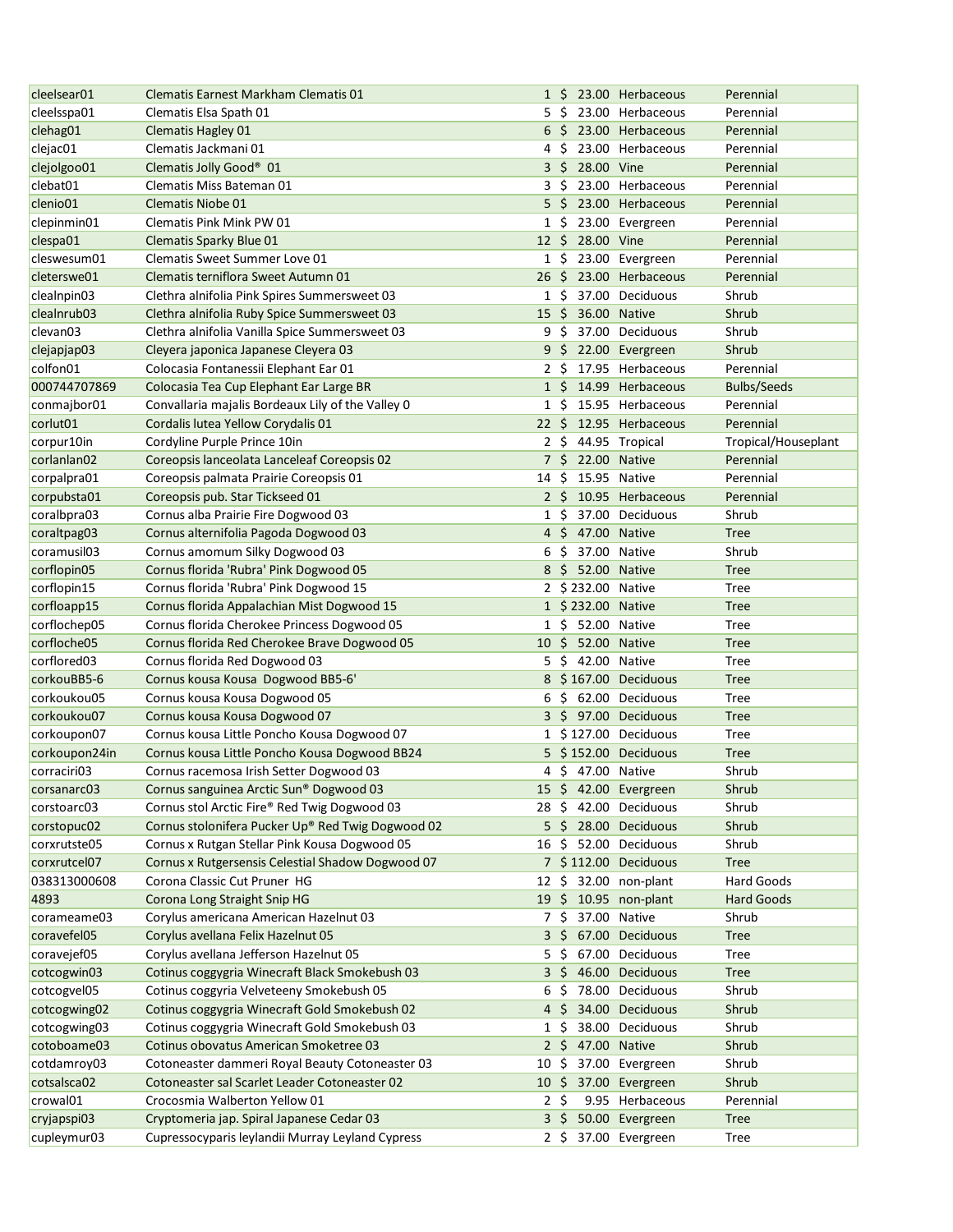| cuparicar03             | Cupressus arizonica Carolina Sapphire Cypress 03  |                  |                          |                   | 10 \$ 38.00 Evergreen | <b>Tree</b>         |
|-------------------------|---------------------------------------------------|------------------|--------------------------|-------------------|-----------------------|---------------------|
| curperdol4in            | Curio peregrinus String of Dolphins 4 in          | 24 \$            |                          |                   | 7.50 Succulent        | Tropical/Houseplant |
| cryfaljap6in            | Cyrtomium falcatum Japanese Holly Fern 6in        | 10 <sup>5</sup>  |                          |                   | 9.95 Herbaceous       | Perennial           |
| cysscosd01              | Cytisus scoparius Sister Disco© Scotch Broom 01   | 14\$             |                          |                   | 22.00 Deciduous       | Shrub               |
| cysscosisr01            | Cytisus scoparius Sister Rosie Scotch 01          |                  |                          |                   | 3 \$ 22.00 Deciduous  | Shrub               |
| davhumtye6in            | Davallia (Humata) Tyermanii White Rabbit Foot Fer | 9                | \$                       |                   | 9.95 Herbaceous       | Perennial           |
| rosbat03                |                                                   | $1\,$ \$         |                          |                   | 37.00 Deciduous       | Shrub               |
|                         | David Austin Bathsheba Apricot Rose 03            |                  |                          |                   |                       |                     |
| rosbos03                | David Austin Boscobel Coral Pink Rose 03          | $1\,$ \$         |                          |                   | 37.00 Deciduous       | Shrub               |
| rosgra03                | David Austin Graham Thomas Yellow Rose 03         | $1\overline{5}$  |                          |                   | 37.00 Deciduous       | Shrub               |
| rosmar03                | David Austin Pink Rose Mary Rose 03               | $1\;$ \$         |                          |                   | 37.00 Deciduous       | Shrub               |
| rosque03                | David Austin Pink Rose Queen of Sweden 03         |                  | 2 <sup>5</sup>           |                   | 37.00 Deciduous       | Shrub               |
| rosprimar03             | David Austin Princess Margareta Apricot Rose 03   | 2 <sup>5</sup>   |                          |                   | 37.00 Deciduous       | Shrub               |
| rostes03                | David Austin Red Rose Tess of the D'urbervilles 0 |                  | $1\,$ \$                 |                   | 37.00 Deciduous       | Shrub               |
| rostho03                | David Austin Red Rose Thomas Beckett 03           |                  | $2\,$ \$                 |                   | 37.00 Deciduous       | Shrub               |
| rosimo03                | David Austin Yellow Rose Imogen 03                |                  |                          |                   | 7 \$ 37.00 Deciduous  | Shrub               |
| rosmal03                | David Austin Yellow Rose Malvern Hills 03         | 5\$              |                          |                   | 37.00 Deciduous       | Shrub               |
| rospoe03                | David Austin Yellow Rose The Poet's Wife 03       | $1\,$ \$         |                          |                   | 37.00 Deciduous       | Shrub               |
| denpunhay01             | Dennstaedtia puncilobula Hay Fern 01              | $1\,$ \$         |                          |                   | 15.95 Native          | Perennial           |
| deusno01                | Deutzia Yuki Snowflake® Deutzia 01                | $5\,$ \$         |                          |                   | 28.00 Deciduous       | Shrub               |
| deuyuksno03             | Deutzia 'NCDX1' Yuki Snowflake® Deutzia 03        | $3\sqrt{5}$      |                          |                   | 47.00 Deciduous       | Shrub               |
| deuyukche03             | Deutzia 'NCDX2' Yuki Cherry Blossom® Deutzia 03   | $14 \text{ }$    |                          |                   | 47.00 Deciduous       | Shrub               |
| deugrasle03             | Deutzia gracilis Nikko Slender Deutzia 03         | 5                | Ŝ.                       |                   | 42.00 Deciduous       | Shrub               |
| diapaimag01             | Dianthus Paint the Town Magenta 01                | 2 <sub>5</sub>   |                          |                   | 12.95 Semi-Evergreen  | Perennial           |
| diagrafir01             | Dianthus gratianopolit Firewitch Dianthus 01      | 4                | -S                       |                   | 10.95 Herbaceous      | Perennial           |
|                         |                                                   | 1 <sup>5</sup>   |                          |                   | 22.00 Herbaceous      | Perennial           |
| dicspealb02             | Dicentra spectabilis Alba Bleeding Heart 02       |                  |                          |                   |                       |                     |
| dicspeble01             | Dicentra spectabilis Bleeding Heart 01            | $1\,$ \$         |                          |                   | 15.95 Herbaceous      | Perennial           |
| dicspegol01             | Dicentra spectabilis Gold Heart Bleeding Heart 01 | $1\,$ \$         |                          |                   | 14.95 Herbaceous      | Perennial           |
| dierivkod02             | Diervilla riv Kodiak® Black Bush Honeysuckle 02   | $1\,$ \$         |                          |                   | 32.00 Native          | Shrub               |
| dierivkod03             | Diervilla riv Kodiak® Black Bush Honeysuckle 03   |                  |                          |                   | 12 \$ 47.00 Native    | Shrub               |
| dierivora02             | Diervilla riv Kodiak® Orange Bush Honeysuckle 02  | $3\;$ \$         |                          |                   | 36.00 Native          | Shrub               |
| dierivora <sub>03</sub> | Diervilla riv Kodiak® Orange Bush Honeysuckle 02  | $21 \;$ \$       |                          |                   | 42.00 Native          | Shrub               |
| dierivkodr03            | Diervilla riv Kodiak® Red Bush Honeysuckle 03     |                  |                          | 8 \$ 47.00 Native |                       | Shrub               |
| dierivkodrgt            | Diervilla riv Kodiak® Red Bush Honeysuckle PW QT  | 8                | - \$                     |                   | 17.95 Native          | Shrub               |
| diovirfuy07             | Diospyros kaki Fuyu Persimmon 07                  | $1\;$ \$         |                          | 87.00 Fruit       |                       | <b>Tree</b>         |
| diovirper03             | Diospyros virginiana Persimmon 03                 | $1\overline{5}$  |                          |                   | 47.00 Native          | <b>Tree</b>         |
| dramardra6in            | Dracaena marginata Dracena Cane 6in               |                  |                          |                   | 1 \$ 14.95 Tropical   | Tropical/Houseplant |
| 036434123534            | Dramm Shut-Off Valve Brass HG                     |                  |                          |                   | 7 \$ 26.95 non-plant  | <b>Hard Goods</b>   |
| 036434227317            | Dramm Water Breaker Yellow 750 HG                 |                  |                          |                   | 7 \$ 17.95 non-plant  | Hard Goods          |
| 036434123565            | Dramm Water Wand 36 inch HG                       |                  |                          |                   | 5 \$ 14.95 non-plant  | <b>Hard Goods</b>   |
| drycomrob01             | Dryopteris complexa Robust Male Fern 01           | 6\$              |                          |                   | 12.95 Herbaceous      | Perennial           |
| dryeryaut01             | Dryopteris erythrosora Autumn Brilliance Fern 01  |                  | $2\frac{1}{2}$           |                   | 12.95 Herbaceous      | Perennial           |
| dryerybri6in            | Dryopteris erythrosora Brilliance Autumn Fern 6in | $15 \;$ \$       |                          |                   | 9.95 Herbaceous       | Perennial           |
| drypulbea6in            | Dryopteris pulcherrima Beautiful Wood Fern 6in    | $3\overline{5}$  |                          |                   | 9.95 Herbaceous       | Perennial           |
| dursap10                | Duranta erecta Duranta Bush 10in                  | 1 S              |                          |                   | 27.00 Tropical        | Tropical/Houseplant |
| 6419                    | EarthGro Topsoil 40lb                             | 17 S             |                          |                   | 3.95 non-plant        | <b>Bagged Goods</b> |
| echhybche01             | Echinacea hybrid Cheyenne Spirit Coneflower 01    | $1\;$ \$         |                          |                   | 9.95 Native           | Perennial           |
|                         |                                                   |                  |                          |                   |                       | Perennial           |
| echparyel01             | Echinacea paradoxa Yellow Coneflower 01           | 16               | \$                       |                   | 12.95 Native          |                     |
| echpurpur01             | Echinacea pur. Purple Coneflower 01               | $2\sqrt{5}$      |                          |                   | 9.95 Native           | Perennial           |
| elepunele03             | Eleagnus pungens Eleagnus Silverberry 03          | $1\,$ S          |                          |                   | 19.50 Evergreen       | Shrub               |
| epiamb01                | Epimedium Amber Queen Barrenwort 01               | 4                | S                        |                   | 12.95 Herbaceous      | Perennial           |
| epipin01                | Epimedium Pink Champagne Barrenwort 01            | 6                | S.                       |                   | 14.95 Herbaceous      | Perennial           |
| equhyehor01             | Equisetum hyemale Horsetail Reed 01               | 4                | \$                       |                   | 9.95 Herbaceous       | Perennial           |
| eraspelov01             | Eragrostis spectabilis Love Grass 01              | 46               | $\overline{\mathcal{S}}$ |                   | 10.95 Native          | Perennial           |
| eryplagli01             | Eryngium planum Blue Glitter Sea Holly 01         | 20               | Ŝ.                       |                   | 10.95 Herbaceous      | Perennial           |
| 050197705080            | Espoma Organic Seed Starter                       | $14 \; \text{S}$ |                          |                   | 7.95 non-plant        | <b>Bagged Goods</b> |
| euoalaburb03            | Euonymus alata Burning Bush 03                    | 10 \$            |                          |                   | 34.00 Deciduous       | Shrub               |
| euoalabur03             | Euonymus alata compactus Dwarf Burning Bush 03    |                  |                          |                   | 2 \$ 26.50 Deciduous  | Shrub               |
| euoamestr03             | Euonymus americanus American Strawberry Bush 03   |                  |                          |                   | 10 \$ 47.00 Native    | Shrub               |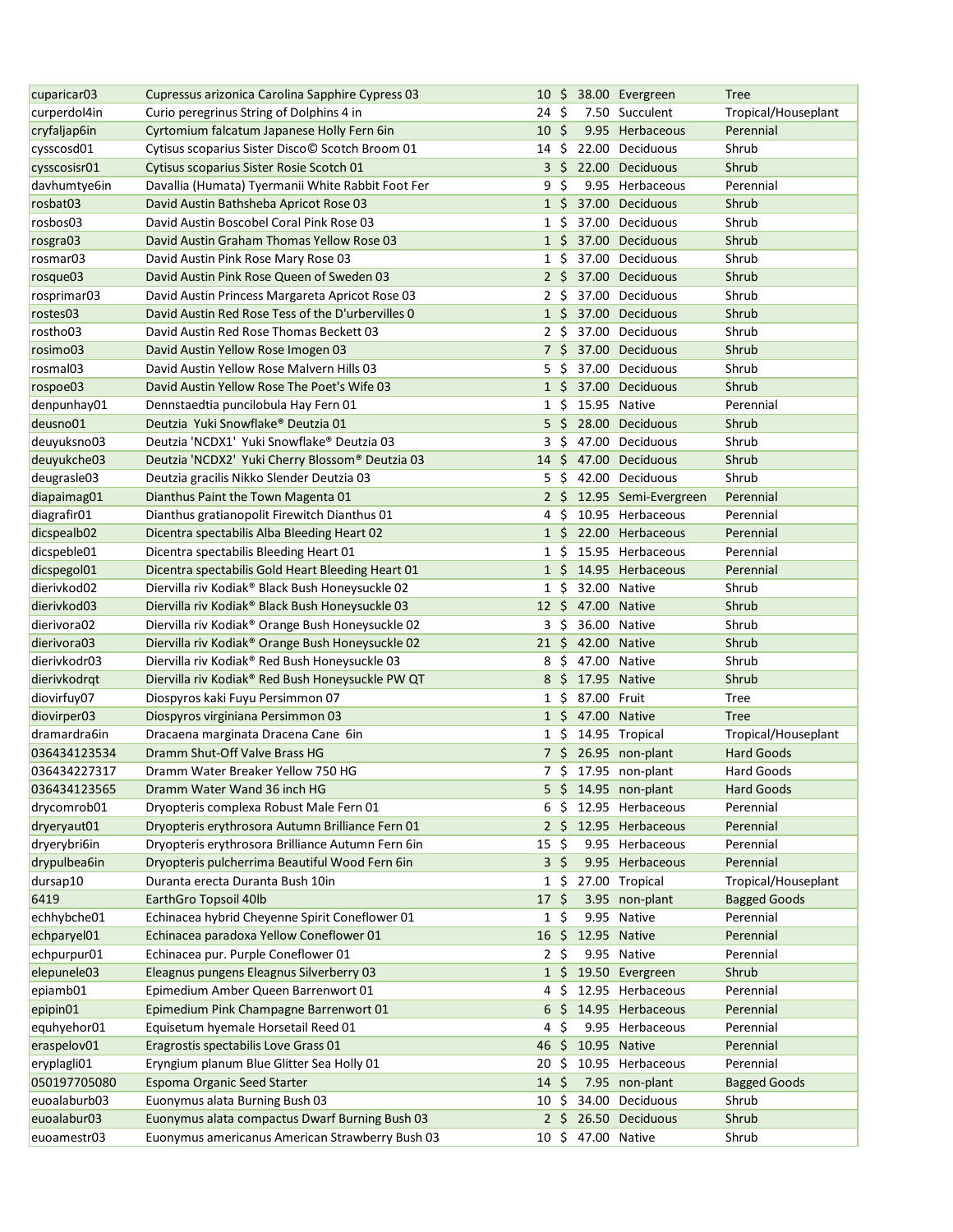| eupdublit01                | Eupatorium dubium Little Joe Joe Pye Weed 01                                             |                             |          | 7 \$ 12.95 Native  |                                                | Perennial                                |
|----------------------------|------------------------------------------------------------------------------------------|-----------------------------|----------|--------------------|------------------------------------------------|------------------------------------------|
| eupfishol01                | Eupatorium fistulosum Hollow Joe Pye Weed 01                                             | 15                          | -S       |                    | 12.95 Native                                   | Perennial                                |
| eupmacgat01                | Eupatorium maculatum Gateway Joe Pye Weed 01                                             |                             |          | 10 \$ 12.95 Native |                                                | Perennial                                |
| eupeup01                   | Eupatorium pur. Euphorbia Ruby Joe Pye Weed 01                                           | 11 \$                       |          | 12.95 Native       |                                                | Perennial                                |
| eupamywoo01                | Euphorbia amygdaloides Wood Spurge 01                                                    |                             |          |                    | 3 \$ 10.95 Herbaceous                          | Perennial                                |
| eupumbafr01                | Euphorbia umbellata African Milk Bush 01                                                 | 27                          | - \$     |                    | 9.95 Tropical                                  | Tropical/Houseplant                      |
| evoblu01                   | Evolvulus nuttallianus Blue Daze 01                                                      |                             |          |                    | 1 \$ 12.95 Tropical                            | Tropical/Houseplant                      |
| fangarorn4in               | Fanciful Garden Ornamental bonsai                                                        | 14                          | Ŝ.       |                    | 17.95 Ornamental                               | <b>Mixed Container</b>                   |
| 732221103634               | Ferti-lome Fire Blight Spray 2oz                                                         | 9 <sup>5</sup>              |          |                    | 14.00 non-plant                                | <b>Hard Goods</b>                        |
| 732221102064               | Ferti-lome Tree and Shrub Insect Drench 32 oz                                            | $5\;$ \$                    |          |                    | 16.00 non-plant                                | Hard Goods                               |
| 7043                       | Ferti-lome Yield Booster 32oz RTU                                                        | 10 <sup>5</sup>             |          |                    | 8.95 non-plant                                 | <b>Hard Goods</b>                        |
| 732221104785               | Fertilome 2 in 1 Systemic 32 oz HG                                                       | $3\frac{2}{7}$              |          |                    | 20.00 non-plant                                | Hard Goods                               |
| 4361                       | Fertilome Fruit Tree Spray 16 oz HG                                                      |                             |          |                    | 3 \$ 18.00 non-plant                           | <b>Hard Goods</b>                        |
| 050197707084               | Fertilome Perlite 8qt HG                                                                 | $11 \; \text{S}$            |          |                    | 12.95 non-plant                                | <b>Bagged Goods</b>                      |
| 5567                       | Fertilome Pruning Sealer 15oz                                                            | 8 <sup>5</sup>              |          |                    | 9.00 non-plant                                 | <b>Hard Goods</b>                        |
| 732221106390               | Fertilome Rooting Powder 2 oz HG                                                         | $11 \text{ }$               |          |                    | 7.95 non-plant                                 | Hard Goods                               |
| 732221102514               | Fertilome Triple Action Plus 32 fl oz.                                                   | 6 <sup>5</sup>              |          |                    | 9.50 non-plant                                 | <b>Hard Goods</b>                        |
| ficfidb10                  | Ficus Lyrata Fiddle Leaf Fig Bush 10in                                                   | 2 <sup>5</sup>              |          |                    | 47.00 Tropical                                 | Tropical/Houseplant                      |
| 7484                       | Ficus Lyrata Fiddle Leaf Fig Bush 4in                                                    | $2\sqrt{5}$                 |          |                    | 14.95 Tropical                                 | Tropical/Houseplant                      |
| ficlyrfid14in              | Ficus Lyrata Fiddle Leaf Fig Column 14in                                                 |                             |          |                    | 1 \$119.00 Tropical                            | Tropical/Houseplant                      |
| ficcarchi03                | Ficus carica Chicago Hardy Fig 03                                                        | 10 <sup>5</sup>             |          | 37.00 Fruit        |                                                | <b>Tree</b>                              |
| ficcaroly03                | Ficus carica Olympian Fig 03                                                             | 12 S                        |          |                    | 37.00 Deciduous                                | Tree                                     |
| fitpin4.5in                | Fittonia Pink 4.5in                                                                      | 5                           | -\$      |                    | 7.95 Tropical                                  | Tropical/Houseplant                      |
| forint <sub>03</sub>       | Forsythia intermedia 03                                                                  | 1                           | Ŝ.       |                    | 32.00 Deciduous                                | Shrub                                    |
| forint <sub>03a</sub>      | Forsythia intermedia Forsythia 03                                                        | 6                           | Ŝ.       |                    | 26.50 Deciduous                                | Shrub                                    |
| forintstar03               | Forsythia intermedia Show Off Starlet Forsythia 0                                        | $1\,$ \$                    |          |                    | 47.00 Deciduous                                | Shrub                                    |
| forxshosug01               | Forsythia x int. Show Off <sup>®</sup> Sugar Baby <sup>®</sup> Forsythia                 | $13 \;$ \$                  |          |                    | 27.00 Deciduous                                | Shrub                                    |
| fotxintleg02               | Fothergilla x intermedia Legend of the Small Foth                                        | 15                          | \$       |                    | 32.00 Deciduous                                | Shrub                                    |
| fotxintleg01               | Fothergilla x intermedia Legend of the Small Foth                                        |                             |          |                    | 2 \$ 24.00 Deciduous                           | Shrub                                    |
| 752289790058               | Fox Farm Ocean Forest Pot Soil 1.5 cu ft bag HG                                          |                             | $1\,$ \$ |                    | 22.95 non-plant                                | <b>Bagged Goods</b>                      |
|                            |                                                                                          |                             |          |                    |                                                |                                          |
|                            | <b>Frost Protection Blanket</b>                                                          |                             |          |                    |                                                | Hard Goods                               |
| 042579123520<br>5518       | Fruit Tree & Plant Guard 16 oz                                                           | $12 \; \xi$<br>$2 \cdot$ \$ |          |                    | 20.00 non-plant                                | Hard Goods                               |
|                            | Futura Robusta Sansevieria                                                               |                             |          |                    | 24.00 non-plant                                |                                          |
| 7654<br>7655               |                                                                                          | $5\sqrt{5}$                 |          |                    | 9.95 Tropical<br>9.95 Tropical                 | Tropical/Houseplant                      |
|                            | Futura Superba Sansevieria                                                               | 7\$<br>2 <sup>5</sup>       |          |                    |                                                | Tropical/Houseplant<br><b>Hard Goods</b> |
| 4377                       | Garden Gypsum 6#<br>Gardenia Bush 10in                                                   |                             |          |                    | 8.00 non-plant<br>32.00 Tropical               |                                          |
| garbus10                   |                                                                                          | $2 \;$ \$                   |          |                    |                                                | Tropical/Houseplant<br>Shrub             |
| garauglit02                | Gardenia augusta Little Daisy Gardenia 02<br>Geranium pra. Boom Chocolatta Cranesbill 01 |                             |          |                    | 4 \$ 32.00 Evergreen<br>7 \$ 15.95 Herbaceous  | Perennial                                |
| gerpraboo01                |                                                                                          |                             |          |                    |                                                |                                          |
| ginbilgin03                | Ginkgo biloba Gingko Biloba 03                                                           |                             |          |                    | 7 \$ 37.00 Deciduous                           | <b>Tree</b>                              |
| ginbilgin05                | Ginkgo biloba Gingko Biloba 05                                                           |                             |          |                    | 2 \$ 57.00 Deciduous<br>5 \$397.00 Deciduous   | <b>Tree</b>                              |
| ginbilgin2in               | Ginkgo biloba Gingko Biloba BB200                                                        |                             |          |                    |                                                | <b>Tree</b>                              |
| ginbilpre10                | Ginkgo biloba Presidential Gold Gingko Biloba 10                                         |                             |          |                    | 1 \$218.00 Deciduous                           | <b>Tree</b>                              |
| ginbilsar05                | Ginkgo biloba Saratoga Gingko Biloba 05                                                  |                             |          |                    | 3 \$129.00 Deciduous                           | <b>Tree</b>                              |
| gletrisha05                | Gleditsia triacanthos Shademaster Honey Locust 05                                        |                             | 1\$      |                    | 30.00 Native                                   | Tree                                     |
| gletrisky10                | Gleditsia triacanthos Skyline Honey Locust 10                                            |                             |          | 2 \$129.00 Native  |                                                | <b>Tree</b>                              |
| 639751202533               | Gloves - Bellingham insulated - Large                                                    | $3\sqrt{5}$                 |          |                    | 7.50 non-plant                                 | Hard Goods                               |
| golore01                   | Golden Oregano                                                                           | $1\,$ \$                    |          |                    | 8.95 Herbaceous                                | Herbs/Veggies                            |
| 7693                       | Green Prayer Plant 4.5                                                                   | 6                           | \$       |                    | 7.95 Tropical                                  | Tropical/Houseplant                      |
| gymdioken03                | Gymnocladus dioicus Kentucky Coffeetree 03                                               | $1\,$ \$                    |          |                    | 47.00 Native                                   | <b>Tree</b>                              |
| hamvircom03                | Hamamelis virginiana American Witch Hazel 03                                             | $3\;$ \$                    |          |                    | 47.00 Native                                   | Shrub                                    |
| 096096410144               | Hanging Basket 24.95 SPL                                                                 | $11 \div$                   |          |                    | 24.95 Herbaceous                               | Annual                                   |
| 752289590030               | Happy Frog Soil Conditioner 3cf                                                          | 16                          | -S       |                    | 24.95 non-plant                                | <b>Bagged Goods</b>                      |
| 000744706480               | Hardy Lilies Whistler Bulbs                                                              | $1\;$ \$                    |          |                    | 5.99 Perennial                                 | <b>Bulbs/Seeds</b>                       |
| helauthel01                | Helenium autumnale Helen's Flower Sneezeweed 01                                          | 33 S                        |          |                    | 10.95 Native                                   | Perennial                                |
| helhelsmo01                | Heliopsis helianthoides Ox-Eyed Burning Hearts 01                                        |                             |          | 11 \$ 10.95 Native |                                                | Perennial                                |
| helhetus01                 | Heliopsis helianthoides Tuscan Sun False Sunflow                                         |                             |          | 2 \$ 14.95 Native  |                                                | Perennial                                |
| helmoncas01<br>helhybame01 | Helleborus Cascade Blush Lenten Rose 01<br>Helleborus hybrid Amethyst Gem Lenten Rose 01 |                             |          |                    | 14 \$ 26.00 Herbaceous<br>1 \$ 27.00 Evergreen | Perennial<br>Perennial                   |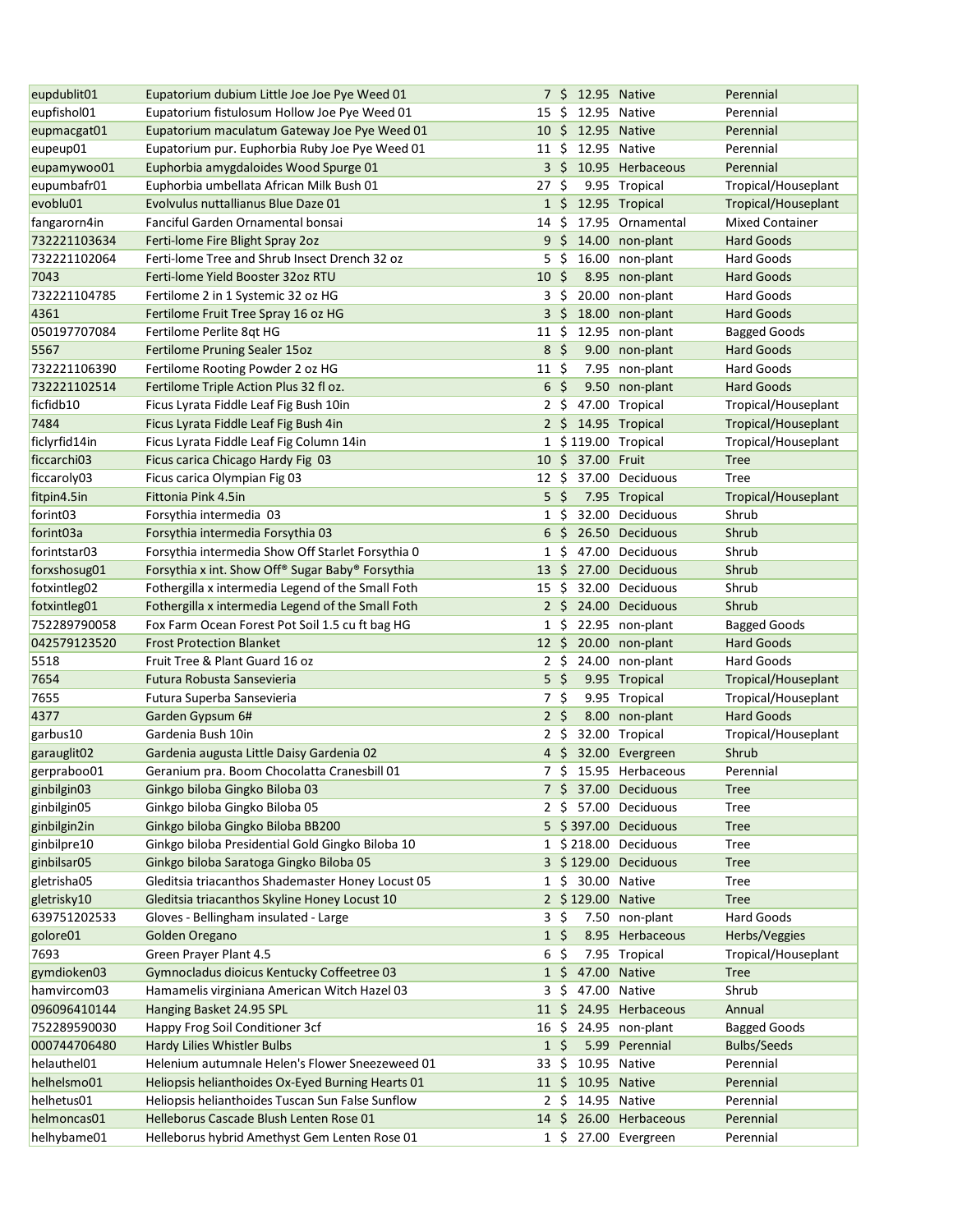| helglared01             | Helleborus x HGC Ice n Roses Red 01               |                  |                 | 7 \$ 26.00 Perennial  | Perennial           |
|-------------------------|---------------------------------------------------|------------------|-----------------|-----------------------|---------------------|
| hemalw01                | Hemerocallis Always Afternoon Daylily 01          | 23 S             |                 | 12.95 Herbaceous      | Perennial           |
| hembet01                | Hemerocallis Bettylen Daylily 01                  |                  |                 | 6 \$ 12.95 Herbaceous | Perennial           |
| hemxbla01               | Hemerocallis Blaze of Glory Daylily 01            |                  | 3 <sup>5</sup>  | 9.95 Herbaceous       | Perennial           |
| hemcal01                | Hemerocallis Calico Jack Daylily 01               | $22 \,$ \$       |                 | 12.95 Herbaceous      | Perennial           |
| hemdivcho01             | Hemerocallis Diva's Choice Daylily 01             | 16               | -\$             | 12.95 Herbaceous      | Perennial           |
| hemeve01                | Hemerocallis Every Daylily 01                     |                  | 9 <sup>5</sup>  | 12.95 Herbaceous      | Perennial           |
| hemxgen01               | Hemerocallis Gentle Shepherd Daylily 01           | 22 \$            |                 | 12.95 Herbaceous      | Perennial           |
| hemhap01a               | Hemerocallis Happy Returns Daylily 01             | 26 <sup>5</sup>  |                 | 9.95 Herbaceous       | Perennial           |
| hemxhap01               | Hemerocallis Happy Returns Daylily 01             |                  | $8\sqrt{5}$     | 9.50 Herbaceous       | Perennial           |
| hemxhyp01               | Hemerocallis Hyperion Daylily 01                  |                  | $1\overline{5}$ | 9.95 Herbaceous       | Perennial           |
| hemlie01                | Hemerocallis Lies and Lipstick Daylily 01         |                  | 7\$             | 12.95 Herbaceous      | Perennial           |
| hemiltbus01a            | Hemerocallis Little Business Red Daylily 01       | 27S              |                 | 9.95 Herbaceous       | Perennial           |
| hemxmar01               | Hemerocallis Marque Moon Daylily 01               |                  | 7\$             | 11.95 Herbaceous      | Perennial           |
| hemxpas01               | Hemerocallis Passion For Red Daylily 01           |                  | $1\,$ \$        | 11.95 Herbaceous      | Perennial           |
| hemxsta01               | Hemerocallis Star of the North Daylily 01         |                  | 3 S             | 11.95 Herbaceous      | Perennial           |
| hemxste01               | Hemerocallis Stella de Oro Daylily 01             |                  | $5\overline{5}$ | 9.50 Herbaceous       | Perennial           |
| hemxste01a              | Hemerocallis Stella de Oro Daylily 01             | 27 \$            |                 | 9.95 Herbaceous       | Perennial           |
| hepmictem5ft            | Heptacodium miconioides Temple of Bloom Sev BB5ft |                  |                 | 2 \$217.00 Deciduous  | <b>Tree</b>         |
| hepmictem6ft            | Heptacodium miconioides Temple of Bloom Sev BB6ft |                  |                 | 1 \$272.00 Deciduous  | Tree                |
| hesparred03             | Hesperaloe parviflora Red Yucca 03                |                  |                 | 1 \$ 27.00 Evergreen  | Shrub               |
| heuamedal01             | Heuchera Americana Dale's Variety 01              | 10               | Ŝ.              | 13.00 Herbaceous      | Perennial           |
| heucarcof01             | Heuchera Carnival Coffee Beans 01                 |                  |                 | 2 \$ 13.95 Herbaceous | Perennial           |
| heuxdar01               | Heuchera Dark and Bright Coral Bells 01           |                  | $1\,$ \$        | 23.00 Herbaceous      | Perennial           |
| heuxfur01               | Heuchera Firefly Coral Bells 01                   | $12 \div$        |                 | 13.00 Herbaceous      | Perennial           |
| heumicbre01             | Heuchera micrantha Bressingham Coral Bells 01     | 26               |                 | \$ 13.00 Herbaceous   | Perennial           |
| heusanpet <sub>01</sub> | Heuchera sang Coral Petite Coral Bells 01         | 5                | \$              | 13.00 Herbaceous      | Perennial           |
| heusanrub01             | Heuchera sang Ruby Bells Coral Bells 01           | 8                | -\$             | 13.00 Herbaceous      | Perennial           |
| heuvilaut01             | Heuchera villosa Autumn Bride Coral Bells 01      |                  | $5\frac{1}{2}$  | 13.00 Herbaceous      | Perennial           |
| 732221321755            | Hi-Yield Aluminum Sulphate 4 lbs HG               |                  | $3 \; \zeta$    | 7.00 non-plant        | <b>Hard Goods</b>   |
| 732221320338            | Hi-Yield Dormant Spray 16 oz HG                   | $11 \;$ \$       |                 | 9.95 non-plant        | <b>Hard Goods</b>   |
| 732221321458            | Hi-Yield Muriate of Potash 4 lbs HG               | $15 \; \xi$      |                 | 7.00 non-plant        | Hard Goods          |
| 732221310612            | Hi-Yield Spreader Sticker 8 oz HG                 | 10 <sup>5</sup>  |                 | 6.50 non-plant        | <b>Hard Goods</b>   |
| hibfieb07               | Hibiscus Fiesta Bush Tropical 07                  |                  | $2 \;$ \$       | 87.00 Tropical        | Tropical/Houseplant |
| hibhibb01               | <b>Hibiscus Tropical Bush 01</b>                  |                  |                 | 25 \$ 17.95 Tropical  | Tropical/Houseplant |
| hibhibb10               | Hibiscus Tropical Bush 10in                       |                  |                 | 5 \$ 27.00 Tropical   | Tropical/Houseplant |
| hibhib10                | Hibiscus Tropical Tree Form 10in                  |                  |                 | 1 \$ 37.00 Tropical   | Tropical/Houseplant |
| hibberaw03              | Hibiscus hyb. Berry Awesome Hibiscus 03           |                  |                 | 17 \$ 37.00 Deciduous | Perennial           |
| hibcracru03             | Hibiscus hyb. Cranberry Crush Hibiscus 03         |                  |                 | 37.00 Deciduous       | Perennial           |
| hibcar03                | Hibiscus hyb. Summer Carnival Hibiscus 02         | $14 \cdot 5$     |                 | 32.00 Deciduous       | Perennial           |
| hibfre03                |                                                   | 20 \$            |                 |                       |                     |
|                         | Hibiscus hyb. Summerific French Vanilla Hibiscus  | $23 \; \zeta$    |                 | 37.00 Deciduous       | Perennial           |
| hibmoslunp01            | Hibiscus moscheutos Luna Pink Hardy Hibiscus 01   | 5                | Ŝ.              | 12.00 Herbaceous      | Perennial           |
| hibmoslunr01            | Hibiscus moscheutos Luna Red Hardy Hibiscus 01    |                  | 2 <sup>5</sup>  | 12.00 Herbaceous      | Perennial           |
| hibmoslun01             | Hibiscus moscheutos Luna White Hardy Hibiscus 01  |                  | 2\$             | 12.00 Herbaceous      | Perennial           |
| hibmosqt                | Hibiscus moscheutos Marsh Hibiscus QT             | $12 \cdot 5$     |                 | 10.95 Perennial       | Aquatic             |
| hibsyrluc03             | Hibiscus syriacus Lucy Red Althea 03              |                  | 4\$             | 32.00 Deciduous       | Shrub               |
| hosannkul01             | Hosta Ann Kulpa 01                                |                  | $1\,$ S         | 13.00 Herbaceous      | Perennial           |
| hosaug01                | Hosta August Moon 01                              |                  | 7 S             | 13.95 Herbaceous      | Perennial           |
| hosdan01                | <b>Hosta Dancing Darling 01</b>                   |                  | $1\,$ \$        | 13.95 Herbaceous      | Perennial           |
| hosxear01               | Hosta Earth Angel 01                              |                  | 2 \$            | 13.00 Herbaceous      | Perennial           |
| hosafstfrst01           | Hosta First Frost 01                              |                  | $1\,$ \$        | 13.00 Herbaceous      | Perennial           |
| hosgua01                | Hosta Guacamole 01                                |                  | $1\,$ \$        | 13.95 Herbaceous      | Perennial           |
| hospauglo01             | Hosta Paul's Glory 01                             |                  | $1\overline{5}$ | 13.95 Herbaceous      | Perennial           |
| hosstagla01             | <b>Hosta Stained Glass 01</b>                     |                  | $1\,$ \$        | 13.95 Herbaceous      | Perennial           |
| HP1001                  | Houseplant/ Tropical 4in                          |                  | $5\frac{2}{3}$  | 7.50 Tropical         | Tropical/Houseplant |
| hoyaus4in               | Hoya australis Hoya 4.5in                         | $11 \; \text{S}$ |                 | 9.95 Tropical         | Tropical/Houseplant |
| hoycar4in               | Hoya carnosa Krimson Queen Hoya 4.5in             |                  | $6\frac{2}{3}$  | 9.95 Tropical         | Tropical/Houseplant |
| hoycomhin4.5in          | Hoya compacta Hindu Rope Hoya 4.5in               |                  | $1\;$ \$        | 7.95 Tropical         | Tropical/Houseplant |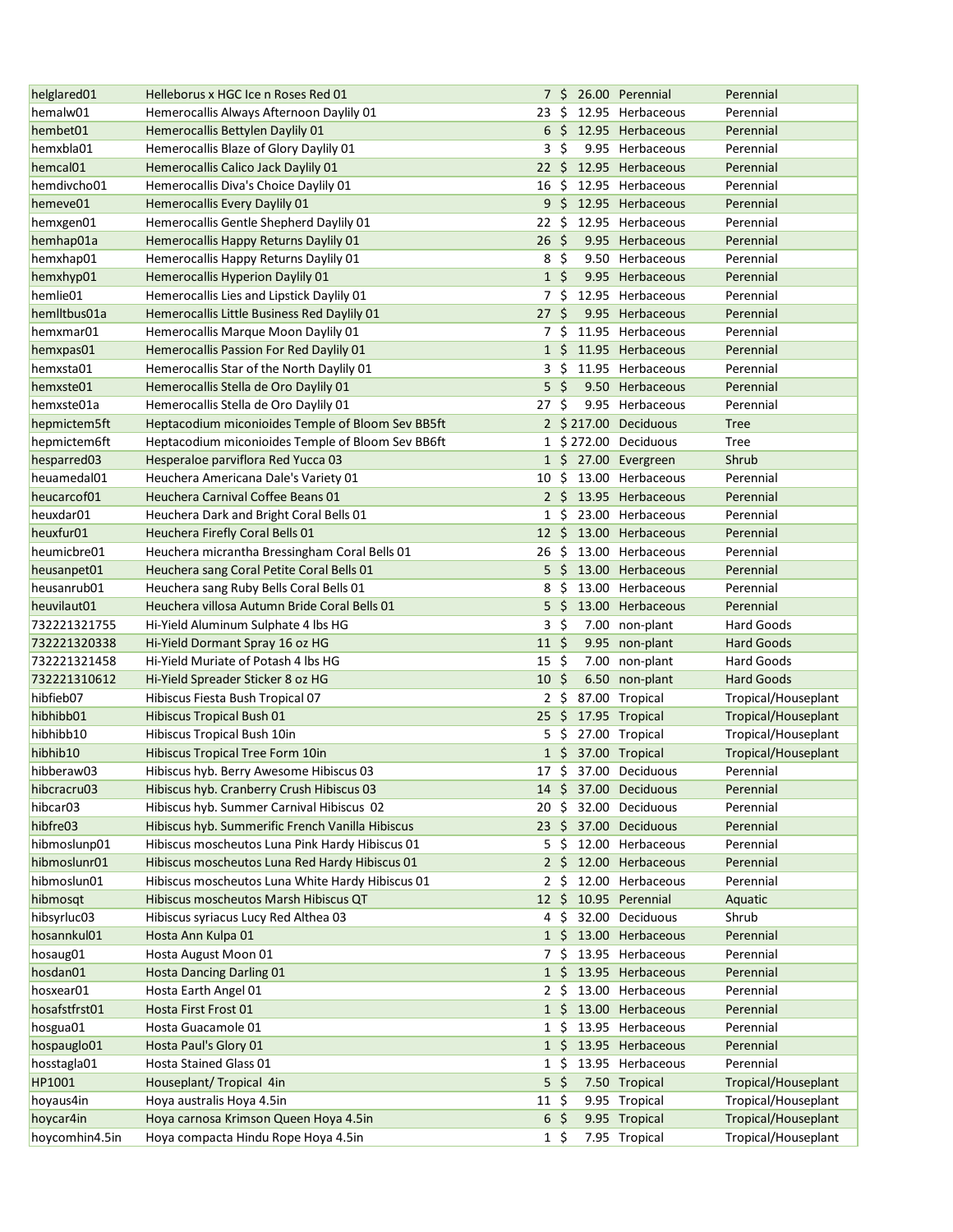| hydarbann03   | Hydrangea arborescens Annabelle Hydrangea 03                                          |                  | 4 S             | 42.00 Native |                       | Shrub |
|---------------|---------------------------------------------------------------------------------------|------------------|-----------------|--------------|-----------------------|-------|
| hydarbinc02a  | Hydrangea arborescens Incrediball® 02                                                 | 20               | S.              |              | 42.00 Native          | Shrub |
| hydarbinc02   | Hydrangea arborescens Incrediball® 02                                                 |                  | $1\,$ \$        | 40.00 Native |                       | Shrub |
| hydarbinc03   | Hydrangea arborescens Incrediball® 03                                                 | 15               | \$.             |              | 45.00 Native          | Shrub |
| hydarbblu03   | Hydrangea arborescens Incrediball® Blush 03                                           |                  | $1\,$ \$        |              | 47.00 Native          | Shrub |
| hydarbbluQT   | Hydrangea arborescens Incrediball® Blush PW QT                                        | 3                | Ŝ.              |              | 17.95 Native          | Shrub |
| hydabogar01   | Hydrangea arborescens Invincibelle Garnetta 01                                        | $23 \;$ \$       |                 |              | 28.00 Deciduous       | Shrub |
| hydabogar03   | Hydrangea arborescens Invincibelle Garnetta 03                                        |                  | 4\$             |              | 45.00 Deciduous       | Shrub |
| hydaboilqt    | Hydrangea arborescens Invincibelle Limetta PW QT                                      | $11 \text{ }$    |                 |              | 17.95 Deciduous       | Shrub |
| hydabolim03   | Hydrangea arborescens Invincibelle Limetta® 03                                        |                  | $2\sqrt{5}$     |              | 45.00 Native          | Shrub |
| hydabomau01   | Hydrangea arborescens Invincibelle Mini Mauvette <sup>®</sup>                         | $14 \,$ \$       |                 |              | 28.00 Deciduous       | Shrub |
| hydabmmau03   | Hydrangea arborescens Invincibelle Mini Mauvette®                                     | 8                | - \$            |              | 45.00 Deciduous       | Shrub |
| hydarbinvrqt  | Hydrangea arborescens Invincibelle Ruby PW QT                                         | $15 \; \xi$      |                 | 17.95 Native |                       | Shrub |
| hydabospi03   | Hydrangea arborescens Invincibelle Spirit II 03                                       | 15               | \$              |              | 45.00 Native          | Shrub |
| hydaboweeqt   | Hydrangea arborescens Invincibelle Wee Whit PW QT                                     |                  | $9\,$ \$        |              | 17.95 Deciduous       | Shrub |
| hydabowee01   | Hydrangea arborescens Invincibelle Wee White® 01                                      | 8                | Ŝ.              |              | 28.00 Deciduous       | Shrub |
| hydaborub03   | Hydrangea arborescens Invincibelle® Ruby 03                                           |                  | 9 <sup>5</sup>  | 45.00 Native |                       | Shrub |
|               |                                                                                       | 8                | Ŝ.              |              | 47.00 Native          |       |
| hydaborub03a  | Hydrangea arborescens Invincibelle® Ruby 03a                                          |                  |                 |              |                       | Shrub |
| hydabowil03a  | Hydrangea arborescens Wild Hydrangea 03                                               |                  | $3\,$ \$        |              | 37.00 Native          | Shrub |
| hydmacble02   | Hydrangea mac. Blue Enchantress® 02                                                   | 3                | Ŝ.              |              | 57.00 Deciduous       | Shrub |
| hydmaccitm01  | Hydrangea mac. Cityline® Mars Hydrangea 01                                            |                  | 3\$             |              | 28.00 Deciduous       | Shrub |
| hydmaccitm03  | Hydrangea mac. Cityline® Mars Hydrangea 03                                            |                  | 2\$             |              | 45.00 Deciduous       | Shrub |
| hydmaccit01   | Hydrangea mac. Cityline® Paris Pink Hydrangea 01                                      | 40               | \$              |              | 28.00 Deciduous       | Shrub |
| hydmacjan01   | Hydrangea mac. Let's Dance® Blue Jangles® Hydrang                                     | 30               | \$              |              | 28.00 Deciduous       | Shrub |
| hydmacjan03   | Hydrangea mac. Let's Dance® Blue Jangles® Hydrang                                     | 5                | Ś               |              | 45.00 Deciduous       | Shrub |
| hydmacgid01   | Hydrangea mac. Wee Bit Giddy® PW 01                                                   | 41               | S               |              | 28.00 Deciduous       | Shrub |
| hydmacgidqt   | Hydrangea mac. Wee Bit Giddy <sup>®</sup> PW QT                                       | 15               | -S              |              | 17.95 Deciduous       | Shrub |
| hydmacend03   | Hydrangea mac. Endless Summer <sup>®</sup> Hyd 03                                     |                  | 2\$             |              | 42.00 Deciduous       | Shrub |
| hydmaccangt   | Hydrangea mac.Let's Dance Can Do QT                                                   | $10 \; \text{S}$ |                 |              | 17.95 Deciduous       | Shrub |
| hydmacarr01   | Hydrangea macrophylla Let's Dance® Arriba! PW 01                                      | 12S              |                 |              | 28.00 Deciduous       | Shrub |
| hydmacarrqt   | Hydrangea macrophylla Let's Dance® Arriba! PW QT                                      |                  |                 |              | 1 \$ 17.95 Deciduous  | Shrub |
| hydmacbanqt   | Hydrangea macrophylla Let's Dance® Big Band PW QT                                     | 8                | -S              |              | 17.95 Deciduous       | Shrub |
| hydmacjangt   | Hydrangea macrophylla Let's Dance® Blue Jan PW QT                                     | 28S              |                 |              | 17.95 Deciduous       | Shrub |
| hydmacnik03   | Hydrangea macrophylla Nikko Blue Hydrangea03                                          | 6                | -\$             |              | 32.00 Deciduous       | Shrub |
| hydpanbobgt   | Hydrangea paniculata Bobo Hydrangea PW QT                                             |                  | $2\overline{5}$ |              | 17.95 Deciduous       | Shrub |
| hydpanbob03a  | Hydrangea paniculata Bobo ® PW Hydrangea 03                                           | 6                | -\$             |              | 47.00 Deciduous       | Shrub |
| hydpanbob01   | Hydrangea paniculata Bobo® PW Hydrangea 01                                            | 27S              |                 |              | 28.00 Deciduous       | Shrub |
| hydpanfir03   | Hydrangea paniculata Fire Light <sup>®</sup> Hydrangea 03                             |                  |                 |              | 33 \$ 45.00 Deciduous | Shrub |
| hydpanfirt01  | Hydrangea paniculata Fire Light® Tidbit Hydrangea                                     |                  |                 |              | 16 \$ 28.00 Deciduous | Shrub |
| hydpanlim03   | Hydrangea paniculata Limelight Hydrangea 03                                           | 9                | \$              |              | 47.00 Deciduous       | Shrub |
| hydpanlimqt   | Hydrangea paniculata Limelight Hydrangea PW QT                                        | 33 <sup>5</sup>  |                 |              | 17.95 Deciduous       | Shrub |
| hydpanlimp03  | Hydrangea paniculata Limelight Prime 03                                               | 12 S             |                 |              | 47.00 Deciduous       | Shrub |
| hydpanprqt    | Hydrangea paniculata Limelight Prime PW QT                                            |                  |                 |              | 9 \$ 17.95 Deciduous  | Shrub |
| hydpanpun03   | Hydrangea paniculata Little Lime Punch <sup>®</sup> Hydrangea                         |                  | $1\,$ \$        |              | 47.00 Deciduous       | Shrub |
| hydpanlit03   | Hydrangea paniculata Little Lime® Hydrangea 03                                        |                  |                 |              | 29 \$ 47.00 Deciduous | Shrub |
| hydpanlitgt   | Hydrangea paniculata Little Lime® Hydrangea PW QT                                     |                  | 85              |              | 17.95 Deciduous       | Shrub |
| hydpanlqfqt   | Hydrangea paniculata Little Quick Fire® Hyd PW Q                                      | 12 <sup>5</sup>  |                 |              | 17.95 Deciduous       | Shrub |
| hydpanlqui02  | Hydrangea paniculata Little Quick Fire® 02                                            |                  | 1 S             |              | 40.00 Deciduous       | Shrub |
| hydpandvp03   | Hydrangea paniculata Pinky Winky® Hyd 03                                              | 4                | Ŝ               |              | 47.00 Deciduous       | Shrub |
|               |                                                                                       |                  |                 |              | 47.00 Deciduous       |       |
| hydpanquiff03 | Hydrangea paniculata Quick Fire Fab® 03<br>Hydrangea paniculata Quick Fire Fab® PW QT | 15               | \$.<br>2S       |              | 17.95 Deciduous       | Shrub |
| hydpanqffqt   |                                                                                       |                  |                 |              |                       | Shrub |
| hydpanquif02  | Hydrangea paniculata Quick Fire® 02                                                   | 10               | \$.             |              | 38.00 Deciduous       | Shrub |
| hydquerub03   | Hydrangea que Ruby Slippers Oakleaf Hydrangea 03                                      |                  | $1\,$ \$        |              | 36.00 Deciduous       | Shrub |
| hydquemun02   | Hydrangea que. Munchkin Oakleaf Hydrangea 02                                          | 6                | S.              |              | 62.00 Deciduous       | Shrub |
| hydquegal01   | Hydrangea querc Gatsby Gal® Oakleaf 01                                                |                  | $6\frac{1}{2}$  |              | 28.00 Deciduous       | Shrub |
| hydquemoo03   | Hydrangea querc Gatsby Moon® Oakleaf 03                                               | 17               | \$              |              | 47.00 Native          | Shrub |
| hydquepin01   | Hydrangea querc Gatsby Pink® 01                                                       | $12 \; \text{S}$ |                 |              | 28.00 Evergreen       | Shrub |
| hydquesta01   | Hydrangea querc Gatsby Star® 01                                                       | $16 \; \text{S}$ |                 |              | 28.00 Deciduous       | Shrub |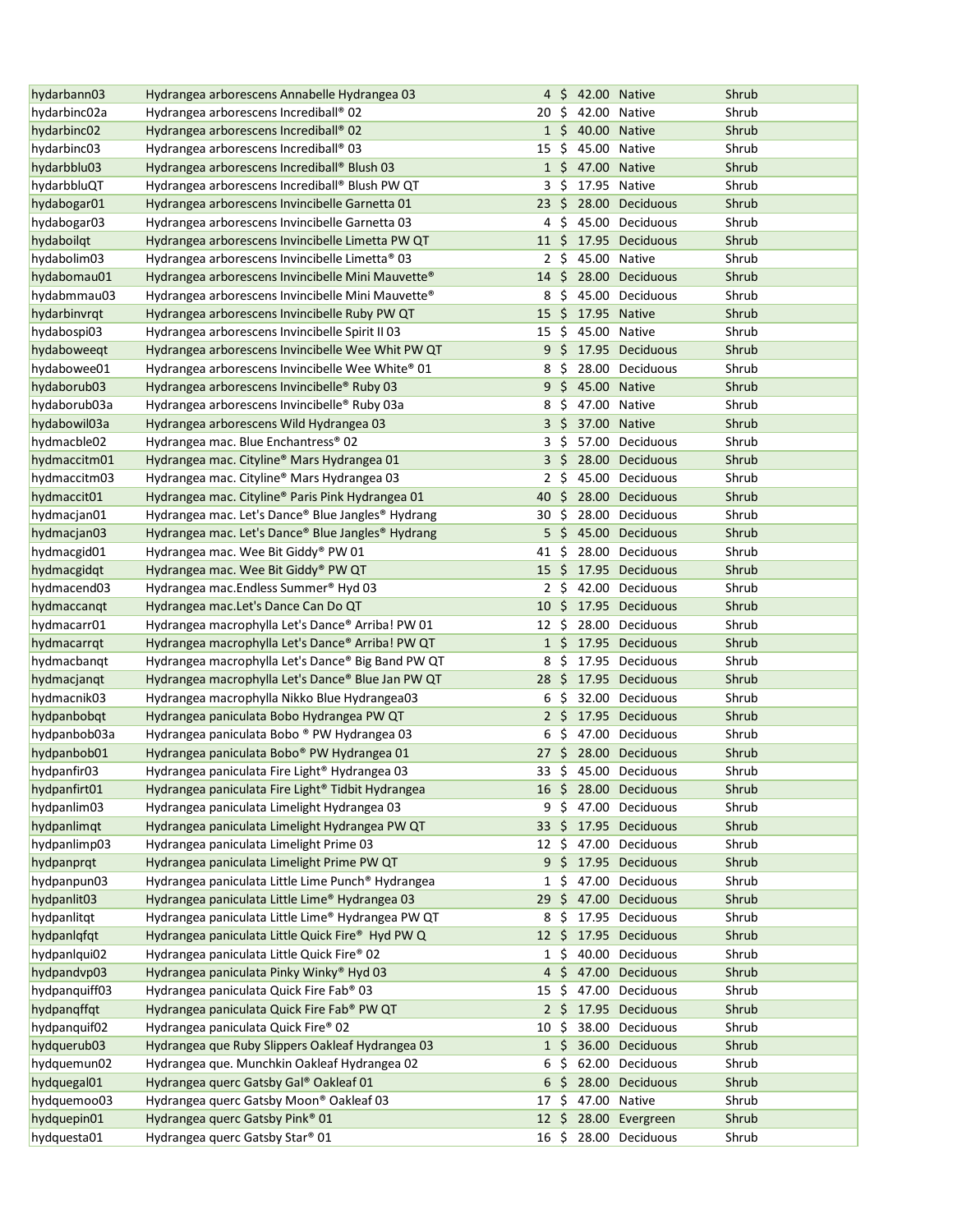| hydsertin01   | Hydrangea serrata Tiny Tuff Stuff® Hydrangea 01   |                  |             |                   | 13 \$ 28.00 Deciduous    | Shrub       |
|---------------|---------------------------------------------------|------------------|-------------|-------------------|--------------------------|-------------|
| hydserahhqt   | Hydrangea serrata Tuff Stuff Ah-ha Hydrange PW QT | 8                | - S         |                   | 17.95 Deciduous          | Shrub       |
| hydserahh03   | Hydrangea serrata Tuff Stuff Ah-ha® Hydrangea 03  |                  |             |                   | $6\,$ \$ 47.00 Deciduous | Shrub       |
| hydsertuf01   | Hydrangea serrata Tuff Stuff® Hydrangea 01        |                  | 3\$         |                   | 28.00 Deciduous          | Shrub       |
| hydsertufqt   | Hydrangea serrata Tuff Stuff® Hydrangea PW QT     |                  | 5\$         |                   | 17.95 Deciduous          | Shrub       |
| hydserred01   | Hydrangea serrata Tuff Stuff® Red Hydrangea 01    | 13               | -\$         |                   | 28.00 Deciduous          | Shrub       |
| hypkalblu01a  | Hypericum Blues Festival® St. John's Wort 01      |                  | $1\,$ \$    |                   | 26.00 Native             | Shrub       |
| hypkalblu01   | Hypericum Blues Festival® St. John's Wort 01      | 9                | \$          |                   | 27.00 Native             | Shrub       |
| hypinoros02   | Hypericum x inodorum Rose St. John's Wort 02      | $11 \text{ }$    |             |                   | 57.00 Deciduous          | Shrub       |
| hypinocha02   | Hypericum x inodorum Chardonay St. John's Wort 02 |                  | $1\;$ \$    |                   | 46.00 Deciduous          | Shrub       |
| hypinochm01   | Hypericum x inodorum FloralBerry® CHMPGNE St. Joh | 10 <sup>5</sup>  |             |                   | 27.00 Deciduous          | Shrub       |
| hypinochm02   | Hypericum x inodorum FloralBerry® CHMPGNE St. Joh |                  | 5\$         |                   | 57.00 Deciduous          | Shrub       |
| hypinopin01   | Hypericum x inodorum Pinot St. John's Wort 01     |                  | $2 \cdot 5$ |                   | 27.00 Deciduous          | Shrub       |
| hypinopin02   | Hypericum x inodorum Pinot St. John's Wort 02     |                  | 4\$         |                   | 57.00 Deciduous          | Shrub       |
| ibesemsno01   | Iberis sempervirens Snowflake Candytuft 01        |                  |             |                   | 1 \$ 12.95 Herbaceous    | Perennial   |
| ileattfos03   | Ilex attenuata Fosteri Foster Holly 03            |                  | 3\$         |                   | 19.50 Evergreen          | Shrub       |
| ilecorcar03   | Ilex cornuta Carissa Holly 03                     |                  |             |                   | 9 \$ 19.50 Evergreen     | Shrub       |
| ilecrebur03   | Ilex crenata Burfordii nana Dw Burford Holly 03   | $14 \; \text{S}$ |             |                   | 19.95 Evergreen          | Shrub       |
| ilecrecom03   | Ilex crenata Compacta Japanese Holly 03           |                  |             |                   | 3 \$ 19.50 Evergreen     | Shrub       |
| ilecrecom03a  | Ilex crenata Compacta Japanese Holly 03           | $22 \,$ \$       |             |                   | 19.95 Evergreen          | Shrub       |
| ilecrepag01   | Ilex crenata Dwarf Pagoda Japanese Holly 01       |                  |             |                   | 7 \$ 27.00 Evergreen     | Shrub       |
|               |                                                   |                  |             |                   |                          |             |
| ilecrehel03a  | Ilex crenata Helleri Holly 03                     | 18               | -\$         |                   | 19.95 Evergreen          | Shrub       |
| ilecrelux02   | Ilex crenata Luxus Globe Japanese Holly 02        |                  |             |                   | 17 \$ 32.00 Evergreen    | Shrub       |
| ilecrenee03   | Ilex crenata Needle Point Holly 03                | 5                | S.          |                   | 19.95 Evergreen          | Shrub       |
| ilecresky03a  | Ilex crenata Sky Pencil Holly 03                  |                  | 3 \$        |                   | 19.95 Evergreen          | Shrub       |
| ilecresky07   | Ilex crenata Sky Pencil Holly 07                  | 6                | S.          |                   | 49.00 Evergreen          | Shrub       |
| ilecresky15   | Ilex crenata Sky Pencil Holly 15                  |                  |             |                   | 10 \$152.00 Evergreen    | Shrub       |
| ilecresof03   | Ilex crenata Soft Touch Holly 03                  | 6                |             |                   | \$ 19.50 Evergreen       | Shrub       |
| iledecposf03  | Ilex decidua Female Possumhaw Holly 03            |                  |             | 4 \$ 37.00 Native |                          | Shrub       |
| iledecpos03   | Ilex decidua Possumhaw Holly 03                   | 5                | \$          |                   | 37.00 Native             | Shrub       |
| ileglanor05   | Ilex glabra Nordic Compact Inkberry 05            |                  | $1\,$ \$    | 89.00 Native      |                          | Shrub       |
| ileglastr01   | Ilex glabra Strong Box® Inkberry Holly 01         |                  | $1\;$ \$    |                   | 22.00 Native             | Shrub       |
| ilehyboak07   | Ilex hybrida Oakleaf Holly 07                     |                  | 3\$         |                   | 52.00 Evergreen          | <b>Tree</b> |
| ilehyboak10   | Ilex hybrida Oakleaf Holly 10                     |                  |             |                   | 4 \$142.00 Evergreen     | Tree        |
| ilehyboak15   | Ilex hybrida Oakleaf® Holly 15                    |                  |             |                   | 3 \$172.00 Evergreen     | <b>Tree</b> |
| ileversou03   | Ilex ver. Southern Gentleman Winterberry 03       |                  | 3\$         | 47.00 Native      |                          | Shrub       |
| ileverber02   | Ilex vert Berry Heavy® Gold Winterberry 02        |                  |             |                   | 14 \$ 32.00 Deciduous    | Shrub       |
| ileverber03   | Ilex vert Berry Heavy® Gold Winterberry 03        |                  |             |                   | 16 \$ 37.00 Deciduous    | Shrub       |
| ilevergolqt   | Ilex vert Berry Heavy® Gold Winterberry qt        |                  |             |                   | 17 \$ 17.95 Deciduous    | Shrub       |
| ilevermrp01   | Ilex vert Mr. Poppins® Winterberry Holly 01       | 17 \$            |             |                   | 28.00 Deciduous          | Shrub       |
| ileyau03a     | Ilex vomitoria Nana Dwarf Yaupon Holly 03         |                  |             |                   | 6 \$ 19.95 Native        | Shrub       |
| ilevomnan03   | Ilex vomitoria Nana Dwarf Yaupon Holly 03         |                  | 6\$         |                   | 19.50 Native             | Shrub       |
| ilevomnan03a  | Ilex vomitoria Nana Dwarf Yaupon Holly 03         |                  |             |                   | 9 \$ 19.95 Native        | Shrub       |
| ilevomupr15   | Ilex vomitoria Upright Yaupon Holly 15            |                  |             |                   | 5 \$159.00 Native        | Shrub       |
| ilexchriew07  | Ilex x HL10-90 Christmas Jewel Holly 07           |                  |             |                   | 7 \$127.00 Evergreen     | Shrub       |
| ilexmagoak03  | Ilex x Magiana Oakleaf Holly 03                   | 6                | \$.         |                   | 19.50 Deciduous          | Shrub       |
| ilemagoak03   | Ilex x Magland Oakland® Red Holly 03              |                  |             |                   | 10 \$ 37.00 Evergreen    | Shrub       |
| ilexnelrste03 | Ilex x Nellie R Stevens Holly 03                  |                  |             |                   | 17 \$ 19.95 Evergreen    | Shrub       |
| ilexnelrste07 | Ilex x Nellie R Stevens Holly 07                  | 5                |             |                   | $$49.00$ Evergreen       | Shrub       |
| ilexnelrste10 | Ilex x Nellie R Stevens Holly 10                  | 10               |             |                   | $$142.00$ Evergreen      | Shrub       |
| ilexnelrste15 | Ilex x Nellie R Stevens Holly 15                  |                  |             |                   | 5 \$172.00 Evergreen     | Shrub       |
| ilexrutred02  | Ilex x Rutzan Red Beauty Holly 02                 |                  |             |                   | 1 \$ 54.00 Evergreen     | Shrub       |
| ilexrutred03  | Ilex x Rutzan Red Beauty Holly 03                 |                  |             |                   | 2 \$ 49.00 Evergreen     | Shrub       |
| ilexattsav07  | Ilex x attenuata Savannah Holly 07                | 10 <sup>5</sup>  |             |                   | 52.00 Evergreen          | Shrub       |
| ilexattsav07a | Ilex x attenuata Savannah Holly 07                |                  |             |                   | 2 \$ 49.00 Evergreen     | Shrub       |
| ilexconoak03  | Ilex x conaf Oakleaf® Holly 03                    |                  |             |                   | $2 \div 19.95$ Evergreen | Shrub       |
| ilexmesblu02  | Ilex x meserveae Blue Prince Holly 02             |                  |             |                   | 5 \$ 42.00 Evergreen     | Shrub       |
| ilemesblum03  | Ilex x meserveae Blue Prince Holly 03             |                  | 6\$         |                   | 49.00 Evergreen          | Shrub       |
|               |                                                   |                  |             |                   |                          |             |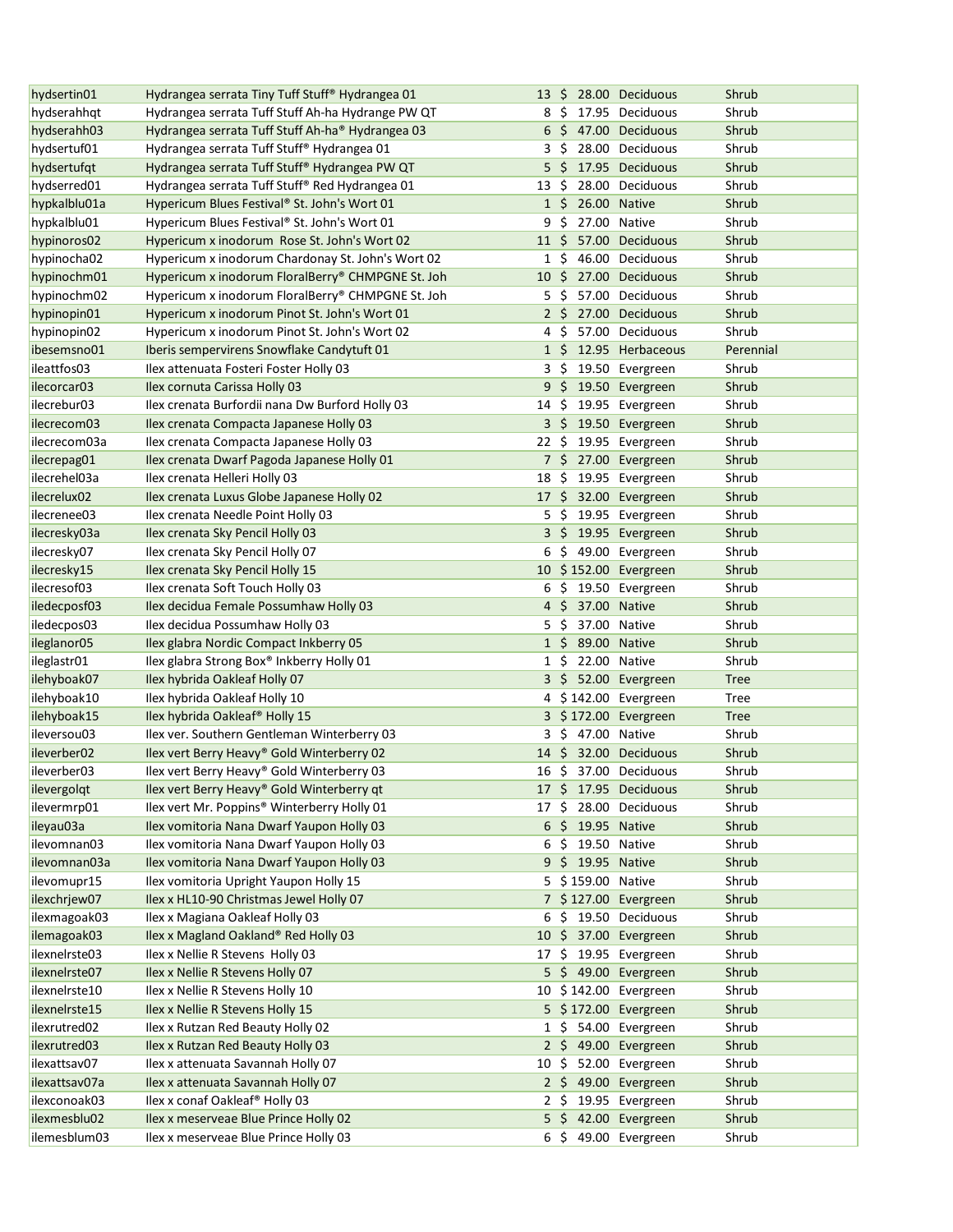| ilemesblum05                | Ilex x meserveae Blue Prince Holly 05                                                                 |                 |     |                    | 2 \$ 59.00 Evergreen                        | Shrub               |
|-----------------------------|-------------------------------------------------------------------------------------------------------|-----------------|-----|--------------------|---------------------------------------------|---------------------|
| ilexmesblp02                | Ilex x meserveae Blue Princess Holly 02                                                               |                 |     |                    | 5 \$ 42.00 Evergreen                        | Shrub               |
| ilexmesblu03                | Ilex x meserveae Blue Princess Holly 03                                                               |                 |     |                    | 1 \$ 49.00 Evergreen                        | Shrub               |
| ilemesblu02                 | Ilex x meserveae Blue Twins Holly 02                                                                  | 5\$             |     |                    | 42.00 Evergreen                             | Shrub               |
| ilexmescas01                | Ilex x meserveae Castle Wall© Holly 01                                                                |                 |     |                    | 5 \$ 22.00 Evergreen                        | Shrub               |
| Iriblagam01                 | Iris Black Gamecock Louisiana Iris 01                                                                 | $1\,$ \$        |     |                    | 9.95 Perennial                              | Perennial           |
| irifulcop01                 | Iris fulva Copper Iris 01                                                                             | $1\,$ \$        |     | 15.95 Native       |                                             | Perennial           |
| irigerfro01                 | Iris germanica Apricot Frosty Bearded Iris 01                                                         | 12 \$           |     |                    | 10.95 Perennial                             | Perennial           |
| irigerbab01                 | Iris germanica Babbling Brook Bearded Iris 01                                                         |                 |     |                    | 8 \$ 10.95 Perennial                        | Perennial           |
| irigerfra01                 | Iris germanica Frappe Bearded Iris 01                                                                 | $13 \; \zeta$   |     |                    | 10.95 Perennial                             | Perennial           |
| irigerglo01                 | Iris germanica Glowing Seraphin Bearded Iris 01                                                       |                 |     |                    | 18 \$ 10.95 Perennial                       | Perennial           |
| irigerrim01                 | Iris germanica Rimfire Bearded Iris 01                                                                | 17 \$           |     |                    | 10.95 Perennial                             | Perennial           |
| irigersul01                 | Iris germanica Sultan's Palace Bearded Iris 01                                                        |                 |     |                    | 1 \$ 10.95 Perennial                        | Perennial           |
| iripalalb01                 | Iris pallida Albo Variegated Zebra Iris 01                                                            | 15              | S.  |                    | 14.95 Herbaceous                            | Perennial           |
| iripalaur01                 | Iris pallida Aureovariegata Zebra 01                                                                  |                 |     |                    | 34 \$ 14.95 Herbaceous                      | Perennial           |
| irisibpin01                 | Iris siberica Pink Parfait Siberian Iris 01                                                           | $1\,$ \$        |     |                    | 10.95 Perennial                             | Perennial           |
| itaore01                    | Italian Oregano                                                                                       | $1\overline{5}$ |     |                    | 8.95 Herbaceous                             | Herbs/Veggies       |
| itevirfiz01                 | Itea virginica Fizzy Mizzy Sweetspire 01                                                              | 11 \$           |     |                    | 28.00 Native                                | Shrub               |
| itevirhen02a                | Itea virginica Henry's Garnet Sweetspire 02                                                           | $1\,$ \$        |     | 45.00 Native       |                                             | Shrub               |
| itevirlit01                 | Itea virginica Little Henry Dwarf Sweetspire 01                                                       | 11 S            |     |                    | 28.00 Native                                | Shrub               |
| itevirlitgt                 | Itea virginica Little Henry Dwarf Sweetspire PW Q                                                     | 19              | -S  |                    | 17.95 Native                                | Shrub               |
| itevirlit <sub>02</sub>     | Itea virginica Little Henry® Sweetspire 02                                                            | 6               | S   |                    | 37.00 Native                                | Shrub               |
| itevirsce01                 | Itea virginica Scentlandia® Sweetspire 01                                                             | 6               | Ŝ.  | 28.00 Native       |                                             | Shrub               |
| itevirsce02                 | Itea virginica Scentlandia® Sweetspire 02                                                             | 7\$             |     |                    | 37.00 Native                                | Shrub               |
| 7657                        | <b>Ivory Coast Alocasia</b>                                                                           | 6               | S.  |                    | 11.95 Tropical                              | Tropical/Houseplant |
| 4158                        | Japanese Beetle Trap                                                                                  | 10 \$           |     |                    | 9.95 non-plant                              | Hard Goods          |
| 033349414443                | Jiffy-Pots 4 Peat Pots 6pk                                                                            | $12 \text{ }$   |     |                    | 3.95 non-plant                              | <b>Hard Goods</b>   |
| jugregcha07                 | Juglans regia Chandler English Walnut 07                                                              |                 |     |                    | 2 \$116.00 Deciduous                        | Tree                |
| juntwi01                    | Juncus Twisted Arrows Blue Rush 01                                                                    | 2 <sup>5</sup>  |     |                    | 9.95 Grass                                  | Perennial           |
|                             |                                                                                                       |                 |     |                    |                                             |                     |
| juneffsof01                 | Juncus effusus Soft Rush 01                                                                           | 29              | S.  | 12.95 Native       |                                             | Perennial           |
| junchiblu03                 | Juniperus chinensis Blue Point Juniper 03                                                             |                 |     |                    | $6\,$ \$ 38.00 Evergreen                    | <b>Tree</b>         |
| junchispa03                 | Juniperus chinensis Spartan Juniper 03                                                                | 5               | \$  |                    | 38.00 Evergreen                             | Tree                |
| junconblu03                 | Juniperus conferta Blue Pacific Juniper 03                                                            |                 |     |                    | 18 \$ 19.95 Evergreen                       | Shrub               |
| junhorand03a                | Juniperus horizontalis Andorra Juniper 03                                                             |                 |     |                    | 3 \$ 19.95 Evergreen                        | Shrub               |
| junprogre03a                | Juniperus procumbens Greenmound Juniper 03                                                            |                 |     |                    | $2 \div 19.95$ Evergreen                    | Shrub               |
| junprogre03                 | Juniperus procumbens Greenmound Juniper 03                                                            |                 |     |                    | 1 \$ 19.50 Evergreen                        | Shrub               |
| junsqublu02                 | Juniperus squamata Blue Star Juniper 02                                                               |                 |     |                    | 2 \$ 52.00 Evergreen                        | Shrub               |
| junsqupar03                 | Juniperus squamata Parson's Juniper 03                                                                |                 |     |                    | 15 \$ 19.95 Evergreen                       | Shrub               |
| junvireasBB6-7              | Juniperus virginiana Eastern Red Cedar BB6-7                                                          |                 |     | 3 \$185.00 Native  |                                             | <b>Tree</b>         |
| junvirgre03                 | Juniperus virginiana Grey Owl Juniper 03                                                              |                 |     | 12 \$ 19.95 Native |                                             | Shrub               |
| junvirtay5-6                | Juniperus virginiana Taylor Juniper BB 5-6                                                            |                 |     | 2 \$207.00 Native  |                                             | <b>Tree</b>         |
| junvirtaybb6-7              | Juniperus virginiana Taylor Juniper BB 6-7                                                            |                 |     | 2 \$ 219.00 Native |                                             | Tree                |
| jusamegt                    | Justica americana Water Willow QT                                                                     |                 |     |                    | 10 \$ 10.95 Perennial                       | Aquatic             |
| kniuvapoc01                 | Kniphofia uvaria Poco Citron Red Hot Poker 01                                                         | 5.              | \$  |                    | 22.00 Herbaceous                            | Perennial           |
| koepangol10                 | Koelreuteria paniculata Golden Rain Tree 10                                                           |                 |     |                    | 1 \$160.00 Deciduous                        | <b>Tree</b>         |
| lagindmus07                 | Lager indica x Fauriei Muskogee Crapemyrtle 07                                                        | 4               | -\$ |                    | 52.00 Deciduous                             | Shrub               |
| lagindmus15                 | Lager indica x Fauriei Muskogee Crapemyrtle 15                                                        |                 |     |                    | 3 \$162.00 Deciduous                        | Shrub               |
| lagindtus07                 | Lager indica x Fauriei Tuscarora Crapemyrtle 07                                                       |                 |     |                    | 2 \$ 52.00 Deciduous                        | Shrub               |
| lagesred05                  | Lagerstroemia Enduring Summ® Red Crapemyrtle 05                                                       |                 |     |                    | 1 \$ 44.00 Deciduous                        | Shrub               |
| lagindnat03                 | Lagerstroemia ind Fauriei Natchez Crapemyrtle 03                                                      | 1 \$            |     |                    | 32.00 Deciduous                             | Shrub               |
| lagind nat <sup>07</sup>    | Lagerstroemia ind Fauriei Natchez Crapemyrtle 07                                                      |                 |     |                    | 4 \$ 52.00 Deciduous                        | Shrub               |
| lagindnat15                 | Lagerstroemia ind Fauriei Natchez Crapemyrtle 15                                                      |                 |     |                    | 3 \$162.00 Deciduous                        | Shrub               |
| lagindcen05                 | Lagerstroemia indica Centennial Bush Crapemyrtle                                                      |                 |     |                    | 5 \$ 39.00 Deciduous                        | Shrub               |
| lagindcou15                 | Lagerstroemia indica Country Red Crapemyrtle 15                                                       |                 |     |                    | 2 \$162.00 Deciduous                        | Shrub               |
| laginddyn15                 | Lagerstroemia indica Dynamite Red Crapemyrtle 15                                                      |                 |     |                    | 3 \$162.00 Deciduous                        | Shrub               |
| laginddred03                | Lagerstroemia indica Dynamite Red Crapemyrtle 03                                                      | 6\$             |     |                    | 47.00 Deciduous                             | Shrub               |
| lagindzun05<br>lagindinfm03 | Lagerstroemia indica Fauriei Zuni Crapemyrtle 05<br>Lagerstroemia indica Infinitini Magenta Crapemyrt | $2\frac{1}{2}$  |     |                    | $2 \div 47.00$ Deciduous<br>39.00 Deciduous | Shrub<br>Shrub      |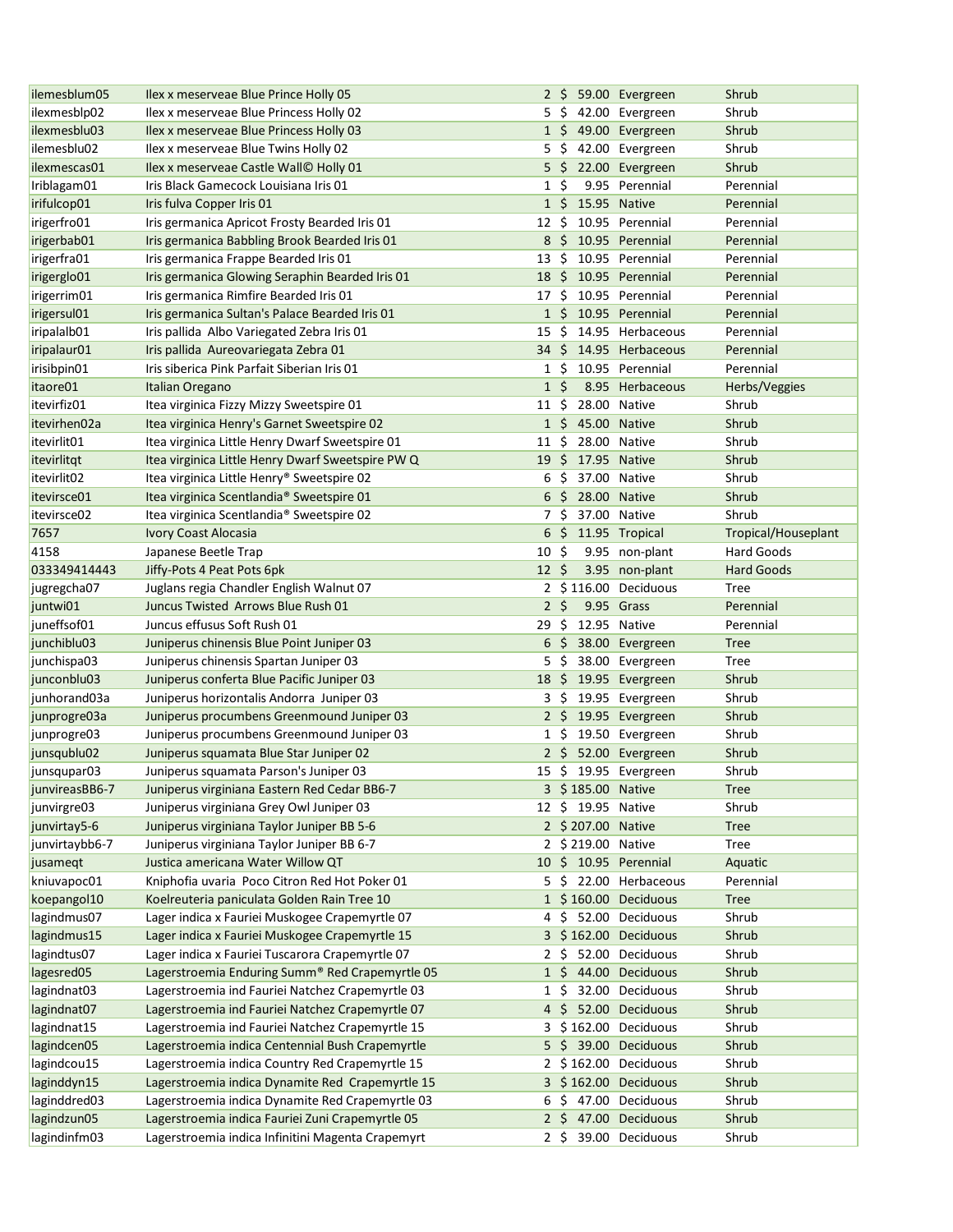| lagindpok02              | Lagerstroemia indica Pokomoke Crapemyrtle 02      |                  |             |                    | 7 \$ 32.00 Deciduous  | Shrub               |
|--------------------------|---------------------------------------------------|------------------|-------------|--------------------|-----------------------|---------------------|
| lagindred05              | Lagerstroemia indica Red Rocket Crapemyrtle 05    | 1 S              |             |                    | 49.00 Deciduous       | Shrub               |
| lagindrik02              | Lagerstroemia indica Rikki Tikki Crapemyrtle 02   |                  | $2\sqrt{5}$ |                    | 34.00 Deciduous       | Shrub               |
| lagindrtp01              | Lagerstroemia indica Rikki Tikki Pink Crapemyrtle | 15               | Ŝ.          |                    | 27.00 Deciduous       | Shrub               |
| lagindsir05              | Lagerstroemia indica Siren Red Crapemyrtle 05     |                  |             |                    | 10 \$ 47.00 Deciduous | Shrub               |
| lagindaco05              | Lagerstroemia indica faueri Acoma Crapemyrtle 05  | 5                | Ŝ.          |                    | 47.00 Deciduous       | Shrub               |
| lagprizoe03              | Lagerstroemia x Princess Zoey Crapemyrtle 03      |                  | $5\,$ \$    |                    | 37.00 Deciduous       | Shrub               |
| lammacpin01              | Lamium maculatum Pink Pewter Dead Nettle 01       | 2\$              |             |                    | 9.95 Herbaceous       | Perennial           |
| launoblit <sub>02a</sub> | Laurus nobilis Little Ragu Sweet Bay Cone 02      | $4\overline{5}$  |             | 89.00 Shrub        |                       | Annual              |
| lavxintpro01             | Lavendula x intermedia Provence Lavender 01       | 46               | -\$         |                    | 15.95 Herbaceous      | Perennial           |
| 7692                     | Lemon Lime Prayer Plant 4.5                       | 7 <sup>5</sup>   |             |                    | 7.95 Tropical         | Tropical/Houseplant |
| leuaxicoa01              | Leucothoe axillaris Coast Leucothoe 01            | $1\;$ \$         |             |                    | 18.00 Native          | Shrub               |
| leuaxicoa01a             | Leucothoe axillaris Coast Leucothoe 01            |                  |             | 7 \$ 22.00 Native  |                       | Shrub               |
| leuaxirej01              | Leucothoe axullaris Rejoyce Coast Fetterbush 01   | $11 \; \text{S}$ |             |                    | 32.00 Native          | Shrub               |
| leufonlit <sub>02</sub>  | Leucothoe fontanesiana Little Flames Fetterbush 0 |                  |             |                    | 5 \$ 77.00 Deciduous  | Shrub               |
| leufonsca01              | Leucothoe fontanesiana Scarletta Fetterbush 01    |                  | 7\$         |                    | 28.00 Evergreen       | Shrub               |
| ligpan01                 | Ligularia dentata Pandora 01                      |                  |             |                    | 3 \$ 27.00 Perennial  | Perennial           |
| ligxvicgol02             | Ligustrum x vicaryi Golden Ticket Ligustrum 02    | 7\$              |             |                    | 28.00 Evergreen       | Shrub               |
| ligxvicgol03             | Ligustrum x vicaryi Golden Ticket Ligustrum 03    | 28 <sup>5</sup>  |             |                    | 37.00 Semi-Evergreen  | Shrub               |
| 7227                     | Liquid Plant Food 10-10-10 8oz                    | 7\$              |             |                    | 4.95 non-plant        | Hard Goods          |
| lirtultul03              | Liriodendron tulipifera Tulip Poplar Tree 03      | $1\,$ \$         |             |                    | 28.00 Native          | <b>Tree</b>         |
| lirtultul05              | Liriodendron tulipifera Tulip Poplar Tree 05      | 8                | \$.         |                    | 47.00 Native          | Tree                |
| lirtultulBB200           | Liriodendron tulipifera Tulip Poplar Tree BB200   |                  |             | 10 \$327.00 Native |                       | <b>Tree</b>         |
| lirmusbig4in             | Liriope muscari Lilyturf 4in                      | 24 \$            |             |                    | 2.95 Perennial        | Perennial           |
| lirmusvar01              | Liriope muscari variegata Variegated 01           | 30               | Ŝ.          |                    | 4.95 Perennial        | Perennial           |
| chaeur07                 | Livistona chinensis Chinese Fan Palm 07           |                  | 2\$         |                    | 92.00 Tropical        | Tropical/Houseplant |
| lobsipblu01              | Lobelia siphilatica Blue Lobelia 01               | 44               | Ŝ.          |                    | 10.95 Native          | Perennial           |
| loncaebun01              | Lonicera caerulea Yezberry® Honey Bunch Jap Haska | $1\;$ \$         |             | 22.00 Fruit        |                       | Shrub               |
| lonsemmag01              | Lonicera semp Magnifica Native Honeysuckle 01     | $12 \div$        |             | 15.95 Native       |                       | Perennial           |
| lonsemmaj01              | Lonicera semp Major Wheeler Honeysuckle 01        |                  |             | 1 \$ 15.95 Native  |                       | Perennial           |
| lorchipiz03              | Loropetalum chinensis Pizazz® Loropetalum 03      | 5                |             |                    | \$ 19.95 Deciduous    | Shrub               |
| maggrabra07              | Magnolia gra Bracken's Brown Beauty Magnolia 07   |                  |             |                    | 10 \$117.00 Deciduous | Tree                |
| maggralit03              | Magnolia grandiflora Little Gem Magnolia 03       |                  |             |                    | 1 \$ 62.00 Deciduous  | <b>Tree</b>         |
| magvirswe03              | Magnolia virginiana Sweetbay Magnolia 03          |                  |             | 3 \$ 47.00 Native  |                       | Tree                |
| magvirswe10              | Magnolia virginiana Sweetbay Magnolia 10          |                  |             | 5 \$152.00 Native  |                       | <b>Tree</b>         |
| magjane03                | Magnolia x 'Jane' Jane Magnolia 03                |                  |             |                    | 2 \$ 47.00 Deciduous  | Tree                |
| magjanebb4-5             | Magnolia x 'Jane' Jane Magnolia BB4-5             |                  |             |                    | 3 \$137.00 Deciduous  | <b>Tree</b>         |
| magxdec07                | Magnolia x Deciduous Magnolia 07                  |                  |             |                    | 11 \$ 87.00 Deciduous | Tree                |
| mahaquore02              | Mahonia aquafolium Oregon Grape Holly 02          |                  |             |                    | 4 \$ 34.00 Evergreen  | Shrub               |
| mahbealea03              | Mahonia bealei Leatherleaf Mahonia 03             |                  |             |                    | 4 \$ 19.95 Evergreen  | Shrub               |
| malcarcar15              | Malus Cardinal Crabapple 15                       |                  |             |                    | 1 \$184.00 Deciduous  | <b>Tree</b>         |
| malcorcorbb150           | Malus Coralburst Crabapple BB150                  |                  |             |                    | 1 \$218.00 Deciduous  | <b>Tree</b>         |
| maldomlim05              | Malus dom Black Limbertwig Apple Fruit 05         |                  |             | 6 \$ 44.00 Fruit   |                       | <b>Tree</b>         |
| maldomrlim05             | Malus dom Royal Limbertwig Apple Fruit 05         |                  | 3\$         | 44.00 Fruit        |                       | Tree                |
| maldomlib07              | Malus domestica Liberty Fruit Tree 07             |                  |             | 5 \$ 87.00 Fruit   |                       | <b>Tree</b>         |
| maldomsta05              | Malus domestica Stayman Apple Fruit 05            | 7\$              |             | 52.00 Fruit        |                       | Tree                |
| maldomwin05              | Malus domestica Stayman Winesap Apple Fruit       | $13 \; \text{S}$ |             | 46.00 Fruit        |                       | <b>Tree</b>         |
| malman05                 | Malus mandshurica Mancharion Crabapple 05         | 9                | \$          |                    | 47.00 Deciduous       | Tree                |
| malpumbev05              | Malus pumila Bevan's Favorite Semi-Dwarf Apple Fr | $3\overline{5}$  |             | 44.00 Fruit        |                       | <b>Tree</b>         |
| malpument05              | Malus pumila Enterprise Semi-Dwarf Apple Frui     | $2\sqrt{5}$      |             | 44.00 Fruit        |                       | Tree                |
| malpumlib05a             | Malus pumila Liberty Semi-Dwarf Apple 05          | 6                | $\zeta$     | 52.00 Fruit        |                       | <b>Tree</b>         |
| malpumlib05              | Malus pumila Liberty Semi-Dwarf Apple Frui        | $13 \; \xi$      |             | 44.00 Fruit        |                       | Tree                |
| malpumvir05              | Malus pumila Virginia Beauty Apple Frui           |                  |             | 2 \$ 44.00 Fruit   |                       | <b>Tree</b>         |
| malpumwil05              | Malus pumila William's Favorite Semi-Dwarf Apple  | $1\;$ \$         |             | 39.00 Fruit        |                       | <b>Tree</b>         |
| malpumwil05a             | Malus pumila William's Favorite Semi-Dwarf Apple  |                  |             | 1 \$ 44.00 Fruit   |                       | <b>Tree</b>         |
| malsarsar03              | Malus sargentii Sargent Crabapple 03              | 5                | \$          |                    | 40.00 Native          | Tree                |
| malsarsar07              | Malus sargentii Sargent Crabapple 07              | $3\overline{5}$  |             |                    | 62.00 Deciduous       | <b>Tree</b>         |
| malprocra05              | Malus x maerlandsii Pink Profusion Crabapple 05   |                  | 7\$         |                    | 52.00 Deciduous       | Tree                |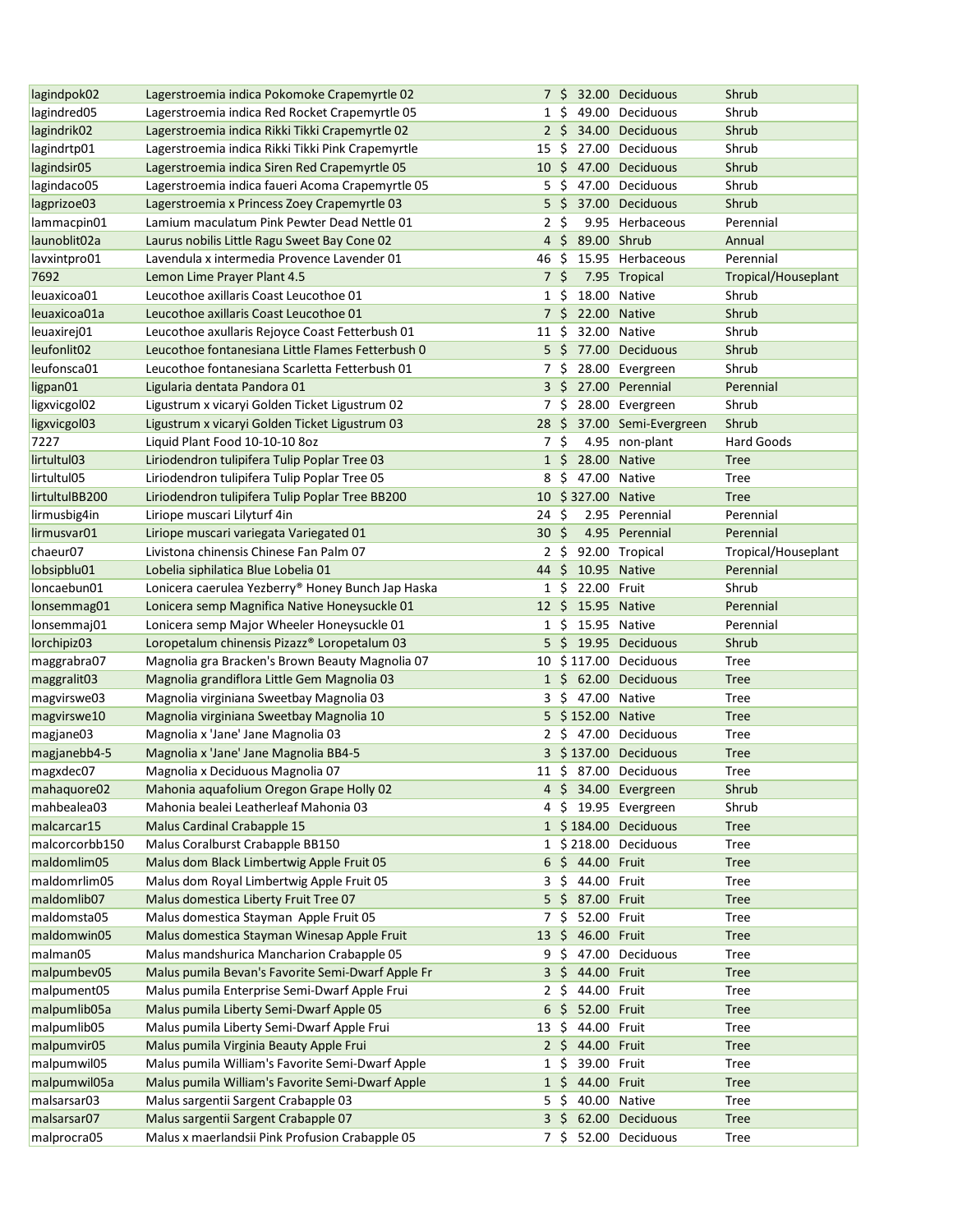| malsylzeb01  | Malva sylvestris Zebrina Mallow 01                |                 |                    |                    | 1 \$ 12.95 Herbaceous | Perennial           |
|--------------|---------------------------------------------------|-----------------|--------------------|--------------------|-----------------------|---------------------|
| manman01     | Mandevilla x Mandevilla Trellis 01                |                 |                    |                    | 10 \$ 17.95 Tropical  | Tropical/Houseplant |
| marred4.5in  | Maranta Red 4.5in                                 | $1\;$ \$        |                    |                    | 7.95 Tropical         | Tropical/Houseplant |
| matstrost01  | Matteuccia struthiopteris Ostrich Fern 01         | 3\$             |                    |                    | 12.95 Herbaceous      | Perennial           |
| matstrkin6in | Matteuccia struthiopteris The King Ostrich Fern 6 | $1\overline{5}$ |                    |                    | 9.95 Herbaceous       | Perennial           |
| 7661         | McColley's Finale Philodendron 6                  | 5               | - \$               |                    | 11.95 Tropical        | Tropical/Houseplant |
| 046753011283 | Medina Soil Activator                             |                 |                    |                    | 1 \$ 15.00 non-plant  | <b>Bagged Goods</b> |
| mervirblu01  | Mertensia virginica Virginia Bluebells 01         | 27 \$           |                    |                    | 12.95 Herbaceous      | Perennial           |
| metglydaw03  | Metasequoia glyptostroboides Dawn Redwood 03      | $5\frac{1}{2}$  |                    |                    | 37.00 Deciduous       | <b>Tree</b>         |
| metglydaw05  | Metasequoia glyptostroboides Dawn Redwood 05      | 4               | \$                 |                    | 40.00 Deciduous       | Tree                |
| metglydaw07  | Metasequoia glyptostroboides Dawn Redwood 07      | 3 \$            |                    |                    | 52.00 Deciduous       | <b>Tree</b>         |
| metglydaw15  | Metasequoia glyptostroboides Dawn Redwood 15      |                 |                    |                    | 5 \$177.00 Deciduous  | Tree                |
| mickan12     | Microsorum scolopendria Kangaroo Fern 12 in       |                 |                    |                    | 3 \$ 32.00 Herbaceous | Tropical/Houseplant |
| 7044         | Milky Spore Granular 20lb                         | 5\$             |                    |                    | 55.95 non-plant       | Hard Goods          |
|              | Miracle Garden Plant Tie 300' HG                  |                 |                    |                    |                       |                     |
| 040279033002 |                                                   | 2 <sup>5</sup>  |                    |                    | 3.50 non-plant        | <b>Hard Goods</b>   |
| mispurfla01  | Miscanthus purpurescens Flame Grass 01            | $1\,$ \$        |                    | 18.00 Grass        |                       | Perennial           |
| missinada03  | Miscanthus sinensis Adagio Dwarf Maiden Grass 03  | 7 S             |                    |                    | 19.95 Herbaceous      | Shrub               |
| missingra03  | Miscanthus sinensis Gracillimus Maiden Grass 03   | $1\,$ \$        |                    | 19.95 Grass        |                       | Shrub               |
| missingraz03 | Miscanthus sinensis Graziella Maiden Grass 03     | 9               | \$                 |                    | 37.00 Herbaceous      | Shrub               |
| missinmis01  | Miscanthus sinensis Little Miss Maiden Grass 01   | 12 S            |                    |                    | 18.95 Herbaceous      | Shrub               |
| missinzeb02  | Miscanthus sinensis Little Zebra Maiden Grass 02  | 10 <sub>5</sub> |                    | 28.00 Grass        |                       | Shrub               |
| monfisbee01  | Monarda fistulosa Wild Bergamot Bee Balm 01       | 1 S             |                    |                    | 11.95 Native          | Perennial           |
| monpunspo01  | Monarda punctata Spotted Bee Balm 01              | 4               | \$                 |                    | 10.95 Native          | Perennial           |
| mondelspl03  | Monstera deliciosa Split Leaf Philodendron 03     | $2\sqrt{5}$     |                    |                    | 29.00 Tropical        | Tropical/Houseplant |
| mondelspl6in | Monstera deliciosa Split Leaf Philodendron 6in    | $1\;$ \$        |                    |                    | 34.95 Tropical        | Tropical/Houseplant |
| 7656         | Moonshine Sansevieria                             | 16              | \$                 |                    | 9.95 Tropical         | Tropical/Houseplant |
| 4083         | <b>Mosquito Dunks HG</b>                          | 15              | $\ddot{\varsigma}$ |                    | 6.00 non-plant        | <b>Hard Goods</b>   |
| muhcapmuh01  | Muhlenbergia capillaris Pink Muhly Grass 01       | 26              | -\$                |                    | 9.95 Native           | Shrub               |
| muhcapmuh03  | Muhlenbergia capillaris Pink Muhly Grass 03       | 20              | S.                 |                    | 19.95 Native          | Shrub               |
| myrpenbay03  | Myrica pensylvanica Bayberry 03                   | 17 \$           |                    |                    | 47.00 Native          | Shrub               |
| myrpenbay05  | Myrica pensylvanica Bayberry 05                   | 6               |                    | \$ 82.00 Native    |                       | Shrub               |
| myrgeoblu02  | Myrtillocactus geometrizans Blue Candle Cactus 02 |                 |                    |                    | 1 \$122.00 Herbaceous | Perennial           |
| nandomfir03a | Nandina domestica Firepower Nandina 03            |                 |                    |                    | 4 \$ 19.95 Evergreen  | Shrub               |
| nandomgul03  | Nandina domestica Gulf Stream Nandina 03          |                 |                    |                    | 7 \$ 22.00 Evergreen  | Shrub               |
| nandomhar03  | Nandina domestica Harbour Dwarf Nandina 03        |                 |                    |                    | 14 \$ 19.50 Evergreen | Shrub               |
| nandomhea03  | Nandina domestica Heavenly Bamboo Nandina 03      |                 |                    |                    | 5 \$ 19.50 Evergreen  | Shrub               |
| nandomhe03a  | Nandina domestica Heavenly Bamboo Nandina 03      |                 |                    |                    | 10 \$ 19.95 Evergreen | Shrub               |
| nandomlem03  | Nandina domestica Lemon Lime Nandina 03           |                 |                    |                    | 8 \$ 42.00 Evergreen  | Shrub               |
| nastenmex01  | Nassella tenuissima Mexican Feather Grass 01      | 6               | -\$                |                    | 18.95 Herbaceous      | Perennial           |
| nepxpur01    | Nepeta x faassenii Purrsian Blue Catmint 01       | 5\$             |                    |                    | 9.95 Herbaceous       | Perennial           |
| nepbos12     | Nephrolepis exaltata Boston Fern - HB 12in        | $2 \cdot 5$     |                    |                    | 32.00 Tropical        | Tropical/Houseplant |
| nymalm4in    | Nymphaea Almost Black Water Lily 4in              | 2 \$            |                    |                    | 27.00 Perennial       | Aquatic             |
| nymcol4in    | Nymphaea Colorado Water Lily 4in                  | $1\,$ S         |                    |                    | 27.00 Perennial       | Aquatic             |
| nymmad4in    | Nymphaea Madame Wilfron Gonn. Water Lily 4in      | 1 S             |                    |                    | 27.00 Perennial       | Aquatic             |
| nyssylbla03  | Nyssa sylvatica Blackgum 03                       | 6\$             |                    |                    | 47.00 Native          | <b>Tree</b>         |
|              |                                                   |                 |                    |                    |                       |                     |
| nyssylbla05  | Nyssa sylvatica Blackgum 05                       | 9               | \$                 |                    | 62.00 Native          | Tree                |
| nyssylbla15  | Nyssa sylvatica Blackgum 15                       |                 |                    | 1 \$177.00 Native  |                       | <b>Tree</b>         |
| nyssylBB200  | Nyssa sylvatica Blackgum BB200                    |                 |                    | 3 \$372.00 Native  |                       | <b>Tree</b>         |
| oenjav8in    | Oenanthe javan. Variegated Water Celery 8         | 9               | \$                 |                    | 27.00 Perennial       | Aquatic             |
| oenfrufir01  | Oenothera fruticosa Fireworks Evening Primrose 01 | 20              | \$                 |                    | 12.95 Native          | Perennial           |
| onosensen01  | Onoclea sensibilis Sensitive Fern 01              | 5               | $\ddot{\phi}$      |                    | 15.95 Native          | Perennial           |
| oramin01     | <b>Orange Mint</b>                                | 16              | \$                 |                    | 8.95 Herbaceous       | Herbs/Veggies       |
| 6456         | Organic African Violet Mix 4qt                    | 6               | -\$                |                    | 5.00 non-plant        | <b>Hard Goods</b>   |
| 6455         | Organic Orchid Mix 4qt                            | 11 S            |                    |                    | 5.00 non-plant        | Hard Goods          |
| osmhetgos02  | Osmanthus heterophyllus Goshiki False Holly 02    | $1\,$ \$        |                    |                    | 39.00 Evergreen       | Shrub               |
| 032247778602 | Osmocote Flower & Vegetable 4.5 lb HG             | 6\$             |                    |                    | 27.00 non-plant       | Hard Goods          |
| 032247742504 | Osmocote Outdoor and Indoor 2 LB HG               |                 |                    |                    | 27 \$ 12.95 non-plant | <b>Hard Goods</b>   |
| ostvirhop03  | Ostrya virginiana Hop Hornbeam 03                 |                 |                    | 10 \$ 47.00 Native |                       | Tree                |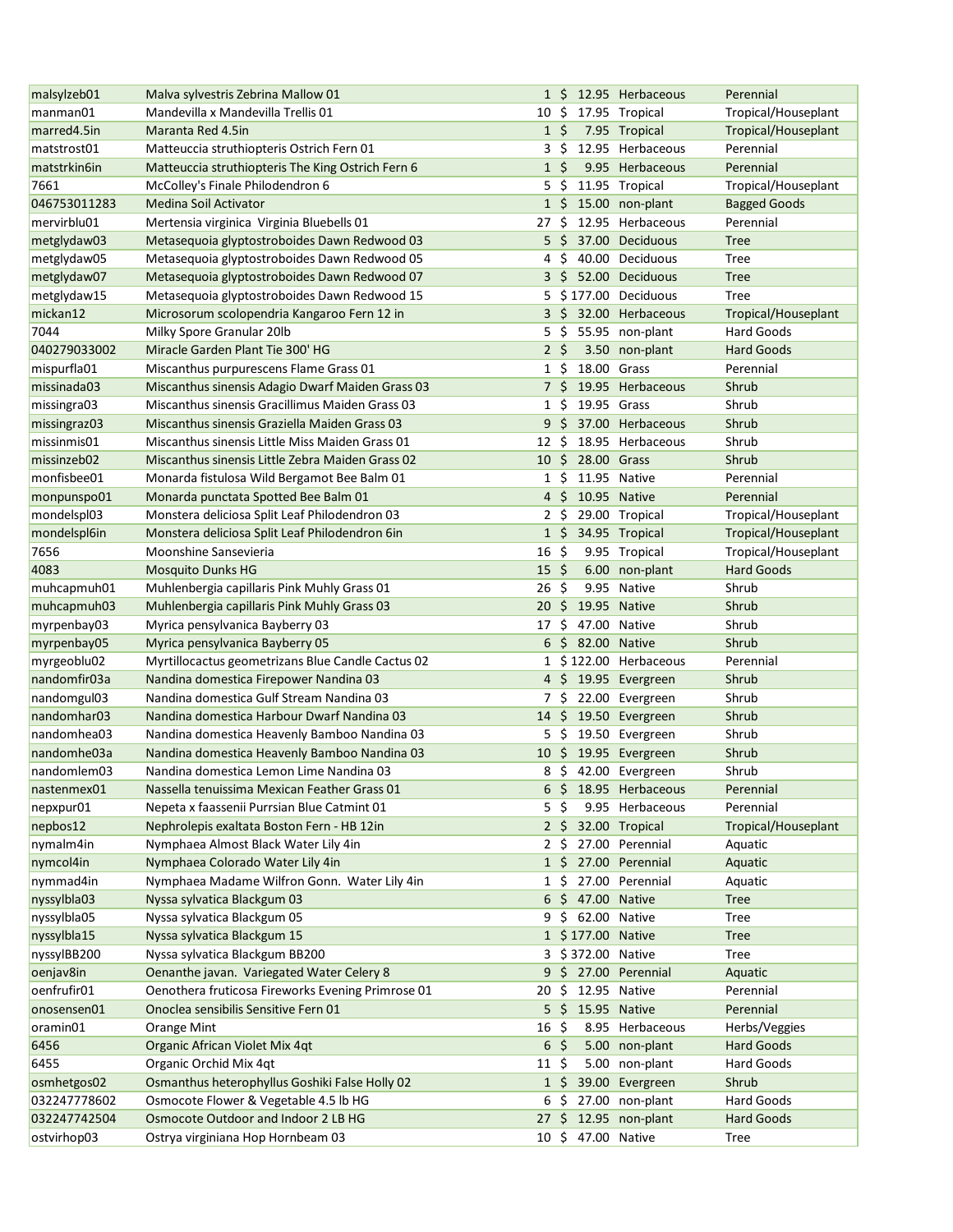| oxyarbsou03          | Oxydendrum arboreum Sourwood 03                   |              | 13 \$ 42.00 Native   |                          | <b>Tree</b>         |
|----------------------|---------------------------------------------------|--------------|----------------------|--------------------------|---------------------|
| oxyarbsouBB5-6       | Oxydendrum arboreum Sourwood BB5-6                |              | 4 \$132.00 Native    |                          | Tree                |
| pactergre01          | Pachysandra terminalis Green Sheen Japanese Spurg |              |                      | 22 \$ 12.00 Herbaceous   | Perennial           |
| paelaccha02          | Paeonia lactiflora Coral Charm Peony 02           | 13           | -S                   | 29.95 Herbaceous         | Perennial           |
| paelaccor02          | Paeonia lactiflora Coral Sunset Peony 02          |              |                      | 6 \$ 29.95 Herbaceous    | Perennial           |
| paelacfels02         | Paeonia lactiflora Felix Supreme Peony 02         | 8            | Ŝ.                   | 29.95 Herbaceous         | Perennial           |
| paelacfir02          | Paeonia lactiflora First Out Peony 02             |              |                      | 13 \$ 29.95 Herbaceous   | Perennial           |
| paelacque02          | Paeonia lactiflora Queen of Hamburg Peony 02      |              | 4 S                  | 29.95 Herbaceous         | Perennial           |
| paeoffros02          | Paeonia officinalis Rosea Plena Peony 02          | 10           | - Ś                  | 29.95 Herbaceous         | Perennial           |
| paextak05            | Paeonia x Takara Itoh Peony 05                    |              |                      | 5 \$149.00 Herbaceous    | Perennial           |
| panvircap01          | Panicum vir. Cape Breeze Switchgrass Grass 01     |              | 45 \$ 12.95 Native   |                          | Shrub               |
| panvirdal01          | Panicum vir. Dallas Blues Switchgrass Grass 01    | 13           | -\$                  | 18.95 Native             | Shrub               |
| panvirhea02          | Panicum vir. Heavy Metal Switchgrass Grass 02     |              | 15 \$ 27.00 Native   |                          | Shrub               |
| panvirhea03          | Panicum vir. Heavy Metal Switchgrass Grass 03     |              | 4\$                  | 39.00 Native             | Shrub               |
| panvirpra01          | Panicum vir. Prairie Sky Switchgrass Grass 01     | $15 \; \xi$  |                      | 18.95 Native             | Shrub               |
| panvirshe02a         | Panicum vir. Shenandoah Switchgrass Grass 02      | 26           | Ŝ.                   | 28.00 Native             | Shrub               |
| 5896                 | Peat Moss 1cu ft                                  |              |                      | 1 \$ 10.95 non-plant     | <b>Hard Goods</b>   |
| 7694                 | Peat Moss Lambert Black Bale 3.8cf                | 4            | \$                   | 37.00 non-plant          | <b>Bagged Goods</b> |
| penaloham03          | Pennisetum alo. Hameln Dwarf Fountain Grass 03    | $13 \cdot 5$ |                      | 27.00 Herbaceous         | Shrub               |
| penalopur01          | Pennisetum alo. Purple Fountain Grass 01          | 4            | -Ś                   | 12.95 Herbaceous         | Shrub               |
| penred <sub>01</sub> | Pennisetum set. Red Fountain Grass 01             |              | 3\$<br>12.95 Grass   |                          | Tropical/Houseplant |
| penorikar02          | Pennisetum orientale Karley Rose Fountain Grass 0 | 14           | -\$                  | 28.00 Deciduous          | Shrub               |
| pephop4.5in          | Peperomia Hope 4.5in                              |              | 2 <sup>5</sup>       | 7.95 Tropical            | Tropical/Houseplant |
| arudonpep01          | Peppermint 01                                     | 36           | -\$                  | 8.95 Herbaceous          | Herbs/Veggies       |
| peratrden01          | Perovskia atriplicifola Denim 'n Lace Russian Sag | 6            | Ŝ                    | 14.95 Herbaceous         | Perennial           |
| peratrroc01          | Perovskia atriplicifola Rocketman Russian Sage 01 | 8            | S                    | 12.95 Herbaceous         | Perennial           |
| phiviris03           | Philadelphus virginalis Illuminati Sparks Mockora |              | 7 S                  | 37.00 Deciduous          | Shrub               |
| phibir6ina           | Philodendron Birkin 6in                           | 3            | Ŝ.                   | 34.95 Tropical           | Tropical/Houseplant |
| phibra6in            | Philodendron Brazil 6in                           |              | 1 \$ 19.95 Tropical  |                          | Tropical/Houseplant |
| phiburmar10in        | Philodendron Burl Marx 10in                       |              | $1\;$ \$             | 39.95 Tropical           | Tropical/Houseplant |
| phipin6in            | Philodendron Monstera Pinnatipartita 6in          |              | 6 \$ 27.00 Tropical  |                          | Tropical/Houseplant |
| phixan03             | Philodendron Xanadu 03                            |              | $2\,$ \$             | 29.00 Tropical           | Tropical/Houseplant |
| phixan6in            | Philodendron Xanadu 6in                           |              | 5\$                  | 12.95 Tropical           | Tropical/Houseplant |
| phlpangar01          | Phlox paniculata Asst. Phlox 01                   | 4            | -\$                  | 13.00 Native             | Perennial           |
| phlpanbac01          | Phlox paniculata Luminary Backlight 01            |              | 7\$                  | 14.95 Native             | Perennial           |
| phlpanopa01          | Phlox paniculata Luminary Opalescense 01          | $11\,$ \$    |                      | 14.95 Native             | Perennial           |
| phlsubeye01          | Phlox subulata Eye Shadow Creeping Phlox 01       |              | 1 \$ 12.95 Perennial |                          | Perennial           |
| phlsubspa01          | Phlox subulata Pink Sparkles Creeping Phlox 01    |              | 1 \$ 14.95 Perennial |                          | Perennial           |
| phyopuamb03          | Physocarpus opu. Amber Jubilee Ninebark 03        |              | 5 \$ 42.00 Native    |                          | Shrub               |
| phyopustf05          | Physocarpus opu. Summer Wine® TF Ninebark 05      |              | 3 \$152.00 Native    |                          | Tree                |
| phyopucen02          | Physocarpus opulifolious Center Glow Ninebark 02  |              | 11 \$ 32.00 Native   |                          | Shrub               |
| phyopumon02          | Physocarpus opulifolious Diablo Ninebark 02       |              | 7 \$ 32.00 Native    |                          | Shrub               |
| phyopumon10          | Physocarpus opulifolious Monlo Diablo Ninebark 10 |              | 1 \$152.00 Native    |                          | Shrub               |
| phyopunin01          | Physocarpus opulifolious Ninebark 01              |              | 12 \$ 14.95 Native   |                          | Shrub               |
| phyopunin03          | Physocarpus opulifolious Ninebark 03              |              | 1 \$ 27.00 Native    |                          | Shrub               |
| phyopusum03          | Physocarpus opulifolious Summer Wine® Ninebark 03 | 18 \$        |                      | 47.00 Native             | Shrub               |
| phyopufes02          | Physocarpus opulifolius Festivus Gold® Ninebark 0 |              | 14 \$ 37.00 Native   |                          | Shrub               |
| phyopugin03          | Physocarpus opulifolius Ginger Wine® Ninebark 03  | 29           | \$.                  | 47.00 Native             | Shrub               |
| phyoputin03          | Physocarpus opulifolius Tiny Wine® Ninebark 03    | 15           | \$.                  | 42.00 Native             | Shrub               |
| phyvirpin01          | Physostegia virginiana Pink Manners Obedient 01   | 33           | \$.                  | 10.95 Herbaceous         | Perennial           |
| phyvirmis01          | Physostegia viriginia Miss Manners Obedient 01    | 46           |                      | \$ 12.95 Herbaceous      | Perennial           |
| picabinorBB4-5       | Picea abies Cupressina Norway Spruce BB4-5        |              |                      | 11 \$172.00 Evergreen    | Tree                |
| picabinid03          | Picea abies Nidiformus Bird's Nest Spruce 03      |              |                      | 2 \$ 32.00 Evergreen     | Shrub               |
| picabinor02          | Picea abies Norway Spruce 02                      |              |                      | 2 \$ 22.00 Evergreen     | Shrub               |
| picabispu07          | Picea abies Weeping Spruce Norway Spruce 07       |              |                      | 2 \$218.00 Evergreen     | <b>Tree</b>         |
| picglacon01          | Picea glauca Dwarf Alberta Spruce 01              |              |                      | $1 \div 26.00$ Evergreen | <b>Tree</b>         |
| picgladwa03          | Picea glauca Dwarf Alberta Spruce 03              |              |                      | $6\,$ \$ 46.00 Evergreen | <b>Tree</b>         |
| piejapriv02          | Pieris japonica River Nymph Pieris 02             |              |                      | 5 \$ 67.00 Evergreen     | Shrub               |
|                      |                                                   |              |                      |                          |                     |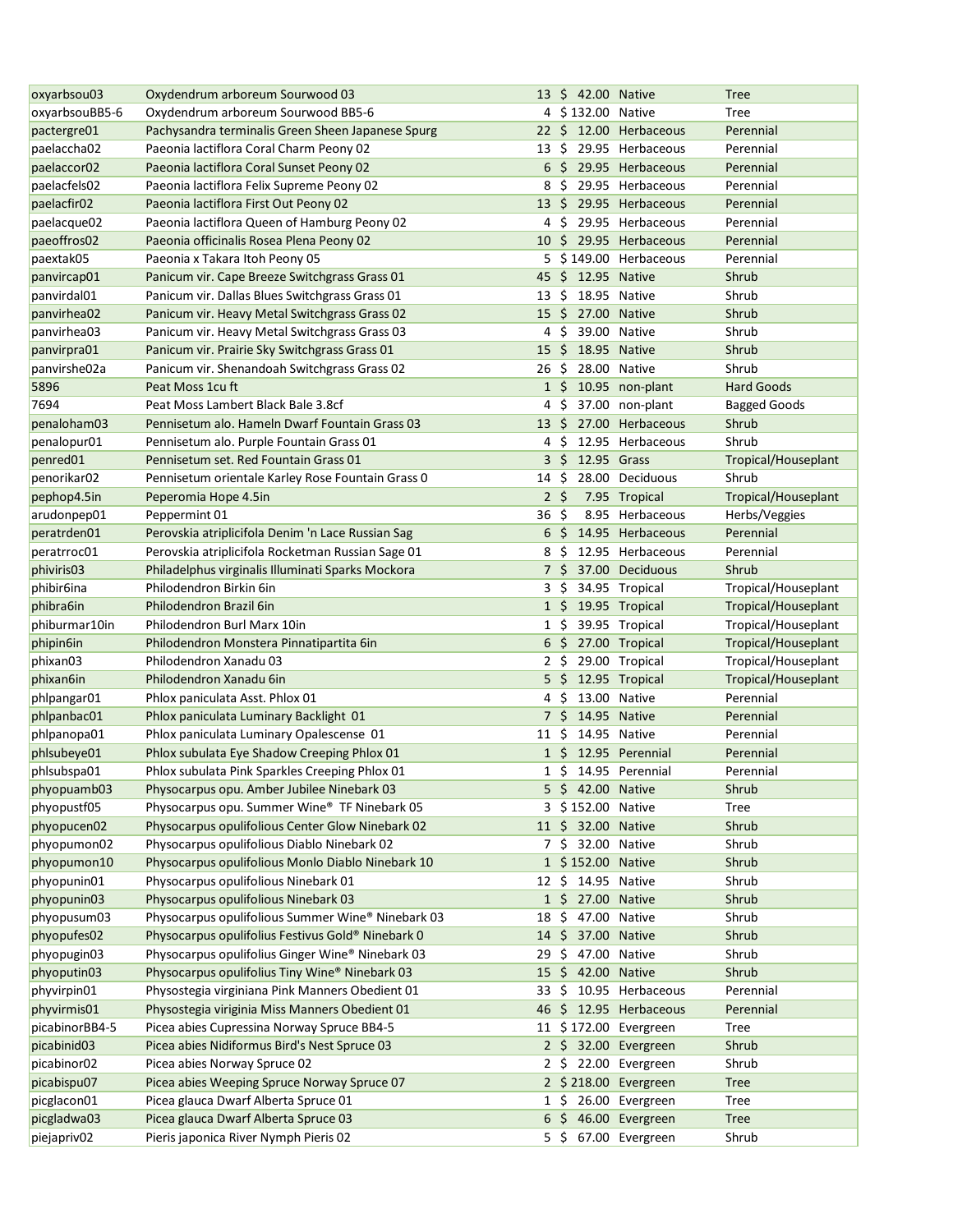| pinechsho01             | Pinus echinata Shortleaf Pine 01                  |                 |                    | 20 \$ 10.95 Evergreen | <b>Tree</b>         |
|-------------------------|---------------------------------------------------|-----------------|--------------------|-----------------------|---------------------|
| pinflevanBB4-5          | Pinus flexilis Vanderwolf Pine BB 4-5             |                 |                    | 7 \$172.00 Evergreen  | Tree                |
| pinleubos05             | Pinus leucodermis Bosnian Pine 05                 |                 |                    | 2 \$ 94.00 Evergreen  | <b>Tree</b>         |
| pinmugslo02             | Pinus mugo Mugo Pine Slowmound 02                 |                 |                    | 3 \$ 52.00 Evergreen  | Shrub               |
| pinparblu05             | Pinus parviflora Blue Angel White Pine 05         |                 |                    | 3 \$157.00 Evergreen  | Shrub               |
| pinstrwhi01             | Pinus strobus White Pine 01                       | 6               | - \$               | 10.95 Native          | <b>Tree</b>         |
| pinstrwhi02             | Pinus strobus White Pine 02                       | $4\overline{5}$ | 18.95 Native       |                       | <b>Tree</b>         |
| pinstrwhi03             | Pinus strobus White Pine 03                       | 3               | -\$                | 34.00 Native          | <b>Tree</b>         |
| pintaelob03             | Pinus taeda Loblolly Pine 03                      | $1\overline{5}$ |                    | 27.00 Native          | <b>Tree</b>         |
| pintaelob07             | Pinus taeda Loblolly Pine 07                      | $2 \cdot$ \$    |                    | 57.00 Native          | Tree                |
| pischichi05a            | Pistacia chinensis Chinese Pistache 05            |                 |                    | 9 \$ 87.00 Deciduous  | <b>Tree</b>         |
| pischichi05             | Pistacia chinensis Chinese Pistache 05            |                 | 6\$                | 39.00 Deciduous       | Tree                |
| pischichi15a            | Pistacia chinensis Chinese Pistache 15            |                 |                    | 3 \$257.00 Deciduous  | <b>Tree</b>         |
| pischichi15             | Pistacia chinensis Chinese Pistache BB200         |                 |                    | 1 \$319.00 Deciduous  | Tree                |
| pischichi2in            | Pistacia chinensis Chinese Pistache BB2in         |                 |                    | 3 \$342.00 Deciduous  | <b>Tree</b>         |
| plaaceexc07             | Platanus acerifolia Exclamation! Sycamore 07      |                 |                    | 10 \$ 87.00 Deciduous | Tree                |
| plaaceexc2in            | Platanus acerifolia Exclamation! Sycamore BB2.00  |                 |                    | 10 \$342.00 Deciduous | <b>Tree</b>         |
| plaoccame03             | Platanus occidentalis American Sycamore 03        | 10 S            |                    | 28.00 Native          | Tree                |
| plaoccame03a            | Platanus occidentalis American Sycamore 03        |                 | 4 \$ 47.00 Native  |                       | <b>Tree</b>         |
| plaoccame10             | Platanus occidentalis American Sycamore 10        | 3               | \$                 | 82.00 Native          | Tree                |
| plaoccameBB200          | Platanus occidentalis American Sycamore BB200     |                 | 1 \$289.00 Native  |                       | <b>Tree</b>         |
| plaoccame2in            | Platanus occidentalis American Sycamore BB2in     |                 | 9 \$327.00 Native  |                       | Tree                |
| plaoccame3in            | Platanus occidentalis American Sycamore BB3in     |                 | 3 \$467.00 Native  |                       | <b>Tree</b>         |
| pluimp01                | Plumbago auriculata Imperial Blue 01              | 2 S             |                    | 12.95 Tropical        | Tropical/Houseplant |
| polcaebri01             | Polemonium cae. Brise d'Anjou Jacob's Ladder      | 4               | Ŝ.                 | 17.95 Perennial       | Perennial           |
| polcaetou01             | Polemonium cae. Touch of Class Jacob's Ladder 01  | 4               | Ŝ                  | 17.95 Herbaceous      | Perennial           |
| polrepjac01             | Polemonium reptans Jacob's Ladder 01              |                 | 1 \$ 14.95 Native  |                       | Perennial           |
| polmulvar01             | Polygonatum multiflorum Variegatum Solomons Seal  | $2\sqrt{5}$     |                    | 17.00 Native          | Perennial           |
| polmulvar <sub>02</sub> | Polygonatum multiflorum Variegatum Solomons Seal  |                 | 1 \$ 22.00 Native  |                       | Perennial           |
| poncorpicqt             | Pontederia cordata Pickerelweed QT                | 8\$             |                    | 10.95 Perennial       | Aquatic             |
| poncor8in               | Pontederia cordata Pink Pickerel Rush 8in         | $2\sqrt{5}$     |                    | 27.00 Perennial       | Aquatic             |
| potmarque4.5in          | Pothos Marble Queen 4.5in                         | $2 \;$ \$       |                    | 7.95 Tropical         | Tropical/Houseplant |
| annual65009             | <b>Premium Gallon Annual</b>                      | 92 <sup>5</sup> |                    | 9.95 Annual           | Annual              |
| 855726003312            | <b>Premium Gallon Annual</b>                      | 18 \$           |                    | 10.95 Annual          | Annual              |
| pretub01                | <b>Premium Tuberose</b>                           |                 | 8\$                | 22.00 Annual          | Annual              |
| 7662                    | Prince of Orange Philodendron 6                   |                 | $1\,$ \$           | 11.95 Tropical        | Tropical/Houseplant |
| pruxnorche05            | Prunus North Star Dwarf Cherry 05                 |                 |                    | 1 \$ 87.00 Deciduous  | <b>Tree</b>         |
| pruavibla05             | Prunus avium Black Tartarian Cherry Fruit Tree 05 |                 | 1 \$ 59.00 Fruit   |                       | Tree                |
| prucerkra07             | Prunus cer. Krauter Vesuvius Purple Leaf Plum 07  |                 |                    | 7 \$ 87.00 Deciduous  | <b>Tree</b>         |
| pruglapin03             | Prunus glandulosa Pink Flowering Almond 03        | 8\$             |                    | 32.00 Deciduous       | Shrub               |
| pruperbonz05            | Prunus persica Bonanza Patio Peach 05             |                 |                    | 3 \$ 67.00 Deciduous  | <b>Tree</b>         |
| pruperbon05             | Prunus persica Bonfire Patio Peach 05             |                 | $1\,$ \$           | 67.00 Deciduous       | Tree                |
| pruserbla03             | Prunus serotina Black Cherry 03                   |                 |                    | 4 \$ 47.00 Deciduous  | <b>Tree</b>         |
| pruserkwa05             | Prunus serrulata Kwanzan Pink Flowering Cherry 05 | 10 \$           |                    | 48.00 Deciduous       | Tree                |
| pruserkwa10             | Prunus serrulata Kwanzan Pink Flowering Cherry 10 |                 |                    | 15 \$137.00 Deciduous | <b>Tree</b>         |
| prusubdou15             | Prunus subhirtella Double Weeping Cherry 15       |                 |                    | 7 \$187.00 Deciduous  | Tree                |
| pruyeoyos10             | Prunus yeodensis Yoshino Akebono Cherry 10        |                 |                    | 10 \$137.00 Deciduous | <b>Tree</b>         |
| pruyeoyos05             | Prunus yeodensis Yoshino Flowering Cherry 05      |                 |                    | 16 \$ 52.00 Deciduous | Tree                |
| pruyeoyos15             | Prunus yeodensis Yoshino Flowering Cherry 15      |                 |                    | 3 \$177.00 Deciduous  | <b>Tree</b>         |
| pruyeowyo07             | Prunus yeodensis Yoshino Weeping Cherry 07        |                 | 1\$                | 87.00 Deciduous       | Tree                |
| ptetriwaf03             | Ptelea trifoliata Wafer Ash 03                    |                 | 1 \$ 47.00 Native  |                       | <b>Tree</b>         |
| pulmaj01                | Pulmonaria x Majeste Lungwort 01                  |                 | 1 S                | 14.95 Herbaceous      | Perennial           |
| pulspoon01              | Pulmonaria x Spot On Lungwort 01                  |                 |                    | 1 \$ 17.95 Herbaceous | Perennial           |
| 6265                    | Pumpkin Stand large-Spider/Cat                    |                 |                    | 11 \$ 19.95 non-plant | Giftware            |
| pycmutsho01             | Pycanthemum muticum Short-toothed Mtn. Mint 01    |                 |                    | 3 \$ 11.95 Herbaceous | Perennial           |
| pyrcomaye05             | Pyrus communis Ayers Pear Fruit Tree 05           |                 | 44.00 Fruit<br>5\$ |                       | <b>Tree</b>         |
| pyrcomay05a             | Pyrus communis Ayers Pear Fruit Tree 05           |                 | 17 \$ 47.00 Fruit  |                       | <b>Tree</b>         |
| pyrcomkie05a            | Pyrus communis Kieffer Pear Tree Fruit 05         |                 | 6 \$ 47.00 Fruit   |                       | <b>Tree</b>         |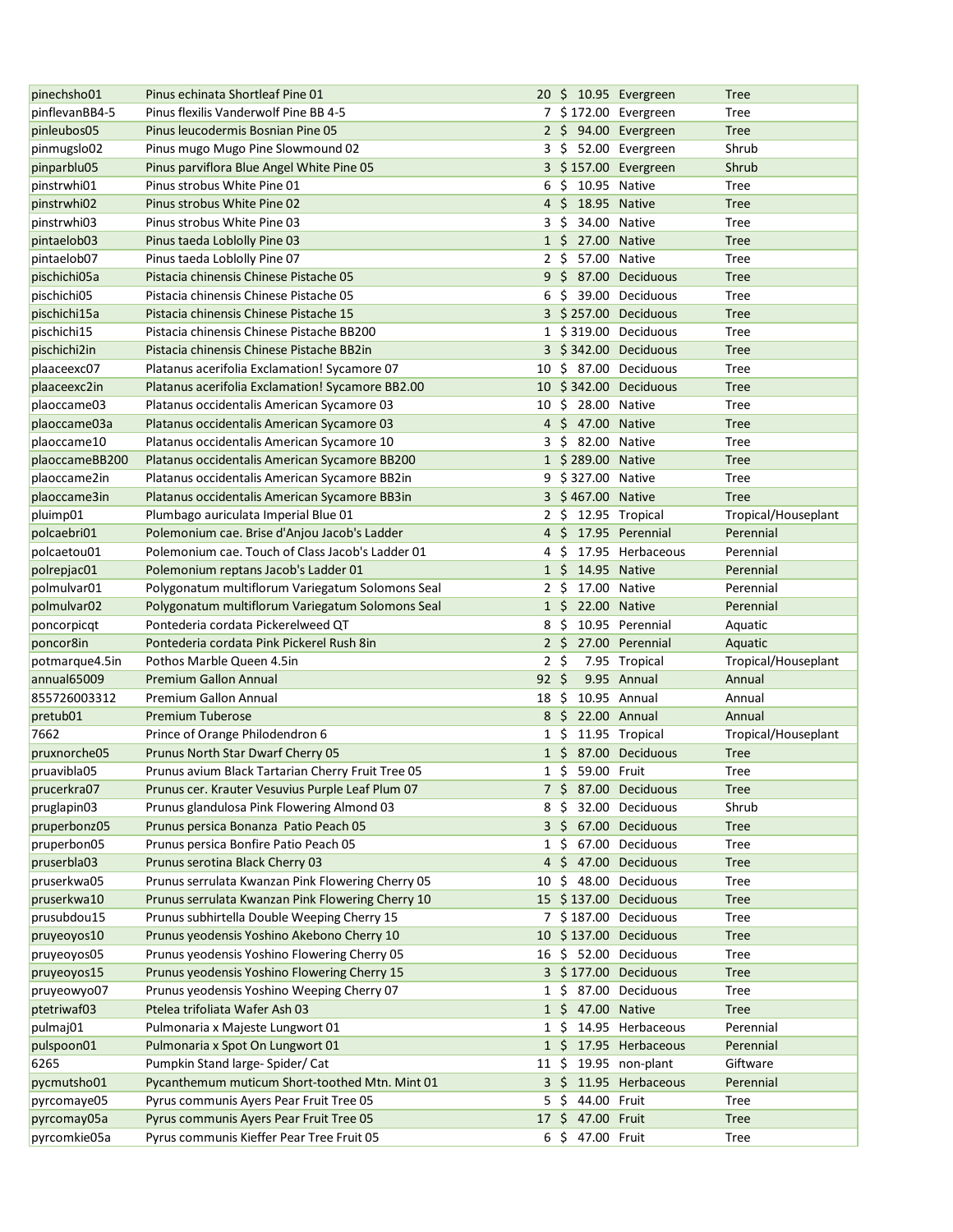| pyrpyrkor05             | Pyrus communis Korean Giant Pear Tree Fruit 05    |                 | 7 \$ 44.00 Fruit         |                          | <b>Tree</b>       |
|-------------------------|---------------------------------------------------|-----------------|--------------------------|--------------------------|-------------------|
| pyrcomsec05             | Pyrus communis Seckel Pear Tree Fruit 05          | 14\$            | 44.00 Fruit              |                          | Tree              |
| queacusaw03             | Quercus acutissima Sawtooth Oak 03                |                 |                          | 4 \$ 40.00 Deciduous     | <b>Tree</b>       |
| queacusaw07             | Quercus acutissima Sawtooth Oak 07                | 14 S            |                          | 67.00 Deciduous          | <b>Tree</b>       |
| queacusaw15             | Quercus acutissima Sawtooth Oak 15                |                 |                          | 5 \$162.00 Deciduous     | <b>Tree</b>       |
| quealbwhi03             | Quercus alba White Oak 03                         |                 | 9 \$ 47.00 Native        |                          | <b>Tree</b>       |
| quealbwhi2in            | Quercus alba White Oak BB2.00                     |                 | 8 \$352.00 Native        |                          | <b>Tree</b>       |
| quebicswa03a            | Quercus bicolor Swamp White Oak 03                | 10 <sup>5</sup> | 47.00 Native             |                          | <b>Tree</b>       |
| quebicswa03             | Quercus bicolor Swamp White Oak 03                |                 | 2 \$ 19.50 Native        |                          | <b>Tree</b>       |
| quebicswa05             | Quercus bicolor Swamp White Oak 05                | 10              | $$ 52.00$ Native         |                          | Tree              |
| quebicswa2in            | Quercus bicolor Swamp White Oak BB200             |                 | 5 \$352.00 Native        |                          | <b>Tree</b>       |
| quebornor01             | Quercus borealis rubra Northern Red Oak 01        |                 | 2 \$ 14.00 Native        |                          | Tree              |
| quebornor <sub>02</sub> | Quercus borealis rubra Northern Red Oak 02        |                 | 2 \$ 19.50 Native        |                          | <b>Tree</b>       |
| quebornor03a            | Quercus borealis rubra Northern Red Oak 03        |                 | 3\$                      | 40.00 Native             | Tree              |
| quebornor05             | Quercus borealis rubra Northern Red Oak 05        | $13 \; \zeta$   | 56.00 Native             |                          | <b>Tree</b>       |
| quebornor07a            | Quercus borealis rubra Northern Red Oak 07        |                 | 2\$<br>54.00 Native      |                          | Tree              |
| queborrubBB150          | Quercus borealis rubra Northern Red Oak BB150     |                 | 3 \$ 212.00 Native       |                          | <b>Tree</b>       |
| queborrubBB175          | Quercus borealis rubra Northern Red Oak BB175     |                 | 1 \$264.00 Native        |                          | Tree              |
| queborrub2in            | Quercus borealis rubra Northern Red Oak BB200     |                 | 10 \$352.00 Native       |                          | <b>Tree</b>       |
| quefalsou03             | Quercus falcata Southern Red Oak 03               |                 | 10 \$ 47.00 Native       |                          | Tree              |
| quemacbur03             | Quercus macrocarpa Burr Oak 03                    |                 | 3 \$ 47.00 Native        |                          | <b>Tree</b>       |
| quemacbur15             | Quercus macrocarpa Burr Oak 15                    |                 | 1 \$197.00 Native        |                          | Tree              |
| quemacburBB200          | Quercus macrocarpa Burr Oak BB200                 |                 | 1 \$298.00 Native        |                          | <b>Tree</b>       |
| quemarbla03             | Quercus marilandica Blackjack Oak 03              | 8               | \$<br>47.00 Native       |                          | Tree              |
| quemicswa03             | Quercus michauxii Swamp Chestnut Oak 03           |                 | $3\,$ \$<br>40.00 Native |                          | <b>Tree</b>       |
| quenutnut03             | Quercus nuttallii Nuttall Oak 03                  | 10              | \$                       | 47.00 Native             | Tree              |
| quepalpin03             | Quercus palustris Pin Oak 03                      |                 | 7 \$ 47.00 Native        |                          | <b>Tree</b>       |
| quepalpin05             | Quercus palustris Pin Oak 05                      |                 | 3\$<br>56.00 Native      |                          | Tree              |
| quepalpin15             | Quercus palustris Pin Oak 15                      |                 | 7 \$ 172.00 Native       |                          | <b>Tree</b>       |
| quepalpinBB200          | Quercus palustris Pin Oak BB200                   |                 | 8 \$327.00 Native        |                          | Tree              |
| quephewil03a            | Quercus phellos Willow Oak 03                     |                 | 10 \$ 47.00 Native       |                          | <b>Tree</b>       |
| quephewil03             | Quercus phellos Willow Oak 03                     |                 | 4\$                      | 32.00 Native             | <b>Tree</b>       |
| quephewil05             | Quercus phellos Willow Oak 05                     | 9               | \$<br>52.00 Native       |                          | <b>Tree</b>       |
| quephewil10             | Quercus phellos Willow Oak 10                     |                 | 5 \$137.00 Native        |                          | Tree              |
| queshushu03             | Quercus shumardii Shumard Oak 03                  |                 | 15 \$ 47.00 Native       |                          | <b>Tree</b>       |
| queshushu05             | Quercus shumardii Shumard Oak 05                  |                 | 3 \$ 56.00 Native        |                          | Tree              |
| queshushu07             | Quercus shumardii Shumard Oak 07                  |                 | 14 \$ 82.00 Native       |                          | <b>Tree</b>       |
| queshushuBB200          | Quercus shumardii Shumard Oak BB200               |                 | 4 \$329.00 Native        |                          | Tree              |
| queshushu2in            | Quercus shumardii Shumard Oak BB2in               |                 | 6 \$352.00 Native        |                          | <b>Tree</b>       |
| quevelbla03             | Quercus velutina Black Oak 03                     |                 | 1 \$ 40.00 Native        |                          | <b>Tree</b>       |
| ratcolmid01             | Ratibida columnifera Red Midget Prairie Coneflowe |                 | 2 \$ 11.95 Native        |                          | Perennial         |
| ratpinpin01             | Ratibida pinnata Pinnate Prairie Coneflower 01    |                 | 11 \$ 12.95 Native       |                          | Perennial         |
| 7085                    | Revitalize BioFungicide 32oz RTU                  |                 |                          | 8 \$ 13.95 non-plant     | <b>Hard Goods</b> |
| rhoautroy03             | Rhododendron Encore Autumn Royalty Azalea 03      |                 | 1\$                      | 42.00 Evergreen          | Shrub             |
| rhoautroy8dp            | Rhododendron Encore Autumn Royalty Azalea 03      |                 |                          | 18 \$ 27.00 Evergreen    | Shrub             |
| rhoautbon03             | Rhododendron Encore® Autumn Bonfire® Azalea 03    | 9               | -S                       | 42.00 Evergreen          | Shrub             |
| rhoautemb8dp            | Rhododendron Encore® Autumn Embers® Azalea 8dp    |                 | 9\$                      | 27.00 Evergreen          | Shrub             |
| rhoautlil03             | Rhododendron Encore® Autumn Lily® Azalea 03       |                 | 5\$                      | 42.00 Evergreen          | Shrub             |
| rhopar <sub>03</sub>    | Rhododendron Parade Azalea 03                     |                 |                          | 3 \$ 42.00 Deciduous     | Shrub             |
| rhorebblu03             | Rhododendron Rebloom Blush Elegance Azalea 03     | 8               |                          | \$ 42.00 Evergreen       | Shrub             |
| rhorebfir03             | Rhododendron Rebloom Firebrick Fame Azalea 03     |                 |                          | $2 \div 42.00$ Evergreen | Shrub             |
| rhorebpin03             | Rhododendron Rebloom Pink Adoration Azalea 03     |                 |                          | 1 \$ 42.00 Evergreen     | Shrub             |
| rhorebred03             | Rhododendron Rebloom Red Magnificence Aza 03      |                 |                          | 7 \$ 42.00 Evergreen     | Shrub             |
| rhoarbswe01             | Rhododendron arborescens Sweet Azalea 01          |                 | 19.95 Native<br>35       |                          | Shrub             |
| rhoarbswe03             | Rhododendron arborescens Sweet Azalea 03          |                 | 2 \$ 42.00 Native        |                          | Shrub             |
| rhoausflo01a            | Rhododendron austrinum Florida Azalea 01          |                 | 19.95 Native<br>9\$      |                          | Shrub             |
| rhocalfla01             | Rhododendron calendulaceum Flame Azalea 01        |                 | 5 \$ 19.95 Native        |                          | Shrub             |
| rhocalfla03             | Rhododendron calendulaceum Flame Azalea 03        |                 | 2 \$ 42.00 Native        |                          | Shrub             |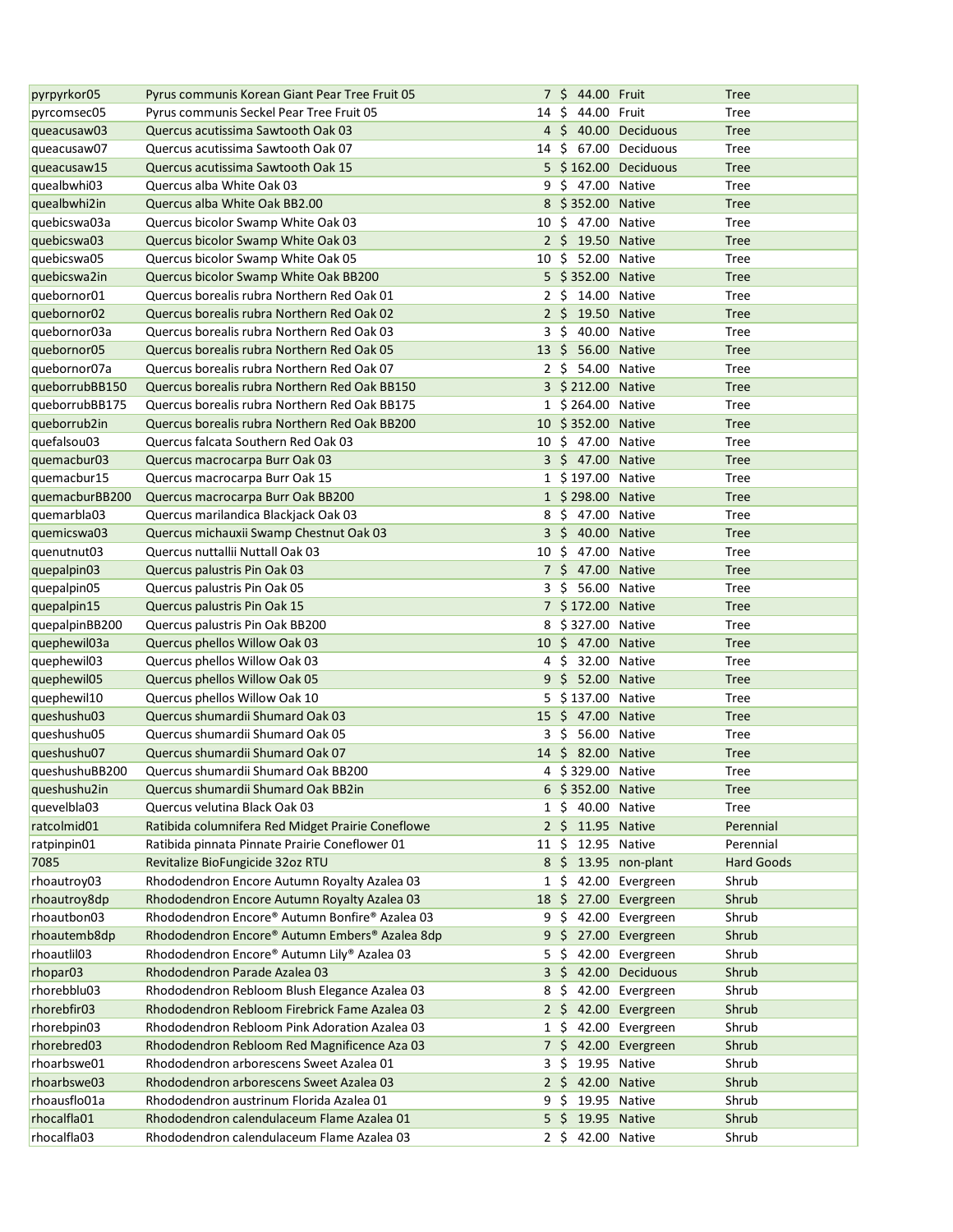| rhocumcum01   | Rhododendron cumberlandense Cumberland Azalea 01  |               |                 | 1 \$ 18.00 Native |                          | Shrub |
|---------------|---------------------------------------------------|---------------|-----------------|-------------------|--------------------------|-------|
| rhoflaoco03   | Rhododendron flammeum Oconee Azalea 03            |               | $1\,$ \$        | 42.00 Native      |                          | Shrub |
| rhogirfas03   | Rhododendron girard x Fashion Azalea 03           |               |                 |                   | 19 \$ 22.00 Evergreen    | Shrub |
| rhokurcor03   | Rhododendron kurume Coral Bell Azalea 03          |               | $4\;$ \$        |                   | 22.00 Evergreen          | Shrub |
| rhokursno03   | Rhododendron kurume Snow Azalea 03                |               | $6\frac{1}{2}$  |                   | 22.00 Evergreen          | Shrub |
| rhokurhin03   | Rhododendron kurume x Hinodegiri Azalea 03        | $10 \;$ \$    |                 |                   | 22.00 Evergreen          | Shrub |
| rhopriros03   | Rhododendron prinophyllum Roseshell Azalea 03     |               | $1\;$ \$        | 42.00 Native      |                          | Shrub |
| rhohargar03   | Rhododendron x Hardy Gardenia Robin Hill Azalea 0 |               | 8\$             |                   | 22.00 Evergreen          | Shrub |
| rhosat03      | Rhododendron x Satan Azalea 03                    |               |                 |                   | 1 \$ 42.00 Deciduous     | Shrub |
| rhuarofra03   | Rhus aromatica Fragrant Sumac 03                  | $13 \; \zeta$ |                 | 37.00 Native      |                          | Shrub |
| rhuarogro03   | Rhus aromatica Gro Low Sumac 03                   | $15 \; \xi$   |                 | 37.00 Native      |                          | Shrub |
| rhutyptig03   | Rhus typhina Staghorn Sumac 03                    |               | 7\$             | 37.00 Native      |                          | Shrub |
| rhutyptig10   | Rhus typhina Staghorn Sumac 10                    |               | $2\frac{1}{2}$  | 59.00 Native      |                          | Shrub |
| ribamewil03   | Ribes americanum Wild Black Currant 03            | $12 \cdot 5$  |                 | 37.00 Native      |                          | Shrub |
| ribodoclo03   | Ribes odoratum Clove Currant 03                   |               |                 | 1 \$ 37.00 Native |                          | Shrub |
| ribuvapix01   | Ribes uva-crispa Pixwell Gooseberry 01            |               | 2 S             |                   | 17.95 Deciduous          | Shrub |
| rospet6qt     | Rosa 'Meibenbino' Petite Knock Out® Rose 6qt      |               |                 |                   | 13 \$ 32.00 Deciduous    | Shrub |
| rosmeipea02   | Rosa 'Meiggili' Drift <sup>®</sup> Peach Rose 02  | 11 S          |                 |                   | 32.00 Deciduous          | Shrub |
| rosmeipin02   | Rosa 'Meijocos' Drift <sup>®</sup> Pink Rose 02   | $14 \text{ }$ |                 |                   | 32.00 Deciduous          | Shrub |
| roswelliv03   | Rosa 'HARwelcome' Livin' Easy® Rose 03            |               | 1 S             |                   | 37.00 Deciduous          | Shrub |
| rosmidfir03   | Rosa 'WEKboulette' Midnight Fire® Rose 03         |               | 4 S             |                   | 37.00 Deciduous          | Shrub |
| roswekdro05   | Rosa 'WEKcharlie' Drop Dead Red® Rose 05          | 3             | -\$             |                   | 37.00 Deciduous          | Shrub |
| rossacrub03   | Rosa 'WEKsactrumi' Ruby Ruby® Rose 03             |               | $2\overline{5}$ |                   | 37.00 Deciduous          | Shrub |
| rosyeglem03   | Rosa 'WEKyegi' Lemon Drop® Rose 03                | 4             | -\$             |                   | 37.00 Deciduous          | Shrub |
| roschrimp03   | Rosa Chrysler Imperial Rose 03                    |               | $6\frac{1}{2}$  |                   | 37.00 Deciduous          | Shrub |
| rosdonjua03   | Rosa Don Juan Climbing Rose 03                    | 5.            | - \$            |                   | 37.00 Deciduous          | Shrub |
| rosjoscoa03   | Rosa Joseph's Coat Climbing Rose 03               |               | 3\$             |                   | 37.00 Deciduous          | Shrub |
| rosnewdaw03   | Rosa New Dawn Climbing Rose 03                    |               | 3\$             |                   | 37.00 Deciduous          | Shrub |
| rossppop02    | Rosa Novarospop'.Popcorn Drift® Rose 02           |               | 8 <sup>5</sup>  |                   | 38.00 Deciduous          | Shrub |
| rosradkno03   | Rosa Radcon Knock Out Pink Rose 03                |               | 2\$             |                   | 47.00 Deciduous          | Shrub |
| rosradred03   | Rosa Radrazz Knock Out Red Rose 03                |               | $6\sqrt{5}$     |                   | 34.00 Deciduous          | Shrub |
| rosradsun02   | Rosa Radsunny Sunny Knock Out® Yellow Rose 02     |               | 7\$             |                   | 32.00 Deciduous          | Shrub |
| rosraddred03  | Rosa Radtko Double Knock Out® Red Rose 03         |               | 6\$             |                   | 42.00 Deciduous          | Shrub |
| rosraddcor03  | Rosa Radtko Knock Out® Coral Rose 03              | 6             | - \$            |                   | 42.00 Deciduous          | Shrub |
| rosraddpin03a | Rosa Radtkopink Double Knock Out® Pink Rose 03    | $14 \text{ }$ |                 |                   | 42.00 Deciduous          | Shrub |
| rosraddpin03  | Rosa Radtkopink Double Knock Out® Pink Rose 03    |               |                 |                   | 2 \$ 39.00 Deciduous     | Shrub |
| rosradwhi02   | Rosa Radwhite Knock Out White Out® Rose 02        |               |                 |                   | 7 \$ 32.00 Deciduous     | Shrub |
| rossugmoo03   | Rosa Sugar Moon <sup>®</sup> Rose 03              |               |                 |                   | 4 \$ 37.00 Deciduous     | Shrub |
| rosswemad03   | Rosa Sweet Madame Blue® Rose 03                   |               |                 |                   | 1 \$ 37.00 Deciduous     | Shrub |
| roshybfai05   | Rosa The Fairy® Rose 05                           |               |                 |                   | $1 \div 34.95$ Deciduous | Shrub |
| roswekcel03   | Rosa cv. 'WEKebtigrad' Celestial Night® Rose 03   |               |                 |                   | 5 \$ 37.00 Deciduous     | Shrub |
| rosmoo03      | Rosa cv. WEKcryland Moonstone Rose 03             |               |                 |                   | 4 \$ 37.00 Deciduous     | Shrub |
| rosflojul03   | Rosa floribunda Julia Child Floribunda Rose 03    |               |                 |                   | 2 \$ 37.00 Deciduous     | Shrub |
| rosspcor02    | Rosa sp. Meidrifora Drift ® Coral Rose 02         |               | 2\$             |                   | 38.00 Deciduous          | Shrub |
| rosxatlas01   | Rosa x At Last <sup>®</sup> Rose 01               |               | 9\$             |                   | 28.00 Deciduous          | Shrub |
| rosxatlas02   | Rosa x At Last <sup>®</sup> Rose 02               |               | 6\$             | 37.00 Shrub       |                          | Shrub |
| rosxosopea02  | Rosa x Oso Easy Peasy® Rose 02                    |               |                 | 15 \$ 37.00 Shrub |                          | Shrub |
| rosruld02     | Rosa x Rise Up Lilac Days® Rose 02                |               | 8\$             | 37.00 Shrub       |                          | Shrub |
| rosxsun01     | Rosa x Sunorita® Rose PW 01                       |               |                 |                   | 1 \$ 26.00 Deciduous     | Shrub |
| rosmeicar03   | Rosa 'Meipitac' Carefree Wonder Rose 03           |               |                 |                   | $6$ \$ 37.00 Deciduous   | Shrub |
| rosprobur03   | Rosa 'Prose' Burgundy Iceberg Rose 03             |               |                 |                   | 6 \$ 37.00 Deciduous     | Shrub |
| rubfruapa01   | Rubus fruticosus Apache Blackberry 01             |               |                 |                   | 16 \$ 17.95 Deciduous    | Shrub |
| rubfruara01   | Rubus fruticosus Arapaho Blackberry 01            |               |                 |                   | 14 \$ 17.95 Deciduous    | Shrub |
| rubfrubla01   |                                                   |               |                 |                   | 25 \$ 17.95 Deciduous    | Shrub |
|               | Rubus fruticosus Black Satin Blackberry 01        |               |                 |                   |                          |       |
| rubfruchi01   | Rubus fruticosus Chickasaw Blackberry 01          |               |                 |                   | 11 \$ 17.95 Deciduous    | Shrub |
| rubfrukio01   | Rubus fruticosus Kiowa Blackberry 0               |               |                 |                   | 13 \$ 17.95 Deciduous    | Shrub |
| rubfrunat01   | Rubus fruticosus Natchez Blackberry 01            |               |                 |                   | 4 \$ 17.95 Deciduous     | Shrub |
| rubfrunav01   | Rubus fruticosus Navaho Blackberry 01             |               |                 |                   | 27 \$ 17.95 Deciduous    | Shrub |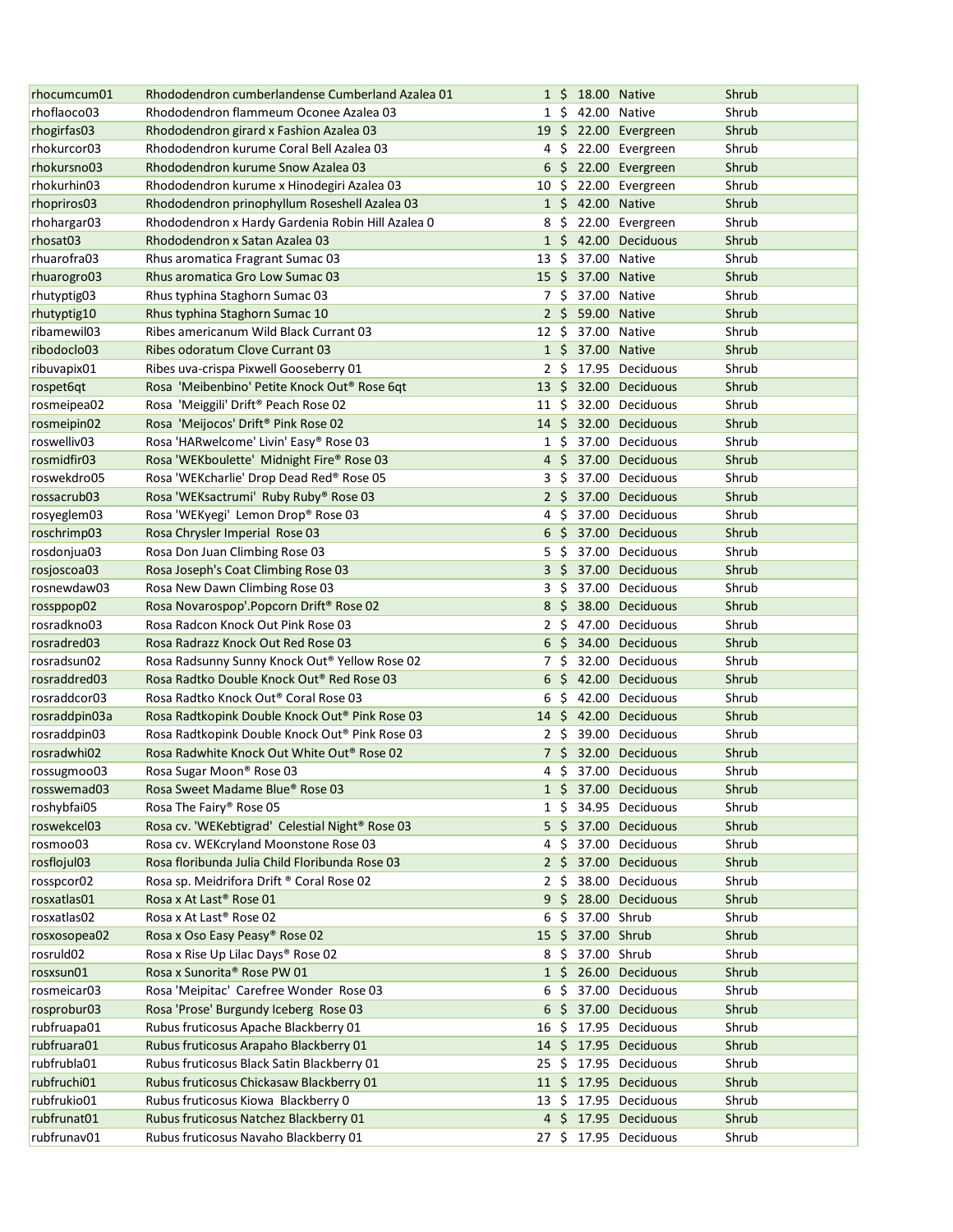| rubfruoua01    | Rubus fruticosus Ouachita Blackberry 01           |                  |                    |                   | 2 \$ 17.95 Deciduous  | Shrub               |
|----------------|---------------------------------------------------|------------------|--------------------|-------------------|-----------------------|---------------------|
| rubfru4501     | Rubus fruticosus PrimArk 45 Blackberry 01         | 14 S             |                    |                   | 17.95 Deciduous       | Shrub               |
| rubfrupri01    | Rubus fruticosus PrimeArk Freedom Blackberry 01   | $2\overline{5}$  |                    |                   | 17.95 Deciduous       | Shrub               |
| rubfrutri01    | Rubus fruticosus Triple Crown Blackberry 01       | 27               | Ŝ.                 |                   | 17.95 Deciduous       | Shrub               |
| rubidabla01    | Rubus idaeus Black Hawk Raspberry 01              |                  |                    |                   | 7 \$ 17.95 Deciduous  | Shrub               |
| rubidacan01    | Rubus idaeus Canby Raspberry 01                   | 23               | Ŝ.                 |                   | 17.95 Deciduous       | Shrub               |
| rubidacas01    | Rubus idaeus Cascade Delight Raspberry 01         |                  |                    |                   | 5 \$ 17.95 Deciduous  | Shrub               |
| rubidagol01    | Rubus idaeus Fall Gold Everbearing Raspberry 01   | 12 \$            |                    |                   | 17.95 Deciduous       | Shrub               |
| rubidaher01    | Rubus idaeus Heritage Red Raspberry 01            |                  |                    |                   | 10 \$ 17.95 Deciduous | Shrub               |
| rubocclat01    | Rubus occidentalis Latham Red Raspberry 01        | $2 \cdot$ \$     |                    |                   | 17.95 Deciduous       | Shrub               |
| rudfullgol01   | Rudbeckia fulgida Little Goldstar Black Eyed Susa |                  |                    | 1 \$ 12.95 Native |                       | Perennial           |
| rudmaxgre01    | Rudbeckia maxima Great Coneflower 01              | $1\,$ \$         |                    |                   | 11.95 Native          | Perennial           |
| rudsubhen01    | Rudbeckia sub. Henry Eilers Sweet Coneflower 01   |                  | $1\,$ \$           |                   | 10.95 Native          | Perennial           |
| rusfir10       | Russelia equ. Red Firecracker Bushl 10in          |                  | 2 \$               |                   | 27.00 Tropical        | Tropical/Houseplant |
| saglatqt       | Sagitteria latifolia Duck Potato QT               |                  |                    |                   | 10 \$ 10.95 Perennial | Aquatic             |
| salbabwee05    | Salix babylonica Weeping Willow 05                |                  |                    |                   | 4 \$ 47.00 Deciduous  | Tree                |
| salbabwee15    | Salix babylonica Weeping Willow 15                |                  |                    |                   | 4 \$146.00 Deciduous  | <b>Tree</b>         |
| salhumpra03    | Salix humilis Prairie Willow 03                   | $1\,$ \$         |                    |                   | 47.00 Native          | Shrub               |
| salmatcor05    | Salix matsudana Corkscrew Willow 05               | 4                | S.                 |                   | 39.00 Deciduous       | <b>Tree</b>         |
| salmatcor05a   | Salix matsudana Corkscrew Willow 05a              | 8                | \$                 |                   | 47.00 Deciduous       | Tree                |
| salmatcor07    | Salix matsudana Corkscrew Willow 07               | 3                | $\zeta$            |                   | 62.00 Deciduous       | <b>Tree</b>         |
| salmatsca07    | Salix matsudana Scarlet Curls Willow 07           | 10               | Ŝ.                 |                   | 69.00 Deciduous       | Tree                |
| salsacgol03    | Salix sachalinensis Golden Sunshine Willow 03     | 3                | \$                 |                   | 32.00 Deciduous       | <b>Tree</b>         |
| salchabla05    | Salix chaenomeloides Black Cat Pussywillow 05     | 15               | Ŝ.                 |                   | 48.00 Deciduous       | Shrub               |
| salnemcar01    | Salvia nemorosa Caradonna Meadow Sage 01          | 20               | Ŝ.                 |                   | 12.95 Herbaceous      | Perennial           |
| salpin01       | Salvia nemorosa Pink Dawn Meadow Sage 01          | 4                | Ŝ.                 |                   | 16.95 Herbaceous      | Perennial           |
| salnemvio01    | Salvia nemorosa Violet Riot Meadow Sage 01        | $1\,$ \$         |                    |                   | 16.95 Herbaceous      | Perennial           |
| salxsylmay01   | Salvia x sylvestris May Night Meadow Sage 01      | 44               | Ŝ.                 |                   | 12.95 Herbaceous      | Perennial           |
| samcaname03    | Sambucus canadensis American Elderberry 03        |                  |                    |                   | 2 \$ 37.00 Native     | Shrub               |
| samcanbob01    | Sambucus canadensis Bob Gordon Elderberry 01      | $1\,$ \$         |                    |                   | 17.95 Native          | Shrub               |
| samcanran01    | Sambucus canadensis Ranch Elderberry 01           | 2 <sup>5</sup>   |                    |                   | 17.95 Native          | Shrub               |
| samnigblat03   | Sambucus nigra Black Tower Elderberry 03          | 5                | -\$                |                   | 42.00 Deciduous       | Shrub               |
| samnigins02    | Sambucus nigra Instant Karma Elderberry PW 02     | 15               | $\ddot{\varsigma}$ |                   | 36.00 Native          | Shrub               |
| samraclem03    | Sambucus racemosa Lemony Lace Elderberry 03       | $2 \;$ \$        |                    |                   | 42.00 Native          | Shrub               |
| sanfut6in      | Sansevieria Futura Superba 6in                    | $1\overline{5}$  |                    |                   | 16.95 Tropical        | Tropical/Houseplant |
| sanhahgol4.5in | Sansevieria Hahnii Gold 4.5in                     | $7 \;$ \$        |                    |                   | 7.95 Tropical         | Tropical/Houseplant |
| sanhahgr4.5in  | Sansevieria Hahnii Green 4.5in                    | $5\frac{2}{3}$   |                    |                   | 7.95 Tropical         | Tropical/Houseplant |
| sanhahja4.5in  | Sansevieria Hahnii Jade Marg 4.5in                | $8\sqrt{5}$      |                    |                   | 7.95 Tropical         | Tropical/Houseplant |
| sanjab10in     | Sansevieria Jaboa 10in                            |                  |                    |                   | 1 \$ 44.95 Tropical   | Tropical/Houseplant |
| sanlau4.5in    | Sansevieria Laurentii 4.5in                       | $2\sqrt{5}$      |                    |                   | 7.95 Tropical         | Tropical/Houseplant |
| saucerlizgt    | Saururus cernuus Lizard's Tail QT                 |                  | 7\$                |                   | 10.95 Perennial       | Aquatic             |
| scacolpin01    | Scabiosa col. Pink Mist Pincushion 01             | $1\,$ S          |                    |                   | 10.95 Herbaceous      | Perennial           |
| schscosta01    | Schizachyrium Standing Ovation Little Bluestem 01 |                  |                    |                   | 18 \$ 12.95 Native    | Perennial           |
| schscohea02    | Schizachyrium sco. Blue Heaven Little Bluestem 02 | 7\$              |                    |                   | 28.00 Native          | Shrub               |
| schscothe01    | Schizachyrium sco. The Blues Little Bluestem 01   |                  |                    |                   | 14 \$ 17.95 Native    | Shrub               |
| scuincsku01    | Scutellaria incana Hoary Skullcap 01              | 47\$             |                    |                   | 12.95 Native          | Perennial           |
| scuovahea01    | Scutellaria ovata Heartleaf Skullcap 01           | 28 \$            |                    |                   | 10.95 Native          | Perennial           |
| sedautfir01    | Sedum Autumn Fire 01                              | 1 S              |                    |                   | 9.95 Herbaceous       | Perennial           |
| sedljad01      | Sedum Lemon Jade Stonecrop 01                     | $3\,$ $\,$       |                    |                   | 14.95 Herbaceous      | Perennial           |
| 066498099254   | Seed&Cutting Mix 8qt                              | $3\sqrt{5}$      |                    |                   | 7.95 non-plant        | <b>Bagged Goods</b> |
| AA6081         | Shroomyz Mushroom Large 16in                      | 6                | \$                 |                   | 22.95 non-plant       | Pottery             |
| AA6082         | Shroomyz Mushroom Med Lg 14 in                    | 10               | \$                 |                   | 18.95 non-plant       | Pottery             |
| AA6083         | Shroomyz Mushroom Med Sm 12                       |                  |                    |                   | 9 \$ 14.95 non-plant  | Pottery             |
| AA6085         | Shroomyz Mushroom Micro 6in                       | $50 \; \text{S}$ |                    |                   | 7.95 non-plant        | Pottery             |
| AA685          | Shroomyz Mushroom Mini 7 in                       | $14 \; \xi$      |                    |                   | 8.95 non-plant        | Pottery             |
| AA6086         | Shroomyz Mushroom Pico 1in                        | 43 \$            |                    |                   | 3.95 non-plant        | Pottery             |
| AA6084         | Shroomyz Mushroom Small 9in                       |                  |                    |                   | 15 \$ 12.95 non-plant | Pottery             |
| silcarsho01    | Silene caroliniana Short & Sweet Wild Pinks 01    |                  |                    |                   | 12 \$ 11.95 Native    | Perennial           |
|                |                                                   |                  |                    |                   |                       |                     |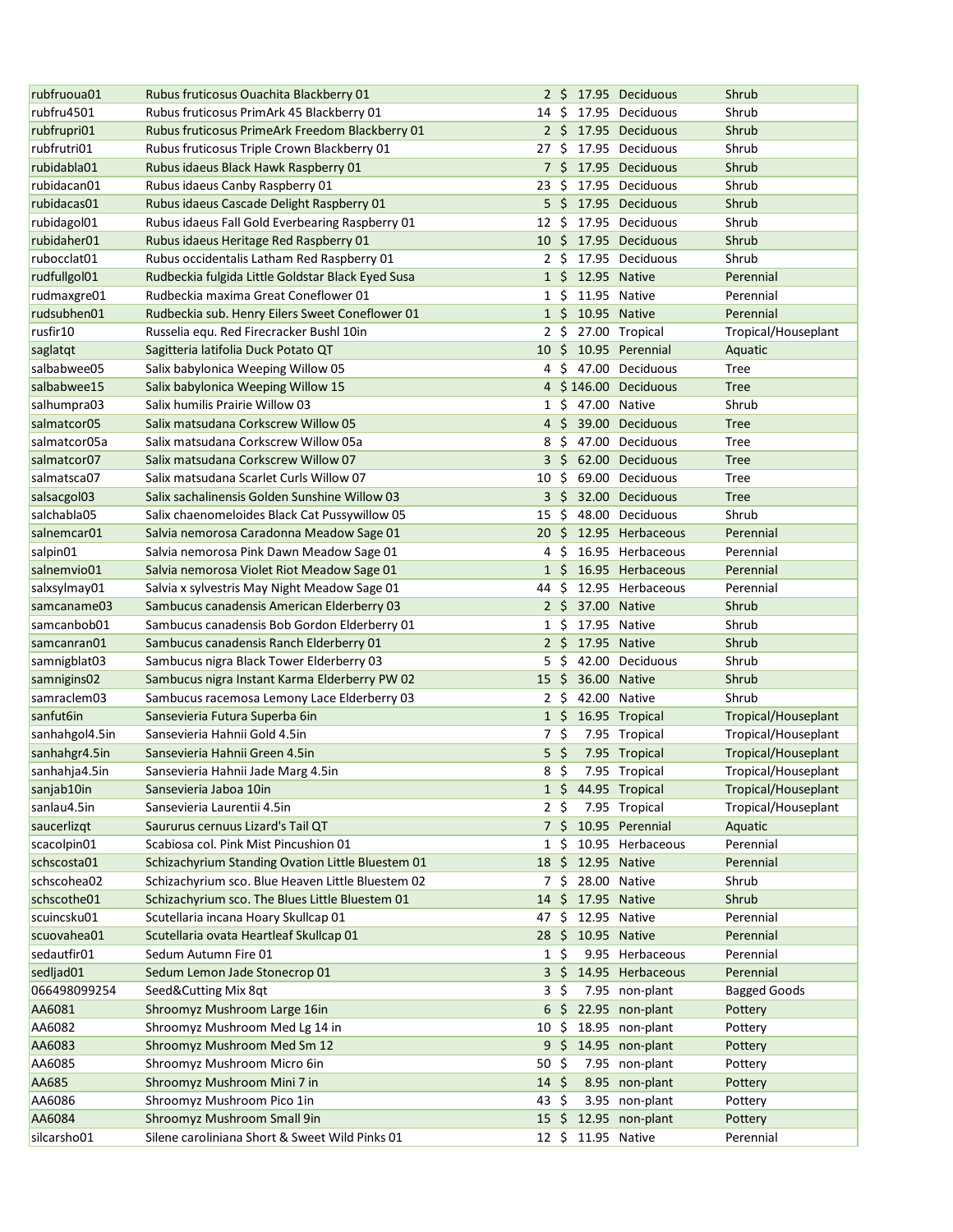| sisangbluqt             | Sisyrinchium ang. Suwanne Blue-eyed Grass qt      | 8                | -\$             | 7.50 Herbaceous          | Perennial           |
|-------------------------|---------------------------------------------------|------------------|-----------------|--------------------------|---------------------|
| solshosol01             | Solidagoshortii Solar Cascade Goldenrod 01        | 4                | Ŝ               | 11.95 Native             | Perennial           |
| sornutgol01             | Sorghastrum nutans Golden Sunset Indian Grass 01  |                  |                 | 50 \$ 12.95 Native       | Perennial           |
| sornutind01             | Sorghastrum nutans Indian Grass 01                | 48               | -S              | 12.95 Native             | Perennial           |
| spalav01                | Spanish Lavender 01                               |                  | $5\,$ \$        | 8.95 Herbaceous          | Perennial           |
| spimarredgt             | Spigelia marilandica Little Redhead Indian Pink q | 30               | Ŝ               | 11.95 Native             | Perennial           |
| 732221406919            | Spinosad Fertilome 16oz HG                        |                  | 6 \$            | 16.75 non-plant          | <b>Hard Goods</b>   |
| spialbmea03             | Spiraea alba Meadowsweet Spirea 03                | 6                | Ŝ.              | 37.00 Native             | Shrub               |
| spibettor <sub>02</sub> | Spiraea bet. Tor White Frost Birchleaf Spirea 02  |                  | $5\,$ \$        | 27.00 Deciduous          | Shrub               |
| spijapdred01            | Spiraea jap. Double Play® Red® Spirea 01          |                  | $1\,$ \$        | 26.00 Deciduous          | Shrub               |
| spijapdred03            | Spiraea jap. Double Play® Red® Spirea 03          |                  |                 | 11 \$ 47.00 Deciduous    | Shrub               |
| spijapcan01             | Spiraea japonica Double Play Candy Corn Spirea 01 | $13\,$ S         |                 | 27.00 Deciduous          | Shrub               |
| spijapdoo03             | Spiraea japonica Double Play Doozie Spirea 03     |                  |                 | 19 \$ 47.00 Deciduous    | Shrub               |
| spijapdooqt             | Spiraea japonica Double Play Doozie Spirea PW QT  |                  | 6\$             | 17.95 Deciduous          | Shrub               |
| spijaplit01             | Spiraea japonica Little Princess Spirea 01        |                  |                 | 9 \$ 17.95 Deciduous     | Shrub               |
| spijapkaz01             | Spiraea media Double Play Blue Kazoo 01           |                  | 4\$             | 27.00 Deciduous          | Shrub               |
| spijapkaz03             | Spiraea media Double Play Blue Kazoo 03           |                  | 9\$             | 47.00 Deciduous          | Shrub               |
| spinipwed01             | Spiraea nip. Wedding Cake® Spirea 01              |                  | $1\,$ \$        | 22.00 Deciduous          | Shrub               |
| spibriwre03a            | Spiraea prunifolia Bridal Wreath Spirea 03        |                  | 6 \$            | 19.95 Deciduous          | Shrub               |
| spitomhar03             | Spiraea tomentosa Hardhack Spirea 03              | 14S              |                 | 37.00 Native             | Shrub               |
| spixbumant03            | Spiraea x bumalda Anthony Waterer Spirea 03       | 5                | S.              | 22.00 Deciduous          | Shrub               |
| spixbumgols03           | Spiraea x bumalda Gold Mound Spirea 03            | 10               | S               | 19.95 Deciduous          | Shrub               |
| spohetpra01             | Sporobolus het. Prairie Dropseed Grass 01         | 38               | -S              | 12.95 Native             | Perennial           |
| stamonhum01             | Stachys monnieri Hummelo Alpine Betony 01         | $\mathbf{1}$     | -S              | 15.95 Herbaceous         | Perennial           |
| statub01                | <b>Standard Tuberose</b>                          | 6                | Ŝ.              | 16.00 Annual             | Annual              |
| strmin01                | <b>Strawberry Mint</b>                            |                  | $1\,$ \$        | 8.95 Herbaceous          | Herbs/Veggies       |
| strora <sub>03</sub>    | Strelitzia nicolai Orange Bird of Paradise 03     |                  |                 | 5 \$ 47.00 Tropical      | Tropical/Houseplant |
| strgintri6in            | Stromanthe Ginger Triostar 6in                    |                  | 1 S             | 14.95 Tropical           | Tropical/Houseplant |
| styjapmar07             | Styrax japonicus Marley's Pink Japanese Snowbell  |                  |                 | 1 \$187.00 Deciduous     | <b>Tree</b>         |
| 6448                    | Superbands Insect Repellent Braclet               | $20 \; \text{S}$ |                 | 1.95 non-plant           | Hard Goods          |
| syrretivo10             | Syringa reticulata Ivory Silk Jap. Tree Lilac 10  |                  |                 | 2 \$152.00 Deciduous     | <b>Tree</b>         |
| syrxbab02               | Syringa x Baby Kim Lilac 02                       | $12 \cdot 5$     |                 | 32.00 Deciduous          | Shrub               |
| syrpendpqt              | Syringa x Penda Bloomerang Dark Purple Lilac PW Q |                  | $4\,$ \$        | 17.95 Deciduous          | Shrub               |
| syrdwpur02              | Syringa x Penda Bloomerang Dwarf Purple Lilac 02  | 12 <sup>5</sup>  |                 | 37.00 Deciduous          | Shrub               |
| syrpendwpqt             | Syringa x Penda Bloomerang Dwarf Purple Lilac PW  | $12 \cdot 5$     |                 | 17.95 Deciduous          | Shrub               |
| syrdpur03               | Syringa x Penda Bloomerang® Dark Purple Lilac 03  |                  | $2\overline{5}$ | 37.00 Deciduous          | Shrub               |
| syrhyasce03             | Syringa x hyac Scentara Double Blue Lilac 03      |                  |                 | 1 \$ 42.00 Deciduous     | Shrub               |
| taxdisbal05             | Taxodium distichum Bald Cypress 05                |                  |                 | 3 \$ 52.00 Native        | Tree                |
| taxdisbal07             | Taxodium distichum Bald Cypress 07                |                  |                 | 1 \$ 78.00 Native        | <b>Tree</b>         |
| taxdisbal10             | Taxodium distichum Bald Cypress 10                |                  |                 | 1 \$ 80.00 Native        | <b>Tree</b>         |
| taxdisbal15             | Taxodium distichum Bald Cypress 15                |                  |                 | 5 \$172.00 Native        | <b>Tree</b>         |
| taxdisbalBB200          | Taxodium distichum Bald Cypress BB200             |                  |                 | 5 \$298.00 Native        | <b>Tree</b>         |
| taxdisbal2in            | Taxodium distichum Bald Cypress BB2in             |                  |                 | 5 \$342.00 Native        | <b>Tree</b>         |
| taxcuseme05             | Taxus cuspitata Emerald Spreader Japanese Yew 05  |                  |                 | 1 \$ 92.00 Evergreen     | Shrub               |
| taxmedden03b            | Taxus media Densiformis Yew 03                    |                  |                 | 4 \$ 57.00 Evergreen     | Shrub               |
| taxmedden03a            | Taxus media Densiformis Yew 03                    |                  | 6\$             | 44.00 Evergreen          | Shrub               |
| taxmedden03             | Taxus media Densiformis Yew 03                    |                  | 8\$             | 34.00 Evergreen          | Shrub               |
| taxmedhic01             | Taxus media Hicksii Hick's Yew 01                 |                  | $1\,$ \$        | 19.00 Evergreen          | Shrub               |
| taxmedhic03a            | Taxus media Hicksii Hick's Yew 03                 | 4                | S.              | 57.00 Evergreen          | Shrub               |
| taxmedhic03             | Taxus media Hicksii Hick's Yew 03                 |                  |                 | 21 \$ 44.00 Evergreen    | Shrub               |
| taxmedhic05             | Taxus media Hicksii Hick's Yew 05                 | 6                |                 | \$ 92.00 Evergreen       | Shrub               |
| taxmedtau03             | Taxus media Tauntonii Taunton's Yew 03            |                  | 2 \$            | 57.00 Evergreen          | Shrub               |
| teumarkit01             | Teucrium marum Kitty Crack 01                     |                  | $4 \;$ \$       | 9.95 Herbaceous          | Perennial           |
| thuoccpil01             | Thuja occidentalis American Pillar Arborvitae 01  |                  |                 | 3 \$ 28.00 Evergreen     | Tree                |
| thuoccann02             | Thuja occidentalis Annas Magic Ball Arborvitae 02 |                  |                 | $6\,$ \$ 38.00 Evergreen | <b>Tree</b>         |
| thuoccdeg05a            | Thuja occidentalis Degroot's Spire Arborvitae 05  |                  |                 | 5 \$ 92.00 Evergreen     | Tree                |
| thuocceme15             | Thuja occidentalis Emerald Green Arborvitae 15    |                  |                 | 1 \$104.00 Evergreen     | <b>Tree</b>         |
| thuoccemeBB5-6          | Thuja occidentalis Emerald Green Arborvitae BB5-6 |                  |                 | 2 \$119.00 Evergreen     | <b>Tree</b>         |
|                         |                                                   |                  |                 |                          |                     |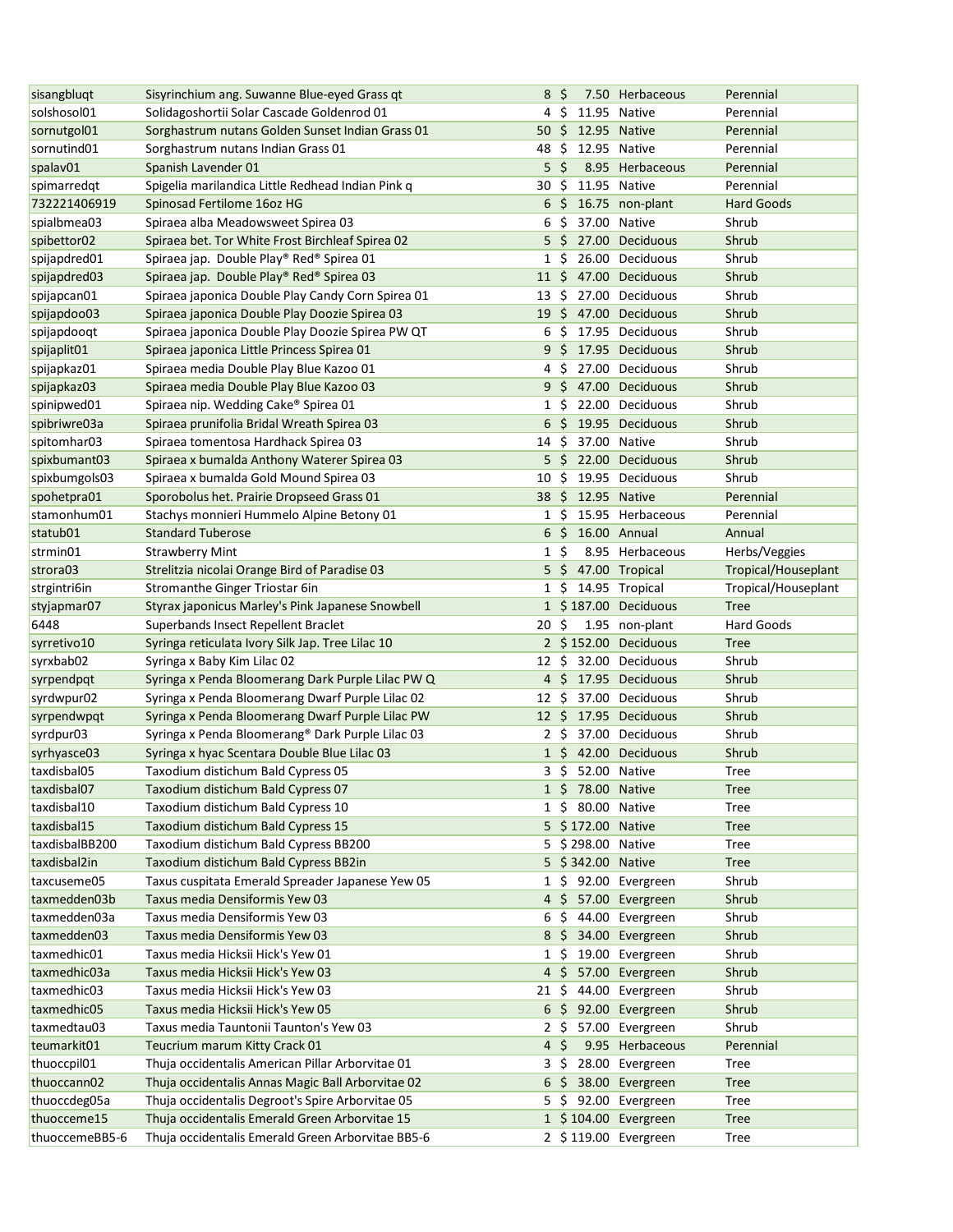| thuocceme5-6               | Thuja occidentalis Emerald Green Arborvitae BB5-6                                                |                |                         | 1 \$187.00 Evergreen  | <b>Tree</b>         |
|----------------------------|--------------------------------------------------------------------------------------------------|----------------|-------------------------|-----------------------|---------------------|
| thuocceme6-7               | Thuja occidentalis Emerald Green Arborvitae BB6-7                                                |                |                         | 4 \$217.00 Evergreen  | <b>Tree</b>         |
| thuocceme7-8               | Thuja occidentalis Emerald Green Arborvitae BB7-8                                                |                |                         | 7 \$257.00 Evergreen  | <b>Tree</b>         |
| thuoccemebb7-8             | Thuja occidentalis Emerald Green Arborvitae BB7-8                                                |                |                         | 6 \$228.00 Evergreen  | <b>Tree</b>         |
| thuocceme8-9               | Thuja occidentalis Emerald Green Arborvitae BB8-9                                                |                |                         | 10 \$347.00 Evergreen | <b>Tree</b>         |
| thuoccfir03                | Thuja occidentalis Fire Chief® Arborvitae 03                                                     |                |                         | 2 \$ 37.00 Evergreen  | Shrub               |
| thuocchet03                | Thuja occidentalis Hetz Midget Arborvitae 03                                                     |                |                         | 3 \$ 37.00 Evergreen  | Shrub               |
| 7036                       | Thuja occidentalis Hetz Midget Arborvitae 10                                                     | $1\,$ \$       |                         | 79.95 Evergreen       | Shrub               |
| thuocchig10                | Thuja occidentalis Highlights Arborvitae 10                                                      |                |                         | 4 \$162.00 Evergreen  | Shrub               |
| thuocchol05                | Thuja occidentalis Holmstrup East Arborvitae 05                                                  |                |                         | 2 \$ 97.00 Evergreen  | Shrub               |
| thuoccjan03                | Thuja occidentalis Jantar Gold Arborvitae 03                                                     |                |                         | 2 \$ 38.00 Evergreen  | <b>Tree</b>         |
| thuoccmrb03                | Thuja occidentalis Mr. Bowling Ball Arborvitae 03                                                | 6              | $\ddot{\varsigma}$      | 38.00 Evergreen       | Shrub               |
| thuocctat01                | Thuja occidentalis Tater Tot <sup>©</sup> PW 01                                                  |                |                         | 25 \$ 28.00 Evergreen | Shrub               |
| thuoccwoo03                |                                                                                                  |                |                         | 8 \$ 37.00 Evergreen  | Tree                |
|                            | Thuja occidentalis Woodard Globe Arborvitae 03<br>Thuja occidontalis Yellow Ribbon Arborvitae 03 |                |                         | 2 \$ 37.00 Evergreen  | Shrub               |
| thuoccyel03                |                                                                                                  |                |                         |                       |                     |
| thupligre05                | Thuja plicata Green Giant Arborvitae 05                                                          |                |                         | 17 \$ 57.00 Evergreen | Tree                |
| thupligre15a               | Thuja plicata Green Giant Arborvitae 15                                                          |                |                         | 10 \$189.00 Evergreen | <b>Tree</b>         |
| thupligreBB5               | Thuja plicata Green Giant Arborvitae BB 5ft                                                      |                |                         | 12 \$162.00 Evergreen | Tree                |
| thupligreBB6-7             | Thuja plicata Green Giant Arborvitae BB6-7                                                       |                |                         | 1 \$149.00 Evergreen  | <b>Tree</b>         |
| thupligre8-9               | Thuja plicata Green Giant Arborvitae BB8-9                                                       |                |                         | 4 \$352.00 Evergreen  | Tree                |
| thuplivirBB6-7             | Thuja plicata Virescens Arborvitae BB 6-7                                                        |                |                         | 3 \$165.00 Evergreen  | <b>Tree</b>         |
| thutin02                   | Thuja x Tiny Tower Arborvitae 02                                                                 | 2 S            |                         | 62.00 Evergreen       | <b>Tree</b>         |
| tiaxcut01                  | Tiarella x Cutting Edge Foam Flower 01                                                           | 2 <sub>5</sub> |                         | 15.95 Herbaceous      | Perennial           |
| tiaxfin01                  | Tiarella x Finger Paint Foam Flower 01                                                           | 10             | S.                      | 15.95 Herbaceous      | Perennial           |
| tilcorgre15                | Tilia cordata Greenspire Littleleaf Linden 15                                                    |                |                         | 1 \$187.00 Deciduous  | <b>Tree</b>         |
| 6172                       | Treegator Jr Pro 14gal                                                                           | 3              | \$                      | 23.00 non-plant       | Hard Goods          |
| triforaut01                | Tricyrtis formosana Autumn Glow Toad Lily 01                                                     | 14             | S.                      | 14.95 Herbaceous      | Perennial           |
| trierered01                | Trillium cuneatum Red Trillium 01                                                                | 7\$            |                         | 9.95 Native           | Perennial           |
| trigrawhi01                | Trillium grandiflorum WhiteTrillium 01                                                           | $5\frac{2}{3}$ |                         | 9.95 Native           | Perennial           |
|                            |                                                                                                  |                |                         |                       |                     |
| 5703                       | Tropical/Houseplant                                                                              | 29             | \$                      | 12.00 Tropical        | Tropical/Houseplant |
| 5702                       | Tropical/Houseplant                                                                              | 149            | -\$                     | 7.50 Tropical         | Tropical/Houseplant |
| typlatQT                   | Typha latifolia Broadleaved Cattail QT                                                           | 6\$            |                         | 10.95 Perennial       | Aquatic             |
| ulmameame10                | Ulmus americana American Elm 10                                                                  |                |                         | 1 \$106.00 Deciduous  | <b>Tree</b>         |
| ulmamepri10                | Ulmus americana Princeton Elm 10                                                                 |                |                         | 2 \$129.00 Deciduous  | Tree                |
| ulmamepri10a               | Ulmus americana Princeton Elm 10                                                                 |                |                         | 4 \$152.00 Deciduous  | <b>Tree</b>         |
|                            | Ulmus americana Princeton Elm BB2in                                                              |                |                         |                       | Tree                |
| ulmamepri2in<br>Ulmxfron07 |                                                                                                  |                |                         | 5 \$342.00 Deciduous  |                     |
|                            | Ulmus x Frontier Elm 07                                                                          |                |                         | 5 \$ 78.00 Deciduous  | <b>Tree</b>         |
| Ulmxfron15                 | Ulmus x Frontier Elm 15                                                                          |                |                         | 2 \$154.00 Deciduous  | Tree                |
| Ulmxfronbb200              | Ulmus x Frontier Elm BB2.00                                                                      |                |                         | 3 \$298.00 Deciduous  | <b>Tree</b>         |
| harfer01                   | Unknown Hardy Fern 01                                                                            | $1\,$ \$       |                         | 9.95 Herbaceous       | Perennial           |
| vacvircli01                | Vaccinium ashei Climax Blueberry 01                                                              |                |                         | 6 \$ 17.95 Deciduous  | Shrub               |
| vaccorjay01                | Vaccinium cory Bluejay Highbush Blueberry 01                                                     | $1\,$ \$       |                         | 17.95 Deciduous       | Shrub               |
| vaccorblujay05             | Vaccinium cory Bluejay Highbush Blueberry 05                                                     |                |                         | 3 \$ 44.00 Deciduous  | Shrub               |
| vaccorcha01                | Vaccinium cory Chandler Blueberry 01                                                             | 3 S            |                         | 17.95 Deciduous       | Shrub               |
| vaccorell01                | Vaccinium cory Elliot Northern Blueberry 01                                                      | 2 <sup>5</sup> |                         | 17.95 Deciduous       | Shrub               |
| vaccorswe01                | Vaccinium cory Sweetheart Blueberry 01                                                           | 2 S            |                         | 17.95 Deciduous       | Shrub               |
| vaccortif01                | Vaccinium cory Tiftblue Blueberry 01                                                             | 3              | \$.                     | 17.95 Deciduous       | Shrub               |
| vervircul01                | Veronicastrum virginicum Culver's Root 01                                                        | 21             | \$.                     | 12.95 Native          | Perennial           |
| vibcaslil01                | Viburnum cassinoides Lil' Ditty Wetherod 01                                                      | 13             | \$                      | 28.00 Native          | Shrub               |
| vibcaslil03                | Viburnum cassinoides Lil' Ditty Wetherod 03                                                      | 9              | \$                      | 46.00 Native          | Shrub               |
| vibdenall01                | Viburnum dentatum All That Glitters Viburnum 01                                                  | 7 S            |                         | 24.00 Native          | Shrub               |
| vibdenall03                | Viburnum dentatum All That Glitters Viburnum 03                                                  | 6              | \$                      | 42.00 Native          | Shrub               |
| vibdenglo03                | Viburnum dentatum All That Glows Viburnum 03                                                     | $15 \; \xi$    |                         | 42.00 Native          | Shrub               |
| vibdenarr03                | Viburnum dentatum Arrowwood 03                                                                   | 16             | $\overline{\mathsf{S}}$ | 47.00 Native          | Shrub               |
| blvivide05                 | Viburnum dentatum Blue Muffin Viburnum 05                                                        |                |                         | 5 \$ 54.00 Deciduous  | Shrub               |
| vibdenblu03                | Viburnum dentatum Blue Muffin® Viburnum 03                                                       | 37 Ş           |                         | 44.00 Native          | Shrub               |
| vibdenchi03                | Viburnum dentatum Chicago Luster Viburnum 03                                                     |                | 4 \$ 42.00 Native       |                       | Shrub               |